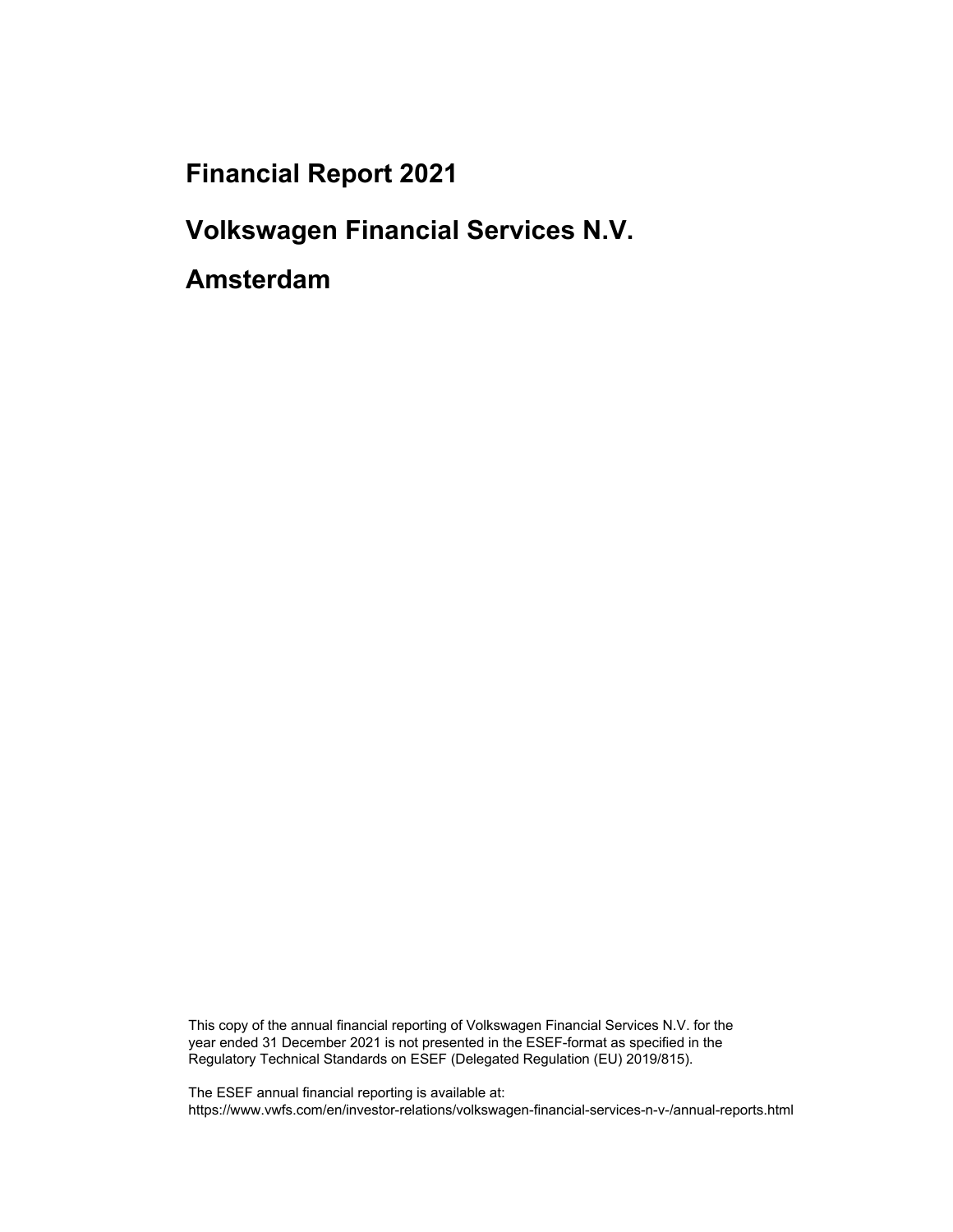# *Contents*

| <b>Supervisory Board Report</b>                         | 3               |
|---------------------------------------------------------|-----------------|
| <b>Management Report</b>                                | 4               |
| Balance sheet as at 31 December 2021                    | 10 <sup>°</sup> |
| Income statement for the year ended 31 December 2021    | 12 <sup>1</sup> |
| Cash flow statement for the year ended 31 December 2021 | 13              |
| Notes to the financial statements                       | 14              |
| Other information                                       | 40              |
| Independent auditor's report                            | 41              |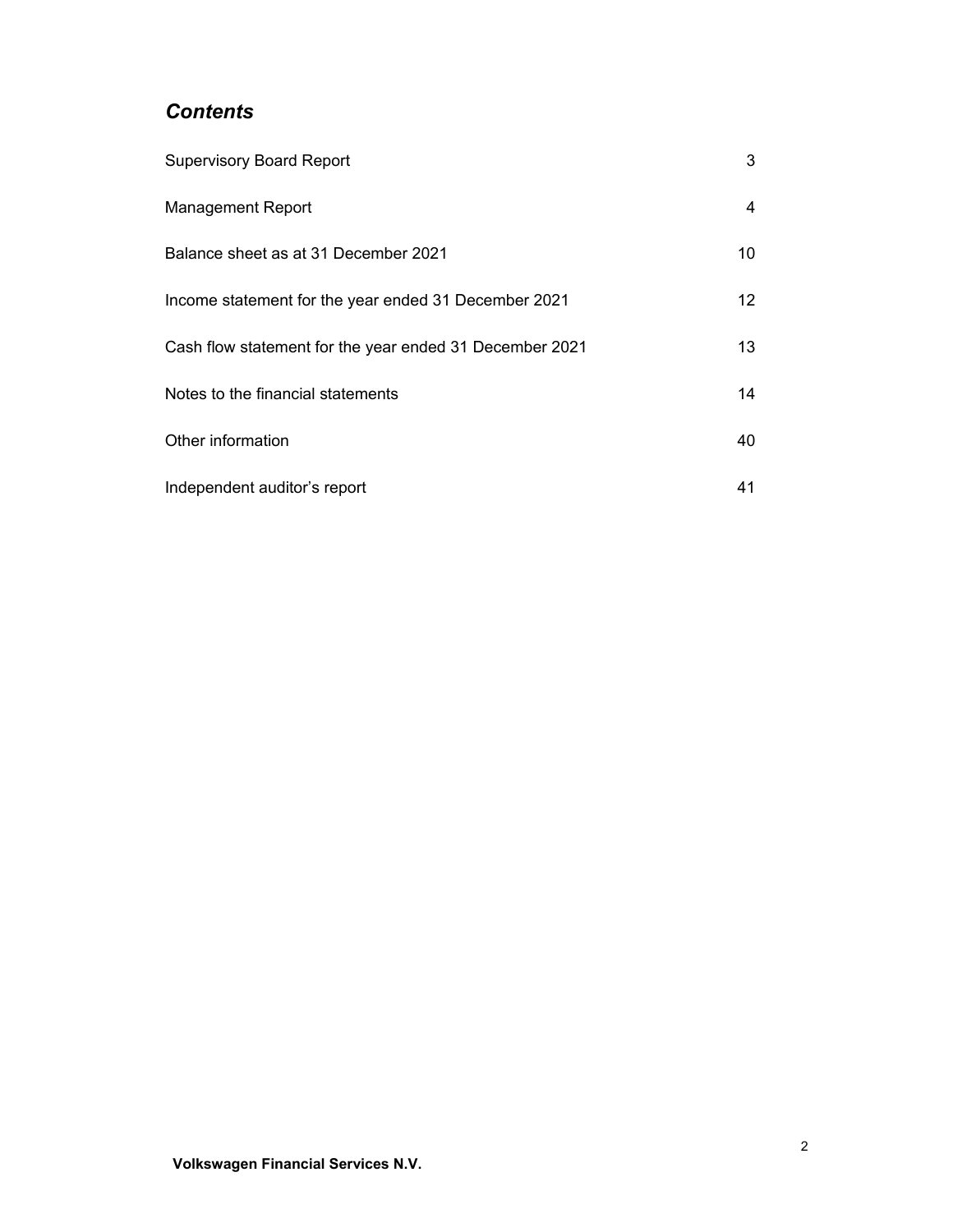# **Supervisory Board Report**

The balance sheet total and the result for the financial year 2021 of Volkswagen Financial Services N.V. ('FSNV' or 'the Company') are in line with the expected development of the Company.

The solvency and liquidity of the Company remained good. The issuance activities of FSNV in the capital markets were coordinated with Volkswagen Financial Services AG.

The diesel issue, which surfaced in 2015, has been addressed by the ultimate group parent company, Volkswagen AG, by entering into settlement agreements with the authorities in the respective countries.

In 2021, the credit rating agencies updated their rating assessments for Volkswagen Financial Services AG. Moody's maintained the rating at P-2 / A3 (short term / long term) and changed the outlook to stable while Standard & Poor's maintained the rating at A-2 / BBB+ (short term / long term) and also changed the outlook to stable.

The Management Board informed the Supervisory Board in 2021 continuously on the developments regarding issuance activities and risk exposure. Risk limits set by the Supervisory Board were adhered to.

The Covid-19 pandemic constitutes a challenging environment for governments and economies worldwide. Despite this, FSNV has maintained its funding and lending activities with Group companies without taking on additional risks.

The Supervisory Board does not divide the responsibilities into sub-committees, but takes charge of all tasks that such committees traditionally would fulfil.

During the Annual General Meeting held on 15 June 2021, Ernst & Young Accountants LLP, Rottererdam, was appointed as independent auditors for the fiscal year 2021. The independent auditors audited the annual financial statement of FSNV and issued an unqualified audit opinion.

Amsterdam, 22 March 2022

………………………………………

Original was signed by Frank Fiedler, Chairman of the Supervisory Board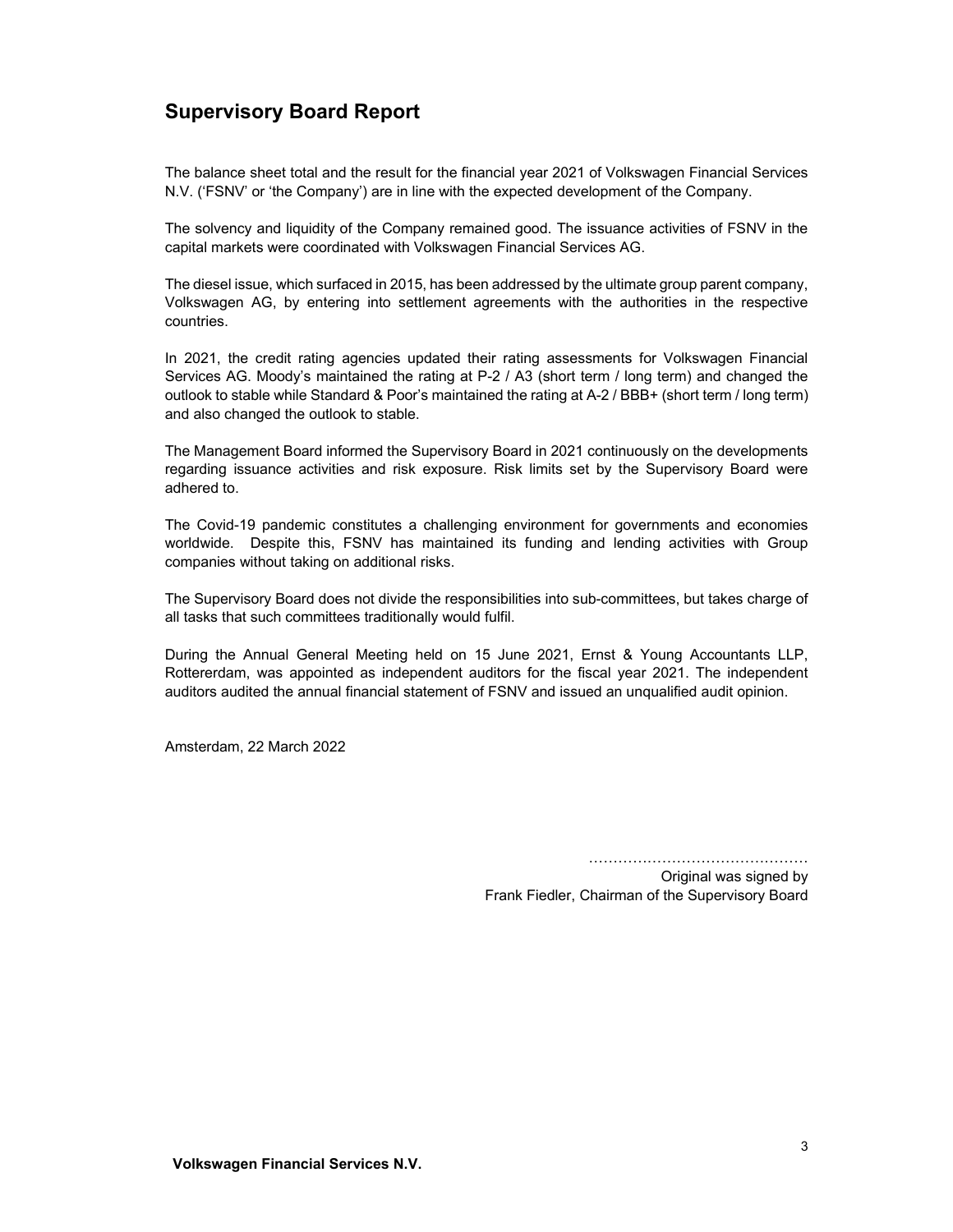# **Management Report**

#### **Business Strategy and Objectives**

Volkswagen Financial Services N.V. ('FSNV'), founded in 1983, is one of the funding vehicles of Volkswagen Financial Services AG ('FSAG') and its subsidiaries. FSNV raises funds by issuing bonds and commercial papers in the international capital markets and lends the proceeds to Volkswagen Financial Services companies and joint ventures. FSNV provides the capital market funding as a service within Volkswagen Financial Services AG Group, thereby achieving an adequate return commensurate with the efforts and associated risks.

FSNV is performing its tasks using 14 employees under service agreements with its sister companies Volkswagen International Finance N.V. and Volkswagen Finance Overseas B.V.

#### **Funding**

Basis for the issuing activities are the EUR 35 billion Debt Issuance Programme ('DIP') that adheres to the European Prospectus Directive and is regularly updated, as well as the EUR 7.5 billion Commercial Paper ('CP') Programme. Bonds are listed with the Luxembourg Stock Exchange and are traded on regulated markets. All issuances are fully guaranteed towards the investors by FSAG.

Therefore, the FSNV rating by Moody's and Standard & Poor's is derived from the FSAG rating. Moody's assessed the risk with Prime-2 / A3 (short/long term) with a stable outlook while Standard & Poor's assessed the rating with A-2 / BBB+ (short/long term) with a stable outlook in 2021.

Throughout 2021, FSNV raised a EUR equivalent of approx. 2 billion under the DIP (2020: EUR 1.7 billion) with multi-tranche bonds – no commercial papers issued (2020: EUR equivalent 0.5 billion). The proceeds were granted to Volkswagen Financial Services AG Group companies.

In 2021, FSNV also redeemed bonds with a EUR equivalent of 1.5 billion (2020: EUR 0.9 billion) and CPs totalling EUR 0.03 billion (2020: EUR 0.5 billion). Borrowings from VW Group companies amounted to EUR 1.4 billion (2020: EUR 1.5 billion), repayments amounted to EUR 1.7 billion (2020: 0.2 billion).

#### **Financial results**

FSNV was able to increase its lending assets from EUR 9.6 billion to EUR 10.1 billion, assisting companies in the Financial Services Division to maintain their market position. All outstanding loans have been fully performing.

FSNV generated a profit after tax of EUR 9.7 million in 2021 against EUR 10.2 million in 2020. The Company generates income from the FSAG Group financing business. Interest surplus amounted to EUR 15.1 million (2020: EUR 15.6 million).

Net-cash from operating activities amounted to EUR 43.1 million (2020: EUR 17.2 million).

In 2021, FSNV paid a dividend of EUR 159 million to its shareholder.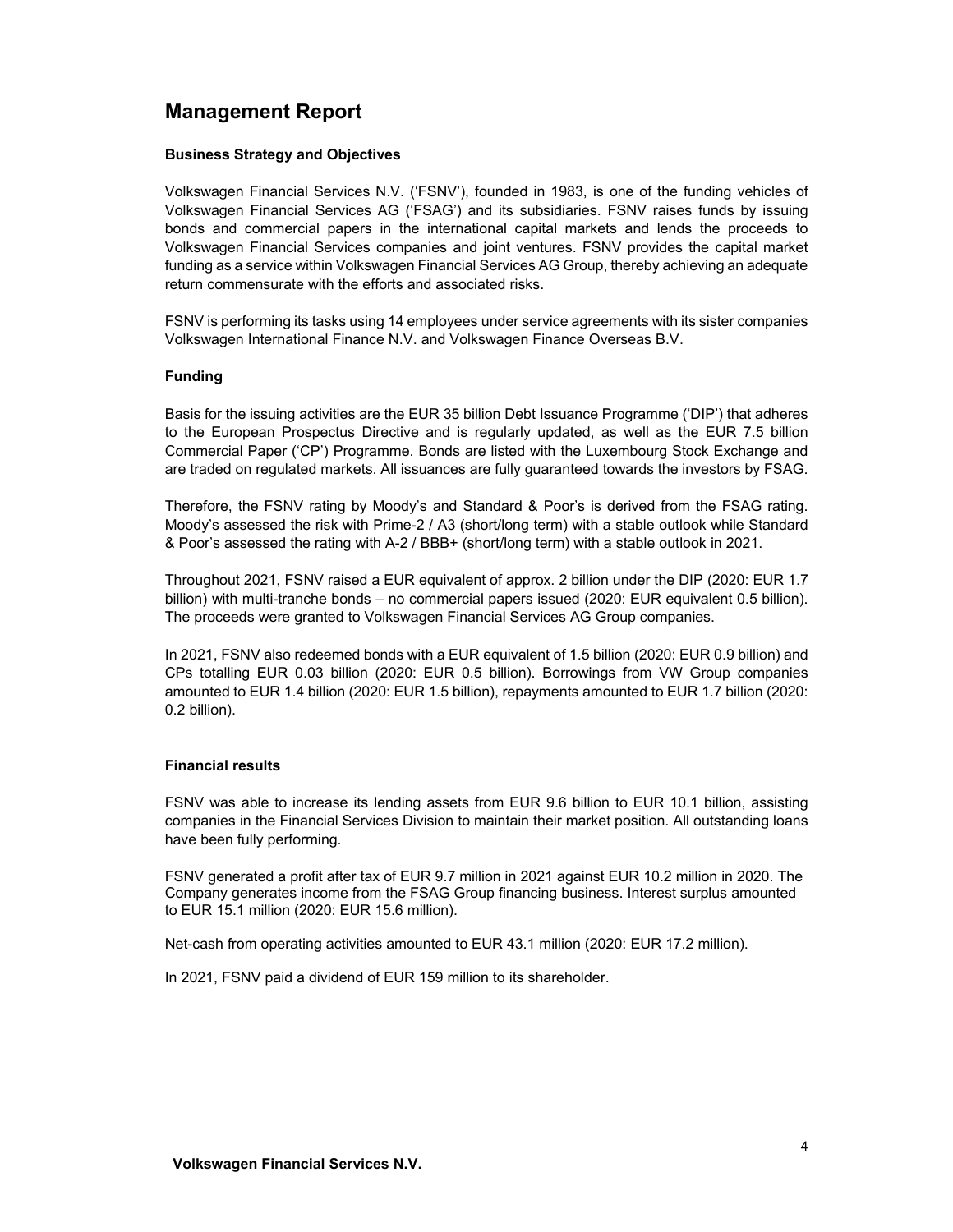#### **Risks**

FSNV is exposed to business and financial risks. Business risks comprise inter alia legal, operational, personnel, reputational and compliance risks. FSNV is adhering to the Governance, Risk and Compliance Guidelines of Volkswagen Financial Services AG managing the aforementioned risks within the FSAG Group policies.

From an operational point of view the Covid pandemic required an adjustment in the office attendance. Following the guidelines from the Dutch government, employees have been asked to work from home as much as possible. The IT-environment was conducive to facilitate the access to the central systems at VW Financial Services Digital Solutions GmbH, Braunschweig, the central ITprovider for the VW Financial Services Division. The internal control system has proven to work effectively also under the remote working conditions, no negative incidences have been observed.

The main financial risks of FSNV are liquidity risk, credit risk, currency risk and interest rate risk.

Liquidity risk is defined as the risk of not being able to meet own payment obligations in full or when due.

Credit risk is defined as the risk of incurring losses as a result of a default of a borrower or bank.

Currency risk refers to the potential loss in open currency positions arising from adverse changes in exchange rates.

Interest rate risk occurs because of fixed and floating interest rate mismatches between asset and liability items on the balance sheet.

The Supervisory Board has established narrow risk limits to restrict these risks and achieve a low risk exposure.

#### **Risk policies**

The Board of Management is responsible for the internal control, the management of risks within the company and for the assessment of the effectiveness of the control systems.

Liquidity risk is contained by extending loan amounts sourced from bond or CP-issuances to Volkswagen Financial Services AG Group companies at identical tenors as the funded amounts. Borrowers agreed to repay their loans on the same due date when FSNV's own payment obligations to the capital markets become due. In addition, FSNV may issue loans to VWAG-Group companies funded in whole or in part by its equity position.

Credit risk is addressed by monitoring the financial stability of the Volkswagen Financial Services AG Group borrowers and external banks. A fair value and impairment trigger assessment is performed for Group companies at least once a year or in case of need. Banks are monitored centrally at Volkswagen Financial Services AG based on rating and financial analyses. Financial transactions are only conducted with approved banks.

Currency risk is limited by matching funding and lending currency amounts. In case funding and lending currency do not match, derivatives are used to achieve closed positions.

Interest rate risk is contained by matching the fixed and floating interest rate terms of the funding and lending amounts. Mismatches are closed using interest rate derivatives.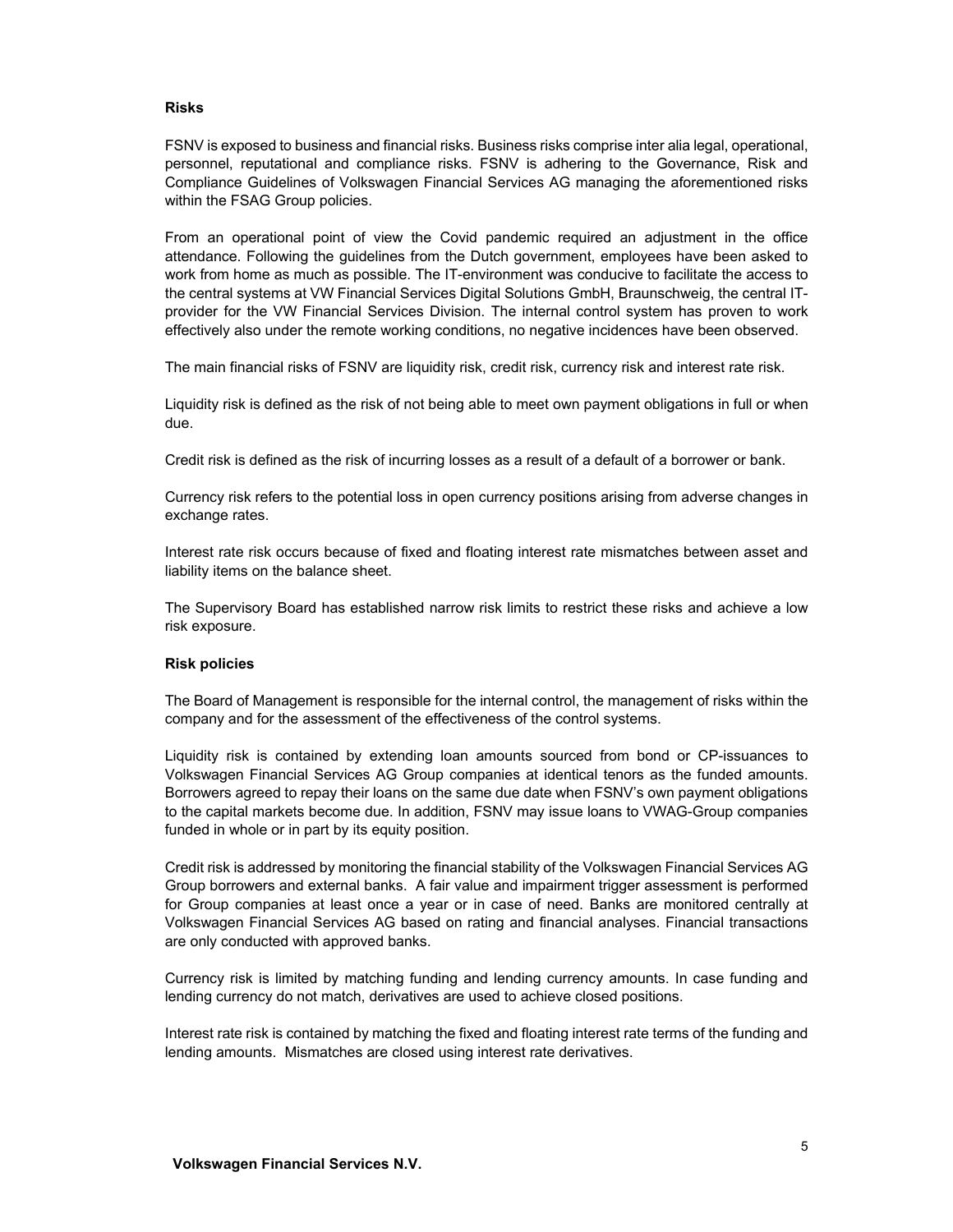For remaining mismatches, the Supervisory Board has defined narrow limits. FSNV uses adequate tools to assess and to monitor risks. On a monthly basis, a detailed mismatch report, containing all relevant risks, is presented to the management. In 2021, limits were not exceeded.

#### **Diesel issue**

In September 2015, the California Air Resources Board (CARB) and the US Environmental Protection Agency (EPA) publicly announced that irregularities in relation to nitrogen oxide emissions had been discovered in emission tests on certain vehicles with diesel engines, resulting in violations of US environmental laws.

Depending on the different emissions regulations in the various countries, Volkswagen has rectified and is rectifying the diesel engine software, applied technical measures, compensated owners for reduced residual values or took back affected cars. The financial impact of this incident to the Volkswagen AG Group is discussed in the quarterly and annual reports of Volkswagen AG.

The majority of FSNV's borrowers have either financed cars with affected diesel engines or have them in their lease car inventory. However, investors and the financial markets assess the risks FSNV is exposed to on the background of the guarantee by FSAG, since investors have full recourse to FSAG. FSNV management has also assessed the impact of the "diesel emission issue" on the borrowers of FSNV by analysing in detail the financial situation of the borrowers as well as budget forecasts and concluded that FSNV is not exposed to higher credit risk.

#### **Adherence to tax and regulatory requirements**

The Company had its tax returns up to and including 2019 reviewed by the Dutch Tax Authorities. For the tax return 2020, a final assessment has not yet been received.

Due to its issuing activities in the capital markets and the listing at the Luxemburg Stock Exchange, the Company is complying with the regulatory requirements regarding the yearly submission of its annual financial statements to the Dutch Financial Market Authority (the "AFM") and the approval requirements for its prospectuses by the Commission de Surveillance du Secteur Financier of the Grand Duchy of Luxembourg (the "CSSF").

#### **Compliance & Integrity**

Acting with Integrity, Compliance and honesty is an essential prerequisite for the success of the Volkswagen Group. For this reason, compliance with national and international laws and regulations, internal rules and guidelines and voluntary commitments is among FSNV's most important principles The focus of FSNV's compliance organization is on preventing corruption, breaches of trust and money laundering and thereby reducing the risk of unlawful actions. The Volkswagen Group's Code of Conduct is established throughout the Group, and thus also within FSNV. It is the main tool for reinforcing awareness of good conduct, ethical principles and an integrity culture among the employees and providing them assistance, as well as suitable contacts in case of uncertainty. Next to the Volkswagen Group Code of Conduct, other Group policies and guidelines on specific compliance issues have been implemented within FSNV. Where laws and regulations have been violated, the Volkswagen Group Whistleblower System is a suitable tool for taking appropriate actions where misconduct is proven.

#### **Non-financial matters**

FSNV is not obliged to disclose a non-financial statement and refers to the combined, separate nonfinancial report of Volkswagen AG for the fiscal year 2021, which will be available on the website www.volkswagenag.com.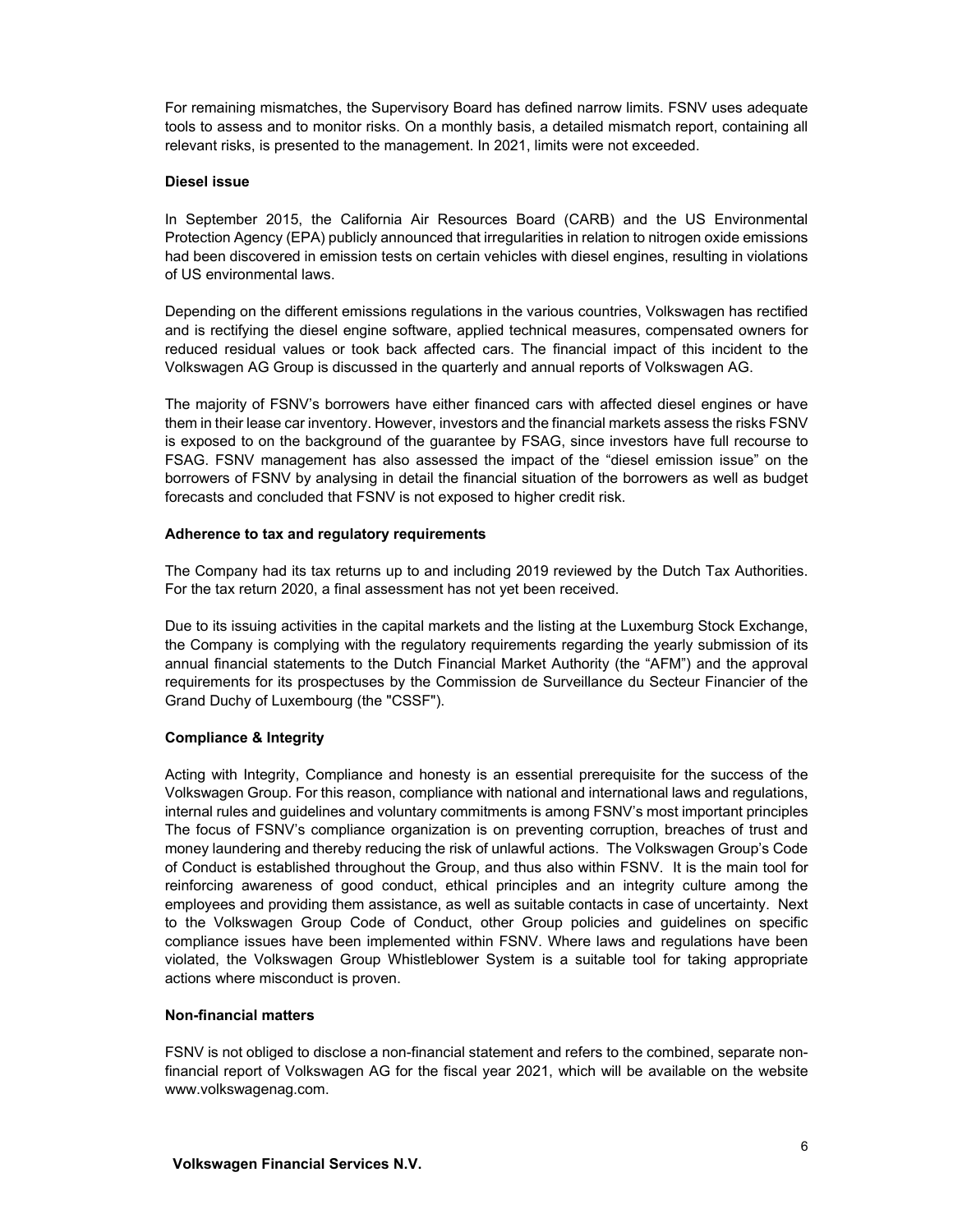#### **Global spread of Coronavirus (SARS-COV-2)**

In the light of the ongoing COVID-19 pandemic, the Board of Management has performed an analysis with regard to its potential effects on the Company and its liquidity. The fundamental risk to the Company is that Volkswagen AG is unable to meet its commitments to the Company under the terms of the guarantee in situations where group companies are unable to repay loans provided by the Company. Based on the analysis performed, the Board of Management believes that the impact for FSNV is limited.

#### **Expectations 2022**

FSNV will continue in 2022 its issuing activities in the capital markets. In line with the long-term business strategy, the Volkswagen Financial Services AG Group plans to develop new markets and to improve its position in existing markets.

We expect that FSAG will keep FSNV's capital reserve on an adequate level. As several Volkswagen Financial Services companies worldwide are going to use the attractive European funding opportunities, FSNV foresees additional requests for refinancing which will be taken care of with reinstated and increased capital market issuances under the DIP and CP-programmes.

Based on this assumption, we expect a moderate increase in total business volume for FSNV in 2022. Taking into account the expected growth in business volume and the interest environment, interest income should increase proportionately. The financial statements have been prepared under the going concern assumption.

In principle, one third of the Management Board should be female; however, currently there is only one Managing Director on the Management Board of the Company. The Company will deal with this recommendation in the future.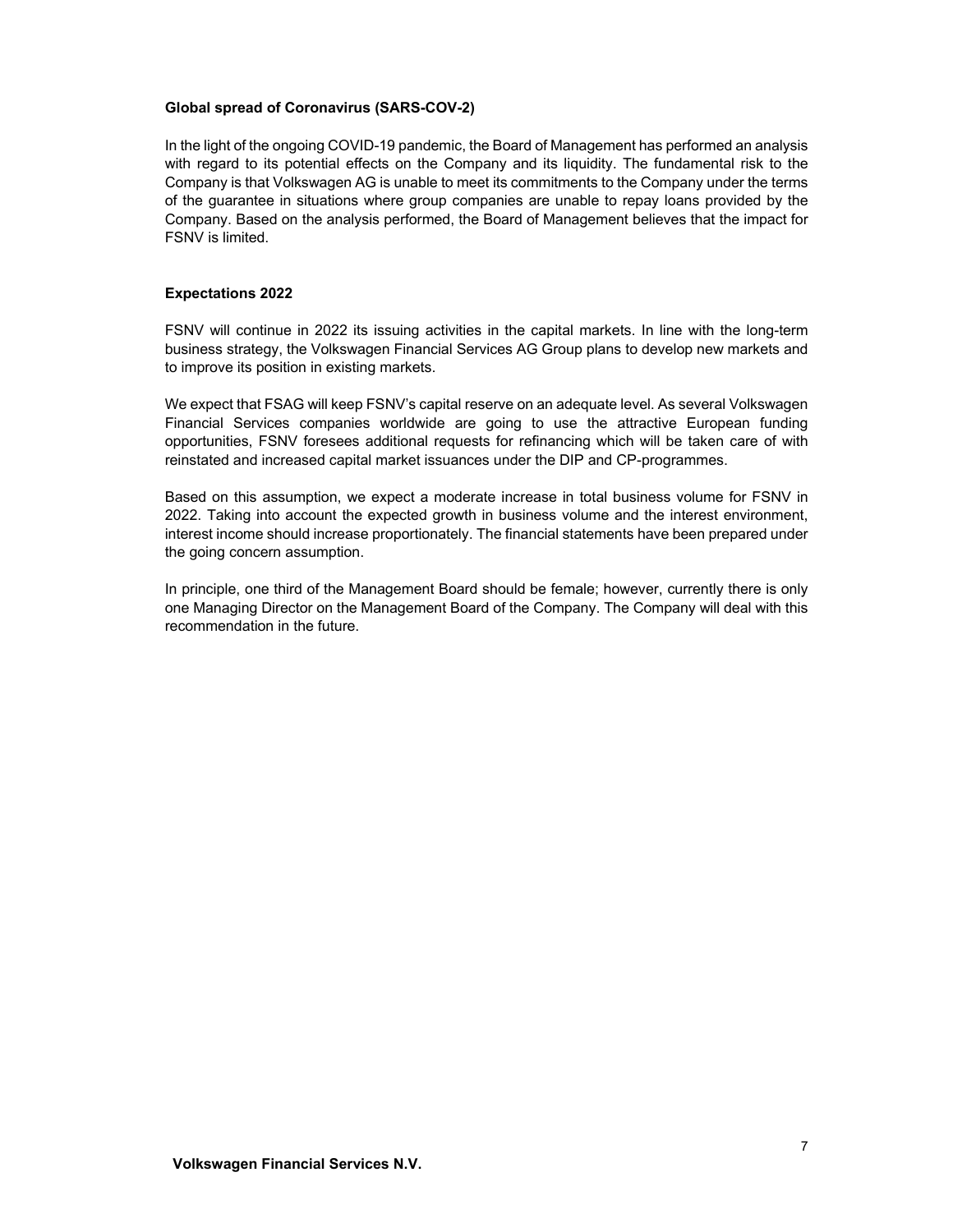The Management Board declares to the best of their knowledge:

- 1. the financial statements for 2021 give a true and fair view of the assets, the liabilities, the financial position and the results of the company; and
- 2. the management report gives a true and fair view of the company's situation as at the balance sheet date, the events that occurred during 2021 and the risks to which the company is exposed.

Amsterdam, 22 March 2021

Original has been signed by Christpher R. Norrod, Managing Director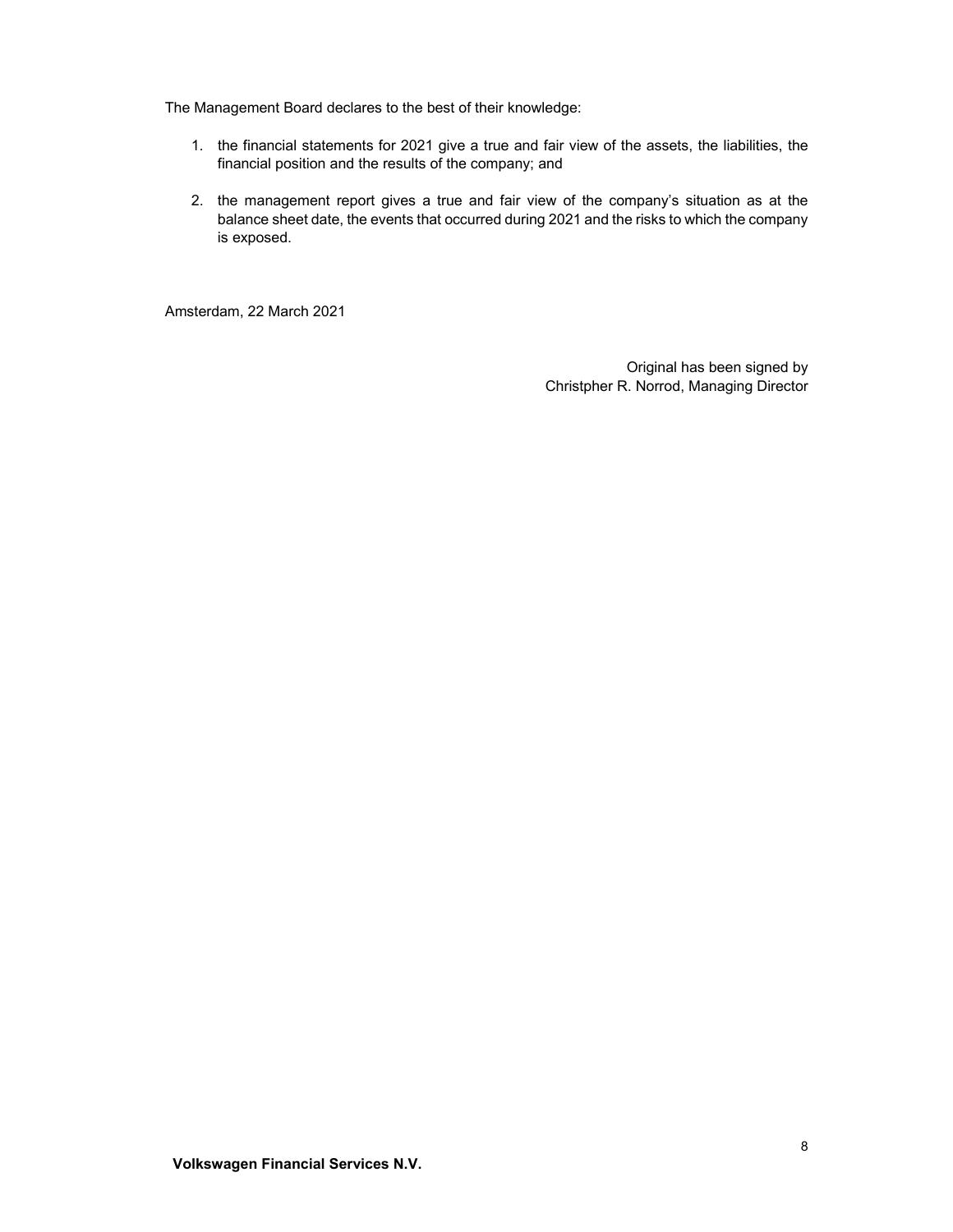# **Financial statements**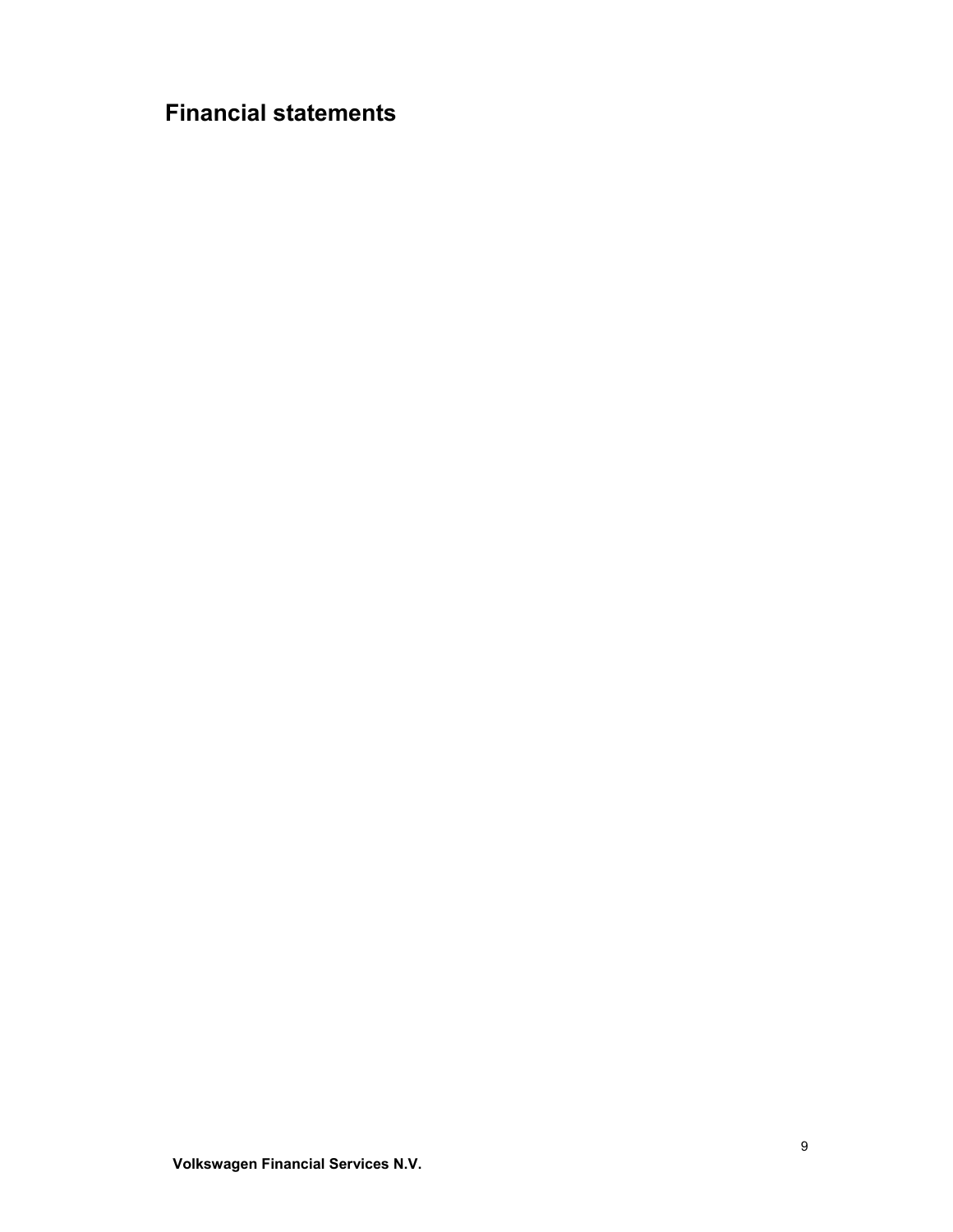# **Balance sheet as at 31 December 2021**

# **(after proposed appropriation of profit)**

|      |           |                  |                  | 31 December 2020        |
|------|-----------|------------------|------------------|-------------------------|
| Ref. | EUR'000   | <b>EUR'000</b>   | <b>EUR'000</b>   | EUR'000                 |
|      |           |                  |                  |                         |
|      |           |                  |                  |                         |
| 5    | 5,897,986 |                  | 6,144,710        |                         |
| 5    | 525,132   |                  | 388,969          |                         |
|      |           | 6,423,118        |                  | 6,533,679               |
|      |           |                  |                  |                         |
| 6    | 3,216,892 |                  | 2,604,777        |                         |
| 6    | 426,455   |                  | 495,827          |                         |
| 7    | 500       |                  |                  |                         |
|      |           |                  |                  |                         |
|      |           |                  |                  |                         |
|      |           | 3,703,080        |                  | 3,164,536               |
| 10   |           | 12,038           |                  | 2,860                   |
|      |           | 10,138,236       |                  | 9,701,075               |
|      | 8<br>9    | 37,544<br>21,689 | 31 December 2021 | 500<br>48,110<br>15,322 |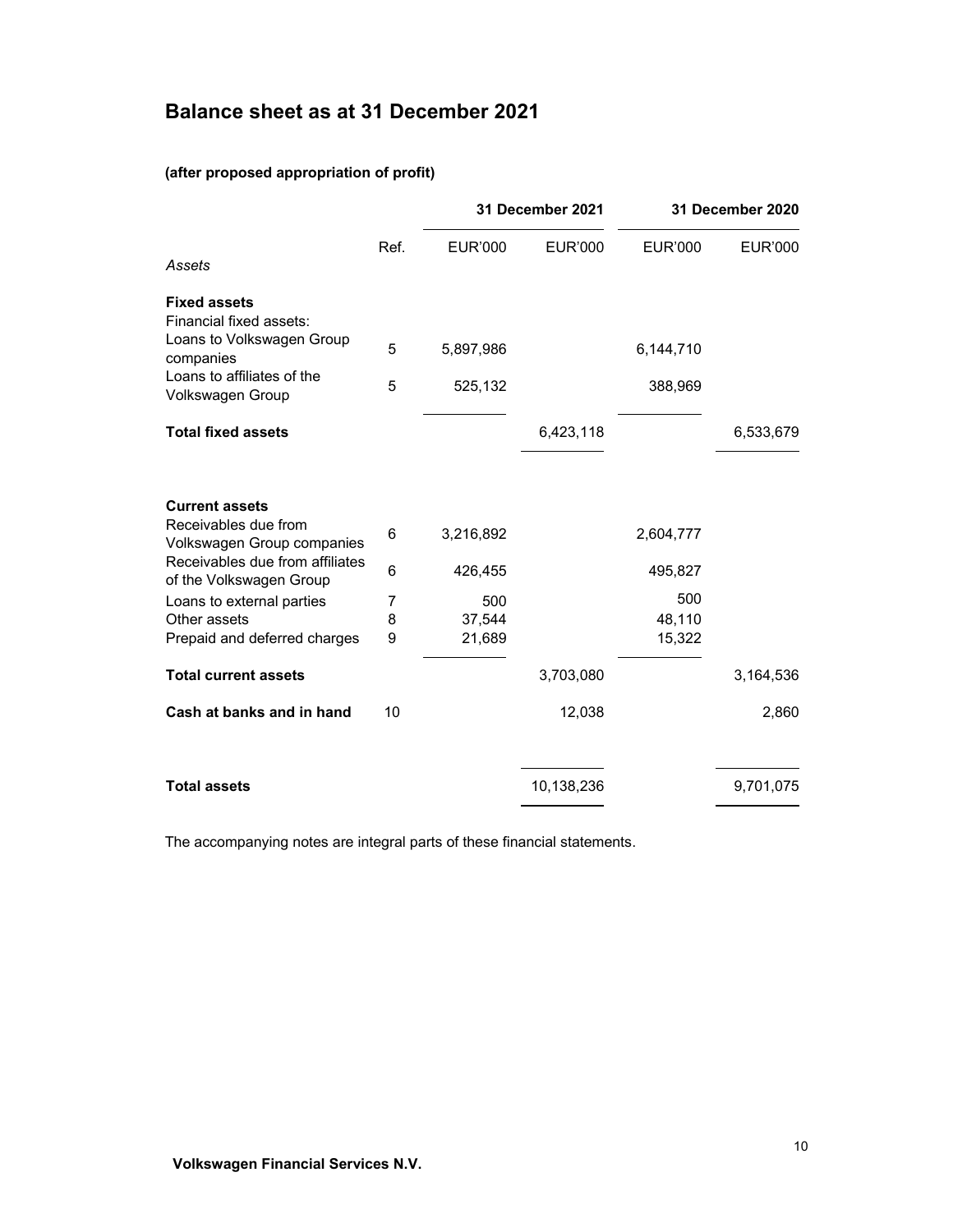| <b>EUR'000</b><br>454<br>1,115,000<br>10,680 | EUR'000              | <b>EUR'000</b><br>454<br>1,115,000<br>159,951 | EUR'000                |
|----------------------------------------------|----------------------|-----------------------------------------------|------------------------|
|                                              |                      |                                               |                        |
|                                              |                      |                                               |                        |
|                                              |                      |                                               |                        |
|                                              |                      |                                               |                        |
|                                              |                      |                                               |                        |
|                                              |                      |                                               |                        |
|                                              | 1,126,134            |                                               | 1,275,405              |
|                                              |                      |                                               |                        |
|                                              |                      |                                               |                        |
|                                              |                      |                                               |                        |
|                                              |                      |                                               |                        |
|                                              | 6,234,769            |                                               | 6,371,829              |
|                                              |                      |                                               |                        |
| 2,014,123                                    |                      | 1,406,507                                     |                        |
|                                              |                      |                                               |                        |
| 675,260                                      |                      | 533,712                                       |                        |
|                                              |                      | 30,015                                        |                        |
| 69,597                                       |                      | 68,474                                        |                        |
| 18,353                                       |                      | 15,133                                        |                        |
|                                              | 2,777,333            |                                               | 2,053,841              |
|                                              |                      |                                               | 9,701,075              |
|                                              | 5,371,421<br>863,348 | 10,138,236                                    | 5,087,921<br>1,283,908 |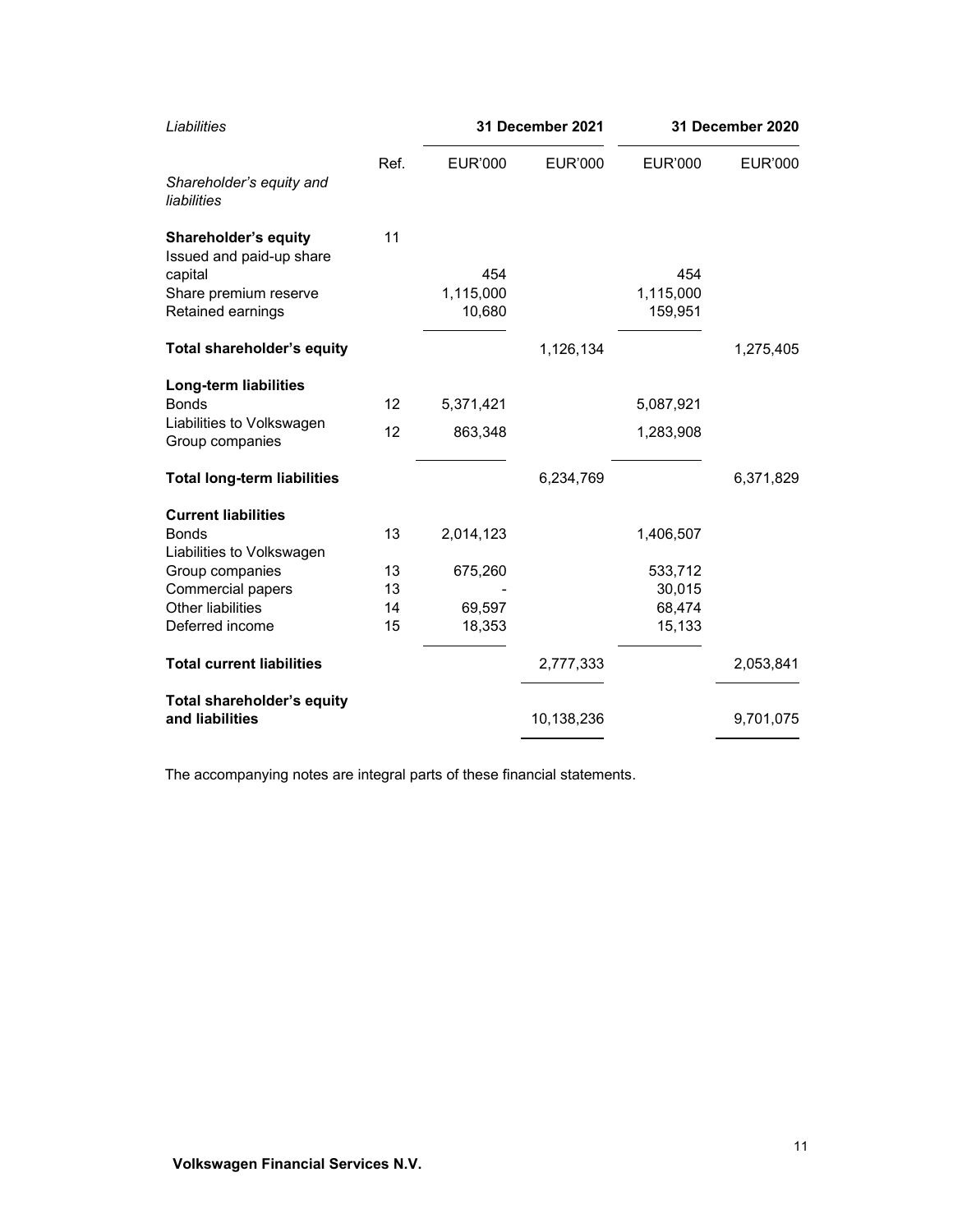# **Income statement for the year ended 31 December 2021**

|                                                        |      |                | 2021           |                | 2020           |
|--------------------------------------------------------|------|----------------|----------------|----------------|----------------|
|                                                        | Ref. | <b>EUR'000</b> | <b>EUR'000</b> | <b>EUR'000</b> | <b>EUR'000</b> |
| Net financial income                                   |      |                |                |                |                |
| Interest income and similar<br>income                  | 17   | 194,624        |                | 149,888        |                |
| Interest expenses and similar<br>expenses              | 17   | (179, 731)     |                | (134, 426)     |                |
| Other operating income                                 | 18   | 189            |                | 136            |                |
| <b>Total net financial income</b>                      |      |                | 15,082         |                | 15,598         |
| <b>Expenses</b>                                        |      |                |                |                |                |
| Other operating expenses<br>General and administrative | 19   | (49)           |                | (42)           |                |
| expenses                                               | 20   | (2, 233)       |                | (2, 108)       |                |
| <b>Total expenses</b>                                  |      |                | (2, 282)       |                | (2, 150)       |
| Profit and (loss) before<br>income taxes               |      |                | 12,800         |                | 13,448         |
| Taxation on result on ordinary<br>activities           | 24   |                | (3,071)        |                | (3,276)        |
| Net profit and (loss) after<br>taxation                |      |                | 9,729          |                | 10,172         |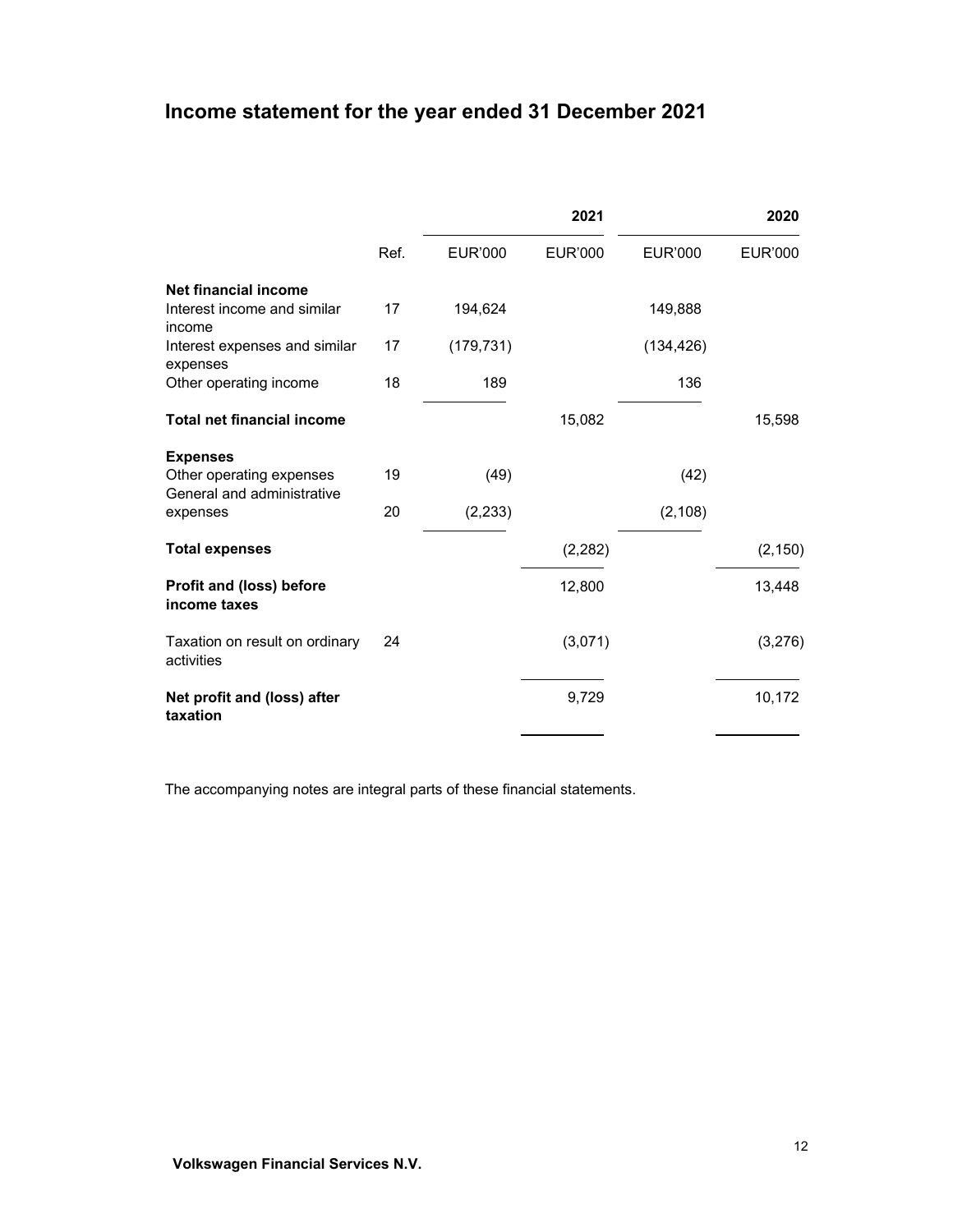# **Cash flow statement for the year ended 31 December 2021**

|                                                                                                                                                                                                  | 2021                                                            |                |                                                           | 2020           |
|--------------------------------------------------------------------------------------------------------------------------------------------------------------------------------------------------|-----------------------------------------------------------------|----------------|-----------------------------------------------------------|----------------|
|                                                                                                                                                                                                  | <b>EUR'000</b>                                                  | <b>EUR'000</b> | <b>EUR'000</b>                                            | <b>EUR'000</b> |
| Cash (used in) generated from<br>operations                                                                                                                                                      |                                                                 |                |                                                           |                |
| Interest received<br>Interest paid                                                                                                                                                               | 170,291<br>(118, 774)                                           |                | 134,915<br>(108, 823)                                     |                |
| Other operating income<br>Guaranty fees paid<br>General and other Expenses paid<br>Corporate income tax received/ paid                                                                           | (4, 379)<br>(2,315)<br>(1,706)                                  |                | (3.967)<br>(1.635)<br>(3.294)                             |                |
| Net cash from/ used in operating activities                                                                                                                                                      |                                                                 | 43,117         |                                                           | 17,196         |
| <b>Cash flow from investment activities</b><br>Loans issued to VW Group companies<br>& affiliates of the Volkswagen Group                                                                        | (13,520,544)                                                    |                | (7,007,963)                                               |                |
| Collection of loans to VW Group companies<br>& affiliates of the Volkswagen Group                                                                                                                | 13,296,012                                                      |                | 4,659,700                                                 |                |
| Net cash from/ used in investment activities                                                                                                                                                     |                                                                 | (224, 532)     |                                                           | (2,348,263)    |
| Cash flow from financing activities<br>Proceeds from borrowings<br>Repayment of borrowings<br>Proceeds from commercial papers<br>Repayment of commercial papers<br>Derivatives<br>Dividends paid | 3,437,184<br>(3, 188, 675)<br>(30, 015)<br>131,099<br>(159,000) |                | 3,248,598<br>(1,010,662)<br>55,021<br>(45, 017)<br>82,296 |                |
| Net cash from/ used in financing activities                                                                                                                                                      |                                                                 | 190,593        |                                                           | 2,330,236      |
| Net cash flows                                                                                                                                                                                   |                                                                 | 9,178          |                                                           | (831)          |
| <b>Balance as at 1 January</b><br><b>Movement</b>                                                                                                                                                |                                                                 | 2,860<br>9,178 |                                                           | 3,691<br>(831) |
| <b>Balance as at 31 December</b>                                                                                                                                                                 |                                                                 | 12,038         |                                                           | 2,860          |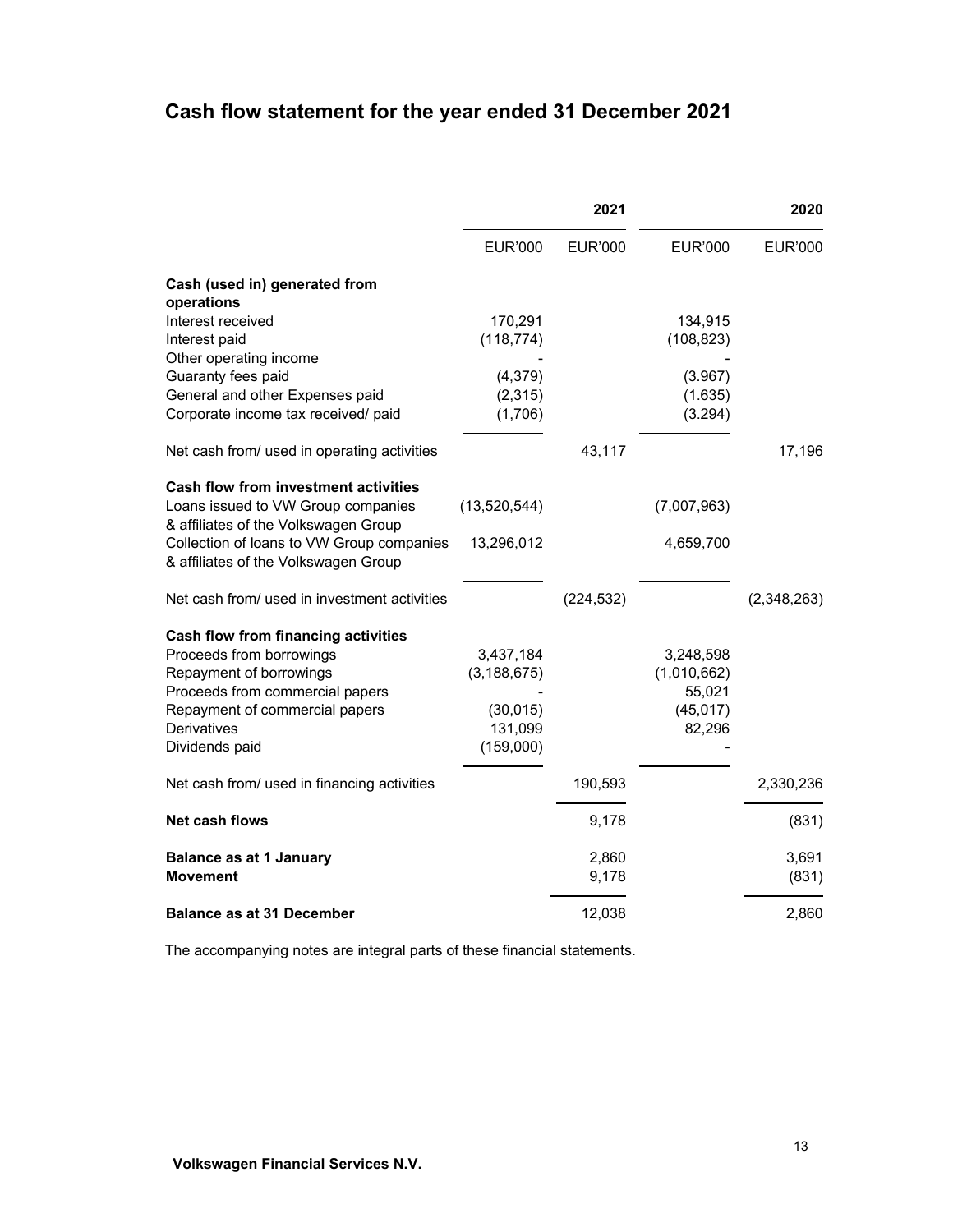# **Notes to the financial statements**

# **1. General**

### *1.1 Activities*

Volkswagen Financial Services N.V. ('FSNV' or 'the Company'), founded in 1983, is a 100% subsidiary of Volkswagen Finance Overseas BV ('Overseas'), who in turn is a 100% subsidiary of Financial Services AG ('FSAG'). The ultimate parent company is Volkswagen AG (VWAG).

FSNV's registered office is located at Paleisstraat 1, 1012 RB Amsterdam, The Netherlands. The Company is registered with the Dutch Register of Commerce under No. 33172400. FSNV maintains a website at www.vwfs.nl.

The main purpose of the Company is the financing of and participation in Volkswagen AG Group companies. FSNV has access to several funding sources such as bonds, and commercial paper as well as inter-company loans.

All external issuances of financial instruments are guaranteed by FSAG in case FSNV does not meet its obligations towards the holders of these instruments. FSNV has lent more than 95% of the proceeds of these borrowings to Group companies or affiliates.

Due to its issuing activity in the capital markets, FSNV is subject to the regulatory supervision by the Dutch Financial Market Authority (Autoriteit Financiële Markten, 'AFM') and has to submit its yearly and half-yearly annual reports to the AFM.

Bonds issued by FSNV are listed at the Luxemburg Stock Exchange. The bond prospectuses have been approved by the Commission de Surveillance du Secteur Financier of the Grand Duchy of Luxembourg ('CSSF').

#### *1.2 Related parties*

All legal entities that can be controlled, jointly controlled or significantly influenced by FSNV are considered to be related parties. Also entities (and their subsidiaries and affiliated companies) which can control or significantly influence the Company are considered to be related parties. In addition, statutory directors, other key management of the Company or the ultimate parent company and close relatives are regarded as related parties.

#### *1.3 Note to the cash-flow statement*

Consolidated cash flows for the whole Volkswagen Financial Services Group are included in the Volkswagen AG consolidated financial statements; therefore a separate cash flow statement for the Company is not required by Dutch law. To be in line with practice in the capital market, FSNV prepares a cash flow statement, using the direct method.

The cash items disclosed in the cash flow statement are comprised of cash and cash equivalents. Cash flows denominated in foreign currencies have been translated at average exchange rates. Exchange differences affecting cash items are included in the respective amounts.

Cash from loans granted is included in cash from / used in investment activities. Cash from borrowings and the related derivatives, including capital increases/ dividends paid/ received are included in cash from / used in financing activities.

All other movements are included in cash used/ generated from operations.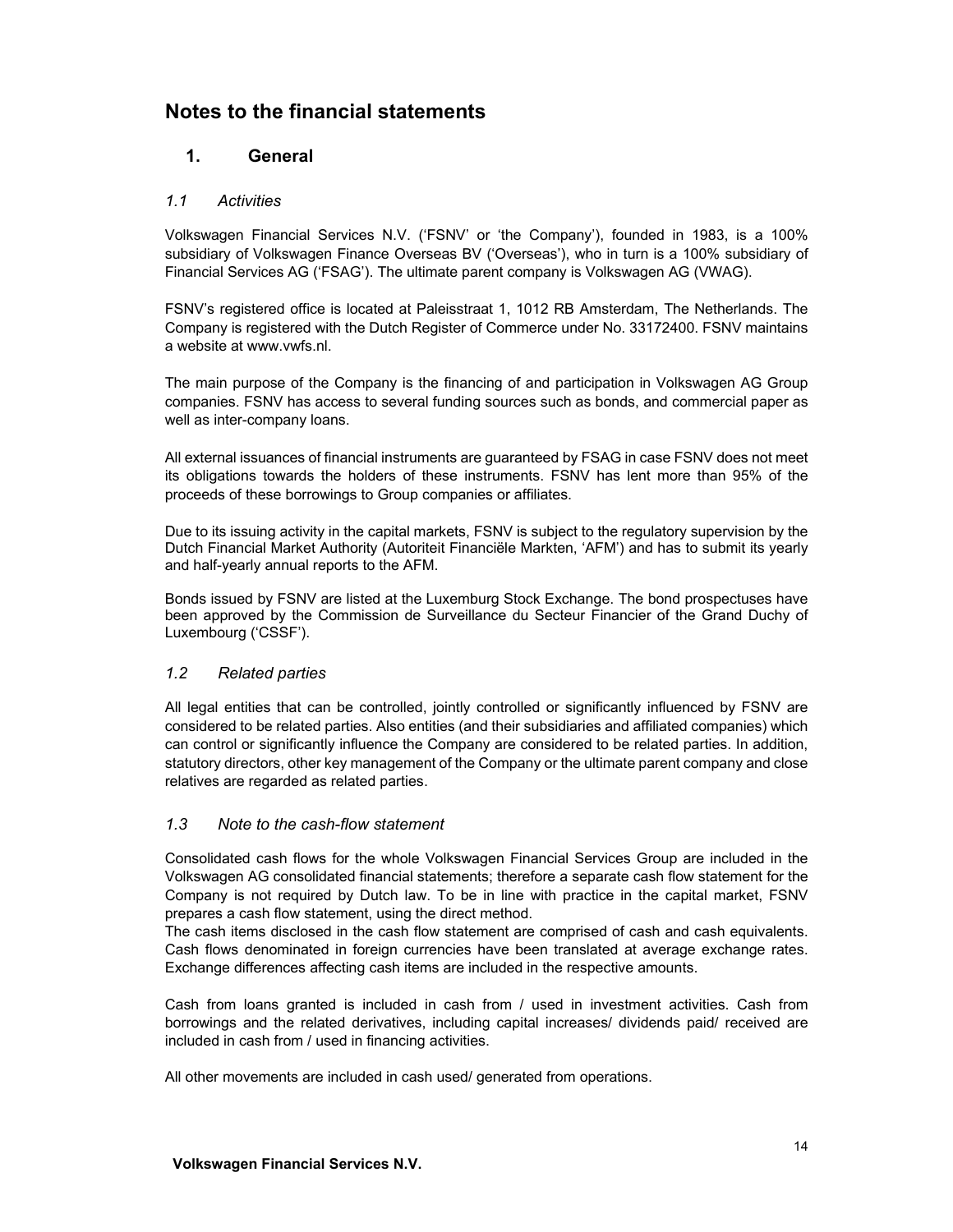### *1.4 Estimates*

The preparation of financial statements in conformity with the relevant rules requires the use of certain critical accounting estimates. It also requires management to exercise its judgement in the process of applying the Group's accounting policies. If necessary for the purposes of providing the view required under Section 362(1), Book 2, of the Dutch Civil Code, the nature of these estimates and judgements, including the related assumptions, is disclosed in the notes to the financial statement items in question. Estimates used for accounting of financial fixed assets and impairment of loans granted are disclosed under note 2.4 and 2.10.

# **2. Principles of valuation of assets and liabilities**

## *2.1 General*

The financial statements are prepared in accordance with the statutory provisions of Part 9, Book 2 of the Dutch Civil Code. The financial statements are presented in EUR, which is also the Company's functional currency, and have been prepared on a going concern basis.

In general, assets and liabilities are stated at the amounts at which they were acquired or incurred, or fair value. If not specifically stated otherwise, they are recognized at the amounts at which they were acquired or incurred. The balance sheet and the income statement include references to the notes.

Unless otherwise stated, amounts are shown in thousands of euros (EUR'000). All amounts shown are rounded, so minor discrepancies may arise from addition of these amounts. Negligible discrepancies could also arise in the comparison with the prior year owing to adjustments in the rounding methodology.

## *2.2 Comparison with prior year*

The principles of valuation and determination of result remain unchanged compared to the prior year.

#### *2.3 Foreign currencies*

#### *Functional currency*

The financial statements are presented in EUR, i.e. the functional and reporting currency of FSNV.

#### *Transactions, receivables and liabilities*

Transactions denominated in foreign currencies are initially recorded at the functional currency exchange rates at the date of transaction. Monetary balance sheet items denominated in foreign currencies are translated at the functional currency exchange rates at the balance sheet date. Nonmonetary balance sheet items that are measured at historical cost in a foreign currency are translated at the functional exchange rates ruling at the date of transaction. Non-monetary balance sheet items that are measured at current value are translated at the functional exchange rates ruling at the date of valuation.

Foreign currency exchange rate results arising on the settlement or translation of monetary items denominated in foreign currencies are recognized in the income statement.

#### *2.4 Financial fixed assets*

*Loans to Volkswagen Group companies and affiliates of the Volkswagen Group and to external parties*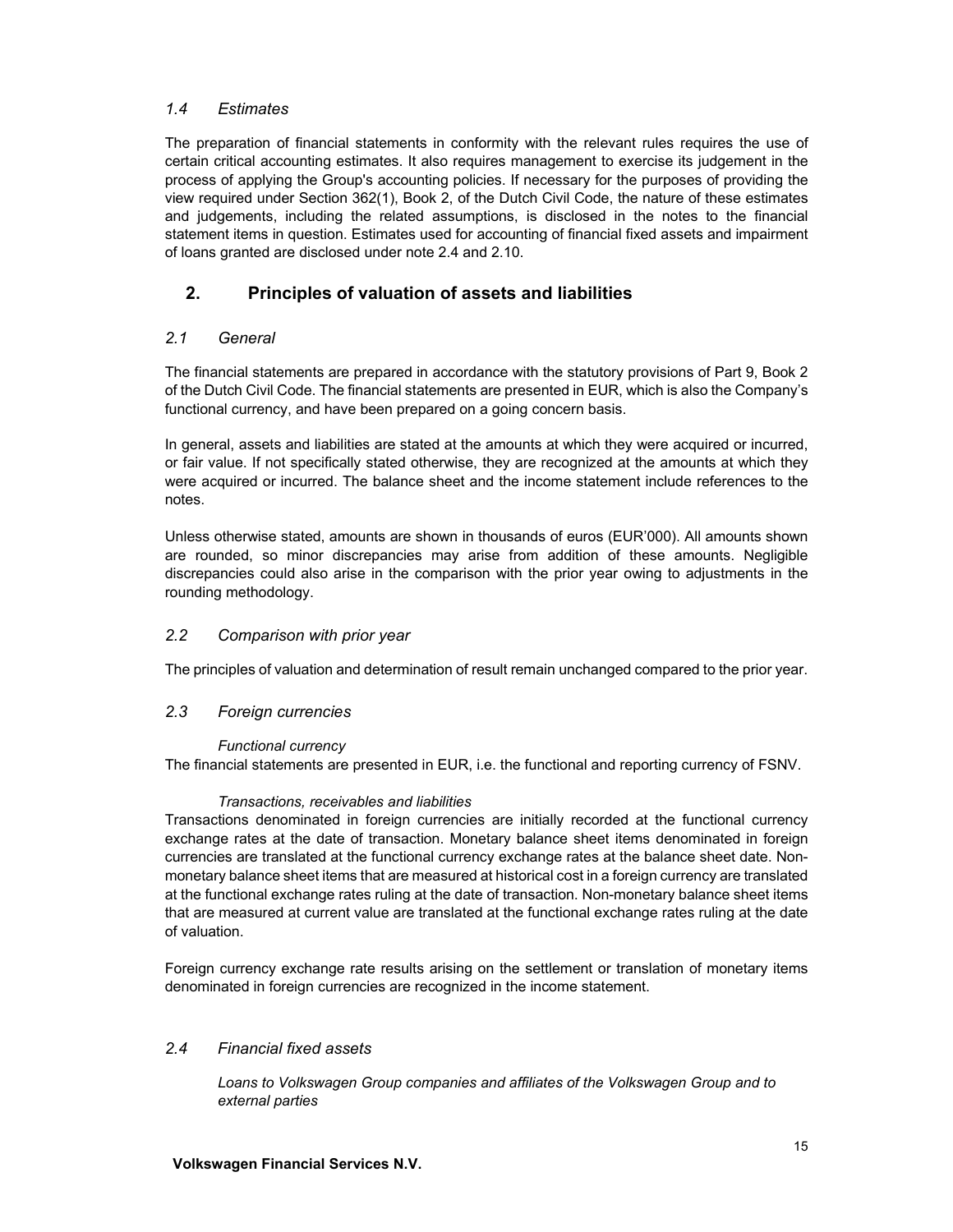These loans to Volkswagen Group companies, other participating interests and third parties are loans with a remaining term of more than one year. Receivables disclosed under financial fixed assets are recognized initially at fair value of the amount owed plus transaction costs. These receivables are subsequently measured at amortized cost. The main rule is that amortized cost equals the carrying amount of the asset net of any repayments on the principal and plus, or net of, the accumulated amortization, calculated using the effective interest method, of the difference between the amount upon initial recognition (including transaction costs) and the repayments. Straight-line amortization in determining amortized cost is allowed as an alternative if straight-line amortization does not lead to significant discrepancies with the effective interest method. If loans are issued at a discount or premium, the discount or premium is recognized through profit or loss over the maturities of the loans using the effective interest method. In addition, transaction costs are included in the initial valuation and recognized in profit or loss as part of the effective interest method. Impairment losses are deducted from amortized cost and expensed in the income statement.

#### *2.5 Current assets*

All current assets have a maturity within one year.

#### *Receivables due from Volkswagen Group companies and affiliates of the Volkswagen Group and to external parties*

Receivables are recognized initially at fair value plus transaction costs and subsequently measured at amortized cost.

#### *Other assets*

The interest receivables from banks arising from derivatives and income tax receivables are shown under other assets and are initially valued at cost and subsequently at their amortized cost value.

#### *Prepaid and deferred charges*

Prepaid and deferred charges are initially valued at cost and are amortized over the remaining life of the services or of the bonds.

#### *Cash at banks and in hand*

Cash at banks and in hand represents cash in hand and bank balances. Cash at banks and in hand is carried at nominal value. Cash at banks denominated in foreign currencies are translated at the period end-rate prevailing on the balance sheet date.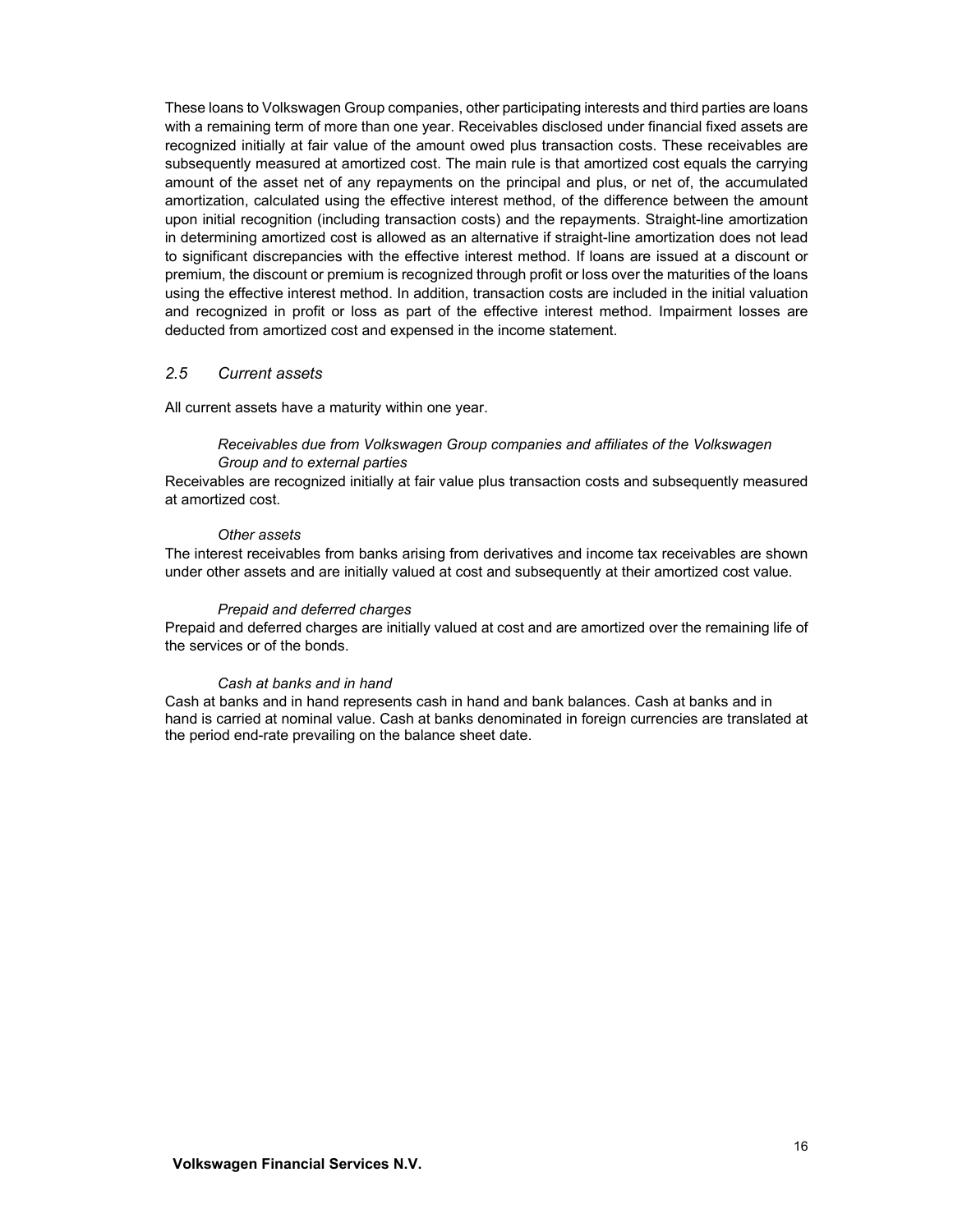#### *2.6 Provisions*

Provisions are recognized for legally enforceable or constructive obligations that exist at the balance sheet date, and for which it is probable that an outflow of resources will be required and a reliable estimate can be made.

Provisions are measured at the best estimate of the amount that is necessary to settle the obligation as per the balance sheet date. The other provisions are carried at the nominal value of the expenditure that is expected to be necessary in order to settle the obligation, unless stated otherwise.

If obligations are expected to be reimbursed by a third party, such reimbursement is included as an asset in the balance sheet if it is probable that such reimbursement will be received when the obligation is settled.

#### *2.7 Long-term liabilities*

#### *Bonds*

The bonds are initially valued at fair value plus transaction costs with subsequent measurement at their amortized cost value. All long-term bonds have a remaining maturity of more than one year. No assets were pledged as collateral by the Company.

#### *Liabilities to Volkswagen Group companies*

The liabilities to Volkswagen Group companies are initially valued at fair value with subsequent measurement at their amortized cost value. All liabilities have a maturity of more than one year.

#### *2.8 Current liabilities*

#### *Bonds*

The bonds are initially valued at fair value plus transaction costs with subsequent measurement valued at their amortized cost value. All short-term bonds are payable within one year.

#### *Commercial papers*

The commercial papers are initially valued at fair value plus transaction costs with subsequent measurement valued at their amortized cost value.

#### *Liabilities to Volkswagen Group companies*

The liabilities to affiliated companies are initially valued at fair value with subsequent measurement valued at their amortized cost value. All liabilities are payable within one year.

#### *Other liabilities*

The interest payables from banks arising from derivatives with a run-off period within one year are shown under other liabilities and are valued at their nominal value.

#### *Trade payables*

The trade payables are initially valued at fair value and subsequently at their amortized cost value and are payable within one year.

#### *Other accrued liabilities*

The accruals are valued at the expected costs.

#### *Deferred income*

The deferred income concerns premiums and cost compensations and is amortized over the remaining life of the loans taken.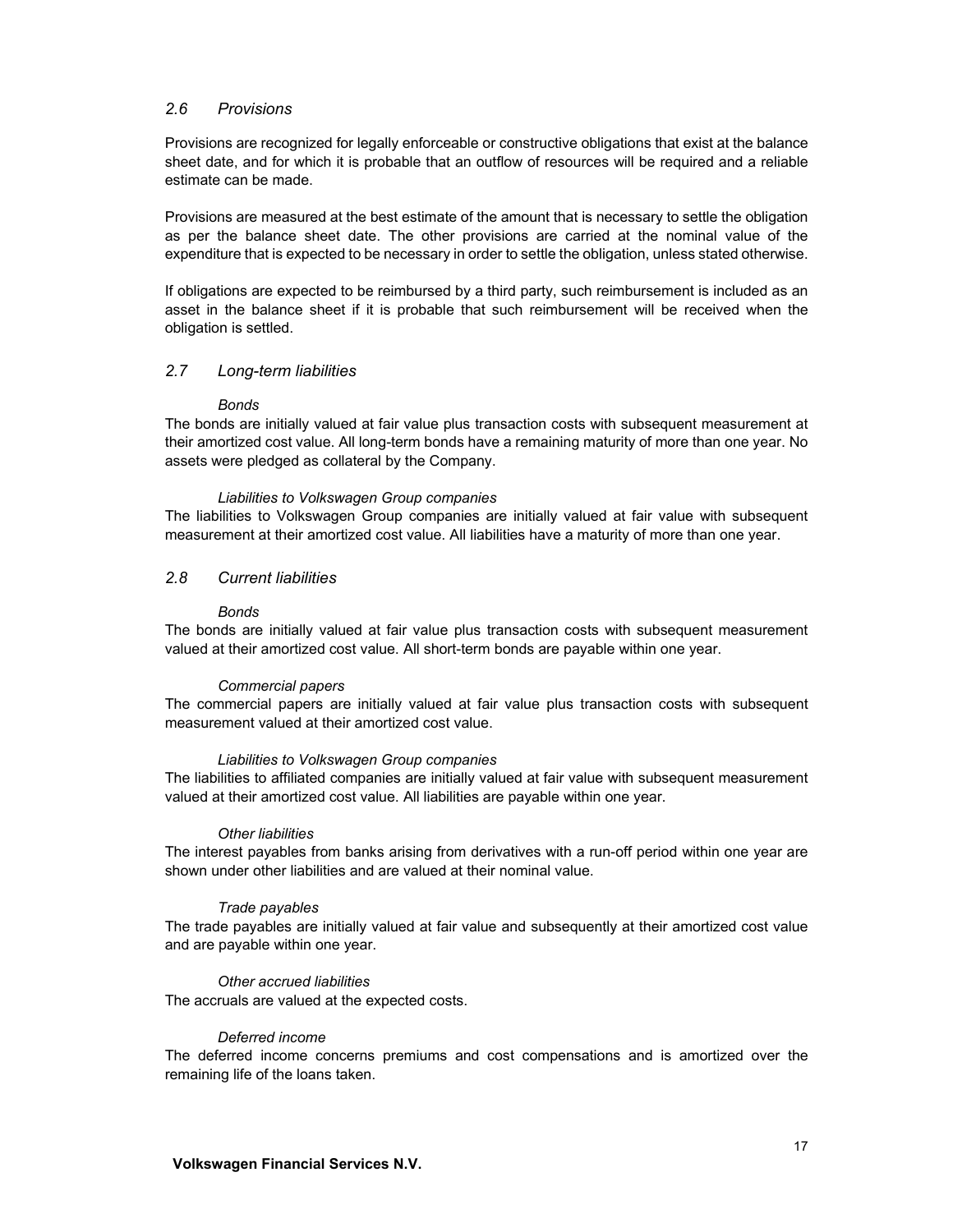#### *Deferred income tax*

Deferred tax liabilities are recognized to provide for timing differences between the value of the assets and liabilities for financial reporting purposes on the one hand and for tax purposes on the other. Deferred tax liabilities are calculated based on the tax rate prevailing on the balance sheet date.

#### *Current income tax*

The current Dutch nominal tax rate of 25% has been applied.

### *2.9 Financial instruments*

Loans included in financial and current assets, as well as liabilities and derivative financial instruments, are stated at amortized cost. The Company applies hedge accounting to hedging instruments when hedging interest and currency risk on borrowings and lendings. The Company documents the relationship between hedging instruments and hedged items at the inception of the transaction. Both the derivative and the hedged item are stated at amortized cost. The gain or loss relating to any ineffective portion is recognized in the income statement within finance cost. For more information about the value of the assets, assigned as hedged item, see notes 5 and 6, of the liabilities see notes 12 and 13 and of the financial instruments see note 23. The Company has no derivative financial instruments other than the ones used for hedging.

#### *Hedge accounting*

FSNV applies hedge accounting. Relationships between hedging instruments and hedged items are documented at the inception of the transaction. FSNV also assesses, both at hedge inception and on an ongoing basis, whether the derivatives that are used in hedging transactions are highly effective in offsetting changes in fair values or cash flows of hedged items. This is done by comparing the critical qualitative characteristics of the hedge instrument with those of the hedged position. If there is an indication of ineffectiveness, the Company measures this potentially ineffective part by conducting a quantitative ineffectiveness analysis.

#### *Cost price hedge accounting*

The Company applies cost price hedge accounting to hedge interest risk and currency-risk on borrowings. For the following instruments, (Cross currency) interest rate swaps and FX Swaps hedge accounting is applied.

In applying cost price hedge accounting, the initial recognition of, and the accounting policies for, the hedging instrument are dependent on the hedged item, which has the following implications:

- if the hedged item is recognized at cost in the balance sheet, the derivative instrument is also stated at cost;
- as long as the hedged item is not yet recognized in the balance sheet, the hedging instrument is not re-measured (this applies, for instance, to hedging currency risks on future transactions);
- if the hedged item qualifies as a monetary item denominated in a foreign currency, the derivative instrument, where it has currency elements, is also stated at the period end-rate prevailing at the balance sheet date.

The ineffective portion of the hedge is recognized directly in the income statement.

Hedge effectiveness is assessed by comparing the critical characteristics of the hedge instrument with those of the hedged position. If there is an indication of ineffectiveness, the Company measures this potentially ineffective part by conducting a quantitative ineffectiveness analysis.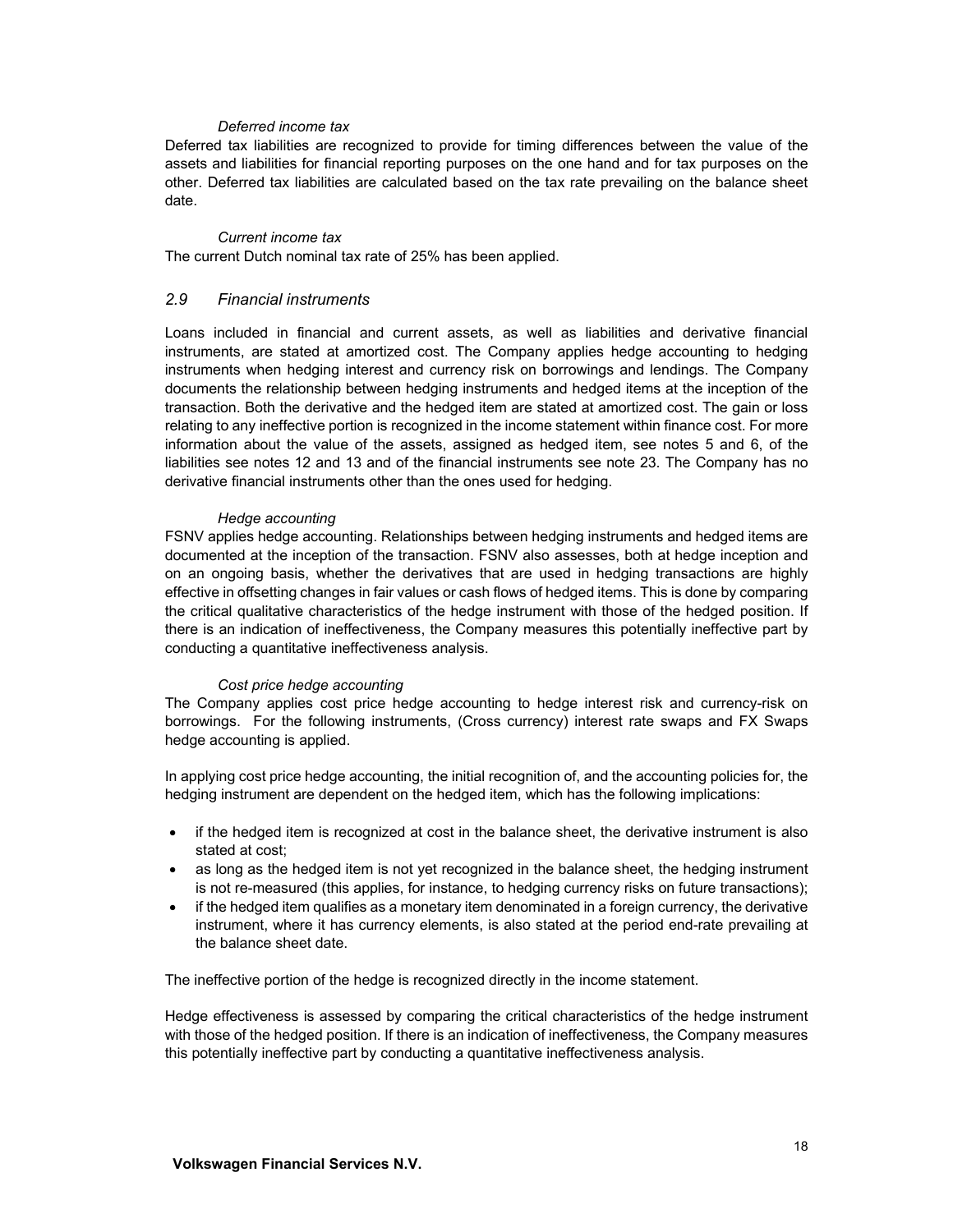### *2.10 Impairment of financial assets*

On each balance sheet date, the Company assesses whether there is any objective evidence that a financial asset or group of financial assets is impaired. A financial asset is considered impaired if, and only if, there is objective evidence of impairment as a result of one or more loss events that occurred after the initial recognition of the asset and prior to the statement of financial position date, and that loss event has had an impact on the estimated future cash flows of the financial asset that can be reliably estimated.

For loans and receivables, the amount of impairment loss is measured as the difference between the assets carrying amount and the present value of expected future cash flows discounted at the assets original effective interest rate. The amount of the loss is included in the profit and loss statement. If, in a subsequent period, the amount of impairment loss decreases and the decrease can be related objectively to an event occurring after the impairment was recognized, the previously recognized impairment loss is reversed in the profit and loss statement.

# **3. Principles determination of result**

### *3.1 General*

Result is determined as the difference between the realisable value of services rendered and the costs and other charges for the year. Results on transactions are recognized in the year in which they are realised; losses are taken as soon as they are foreseeable.

### *3.2 Exchange rate differences*

Exchange rate differences arising upon the settlement of monetary items are recognized in the income statement in the year that they arise unless hedged, see note 17.

#### *3.3 Interest income and similar income and interest expenses and similar expenses*

Interest income and expenses are recognized on a pro-rata basis, taking into account the effective interest rate of the assets and liabilities concerned. When recognising the interest charges, the transaction cost on the loans received is taken into account.

#### *3.4 Other operating income and expenses*

Other operating income and expenses include income and expenses that are not directly attributable to the interest income and expenses.

#### *3.5 General and administrative expenses*

These expenses include expenses such as personnel expenses, office expenses, consulting and audit fees.

#### *Labour and other costs*

Services performed by Volkswagen International Finance N.V. ('VIF') for FSNV are charged at a fixed amount. The fixed amount is evaluated in regular intervals. These costs include for example salaries, rental costs and general costs.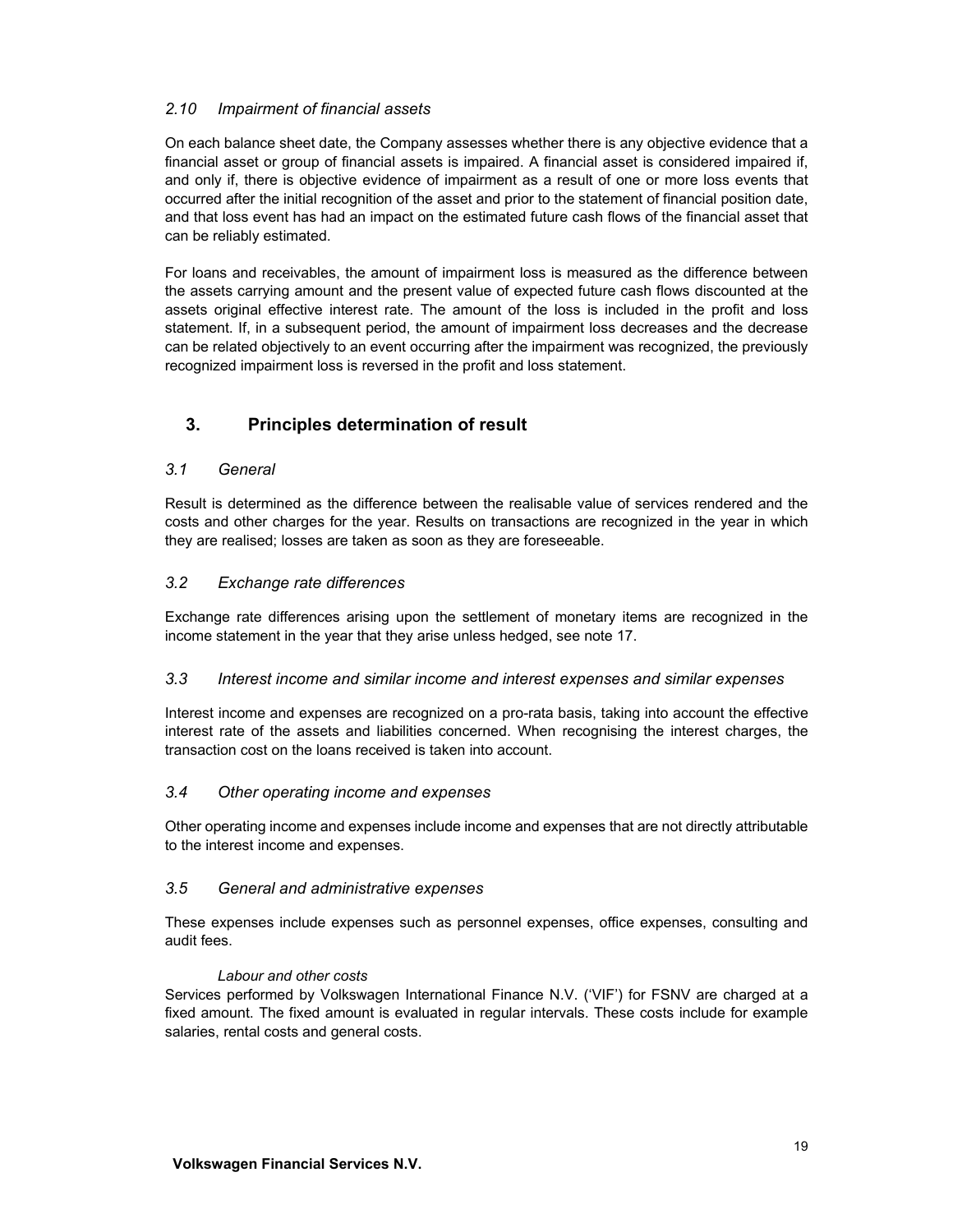#### *3.6 Taxation*

Profit tax is calculated on the profit before taxation in the income statement, taking into account any losses carried forward from previous financial years (insofar as these are not included in deferred tax assets), tax-exempt items and non-deductible expenses. Account is also taken of changes in deferred tax assets and deferred tax liabilities owing to changes in the applicable tax rates.

## **4. Financial instruments and risks**

#### *4.1 Market risk*

### *General market risk due to events at Volkswagen AG*

Government authorities in a number of jurisdictions worldwide have conducted and are conducting investigations of Volkswagen Group regarding findings of irregularities in relation to exhaust emissions from diesel engines in certain Volkswagen Group vehicles. The results of these and any future investigations and criminal litigations, may have a material adverse effect on Volkswagen Group's business, financial position, results of operations and reputation, as well as the prices of its securities and its ability to make payments under its securities.

Volkswagen Financial Services N.V.'s commercial success largely depends on the financial health and the reputation of the ultimate shareholder Volkswagen AG and due to the events, Volkswagen Financial Services N.V. may not succeed in obtaining funds for financing requests in due time and to the extent necessary.

Whilst the worldwide outbreak of the COVID-19 virus generally increases a number of the risk factors, no direct impact on the company's operations can be observed, as the Company has a sound financial position (with equity reserves in place) which is expected to keep the Company in a profitable position for the foreseeable future.

In addition, because of the investigations, Volkswagen Financial Services N.V. as an issuer may face risks arising from legal disputes with investors claiming damages for alleged breaches of capital market laws.

#### *Currency risk*

To avoid currency risk, the loans to FSAG group companies and to affiliates of the FSAG Group and the related funding are generally matched in currency terms. If not, currency swaps are executed to achieve the matched basis.

In cases where the matching cannot be achieved completely, the Supervisory Board has set small currency limits for individual currencies. Matching policies are closely monitored and enforced. Consequently, currency risk is comparatively remote. In 2021, the limits were not exceeded.

#### *Interest rate risk*

Based on funding requests by FSAG group companies and affiliates of the FSAG Group FSNV issues bonds or commercial paper to investors matching the fixed or variable interest requirement of the affliliated companies. In cases where the investor looks for a different interest structure, FSNV is using interest rate swaps or cross currency interest rate swaps to convert the interest into the structure required by affiliated companies. The Supervisory Board authorized FSNV to run a certain interest rate risk. A limit system and tools to monitor and manage the risk have been set up. Interest mismatches are permitted within a twelve-month period only. Therefore, the risk is comparatively low. In 2021, no limits were exceeded.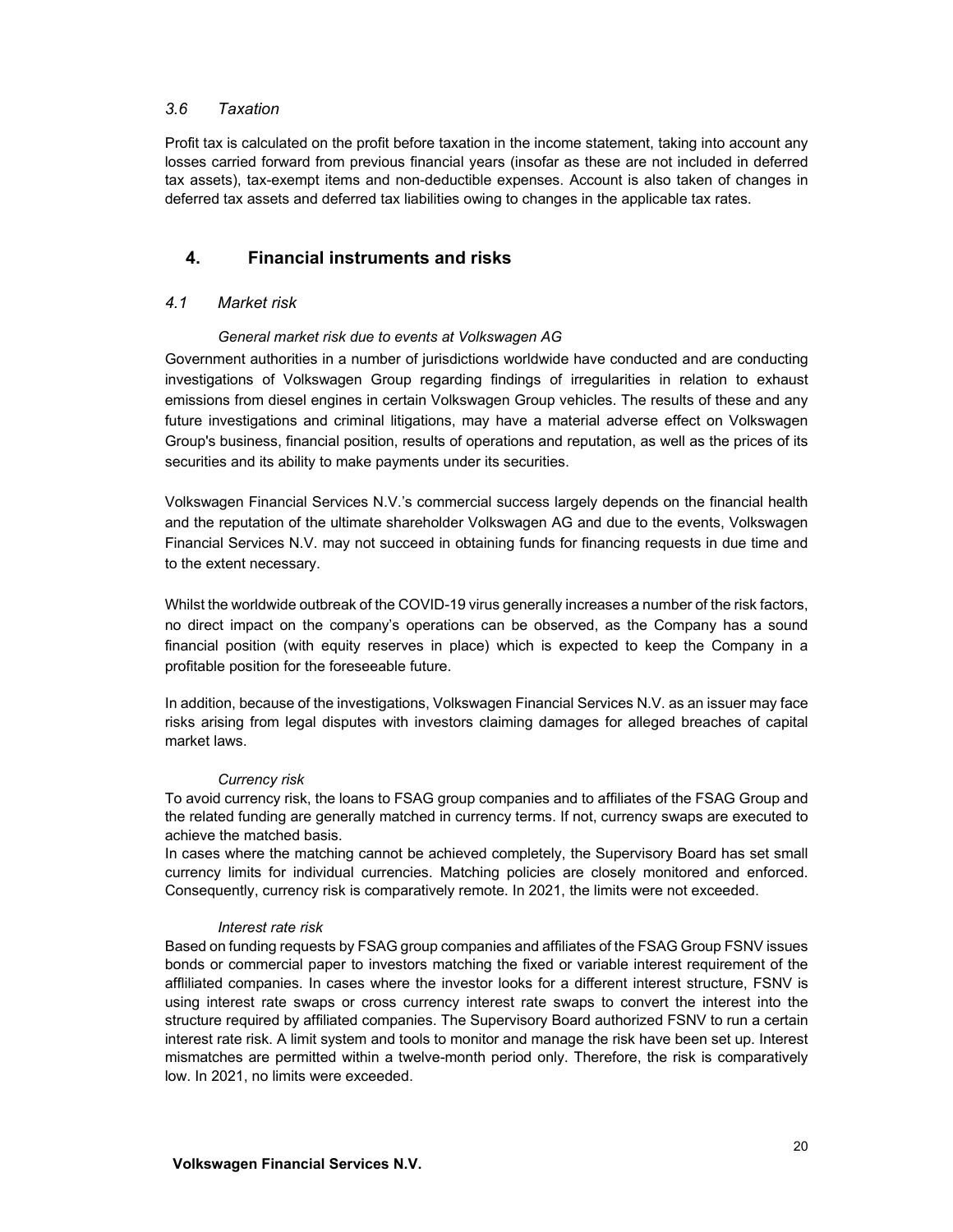Market risk fluctuations in terms of currency and interest rate risk did not have an impact on the financial results since FSNV is closing open risk positions using derivatives according to the established risk policies of FSNV.

### *4.2 Credit risk*

The risk of default arising from loans granted, account balances and derivative financial instruments involves the risk of default by counterparties.

FSNV is extending loans to FSAG group companies and to affiliates of FSAG Group, which are granted according to the guidelines and instructions from FSAG, the guarantor of commercial paper and capital market issuances by FSNV. The default risk of FSNV-borrowers has been analysed based on financial reports, planning forecasts and discussions with FSAG headquarters. Based on the analysis, the credit risk of FSNV-borrowers is considered to be remote.

For FSNV's external bank counterparties risk is limited by a limit system centrally managed by FSAG Group Risk Management taking into account also the credit assessments by the international rating agencies. Credit risk with external counterparties materialises from account balances, deposits and derivative transactions with a positive fair value. Given the business purpose of FSNV, account balances and deposits are zero or kept to a minimum. Regarding the derivative transactions, exposure is kept within the risk limits defined by FSAG Group Risk Management.

### *4.3 Liquidity risk*

Based on funding requests by FSAG related parties, FSNV issues commercial paper and bonds to investors. Funds taken from investors are extended with the same maturity to FSAG-Group borrowers. In addition FSNV may issue loans to FSAG-Group companies in whole or in part funded by its equity position.

In cases where this matching cannot be achieved the Supervisory Board has set narrow liquidity risk limits. The Company monitors the limits on a daily basis. Against the background of the relatively narrow limits and the strong financial solidity of the Volkswagen Group, the liquidity risk is remote. In 2021, no limits were exceeded. Notes issued by FSNV have the benefit of a Guarantee and Negative Pledge (The Guarantee) given by Volkswagen Financial Services AG (The Guarantor) to the noteholders.

The Debt Issuance Program under which FSNV is issuing bonds, is regularly updated to incorporate current developments. FSNV also continues to issue Commercial Papers based on the existing EUR 7.5 billion Commercial Paper Program to finance the requirements of FSAG group companies and affiliates of FSAG group.

Based on the diversified funding strategy, Volkswagen Financial Service AG acted flexibly to refinance its activities with the increased issuance of secured bonds (ABS), direct bank deposits and bank credit facilities.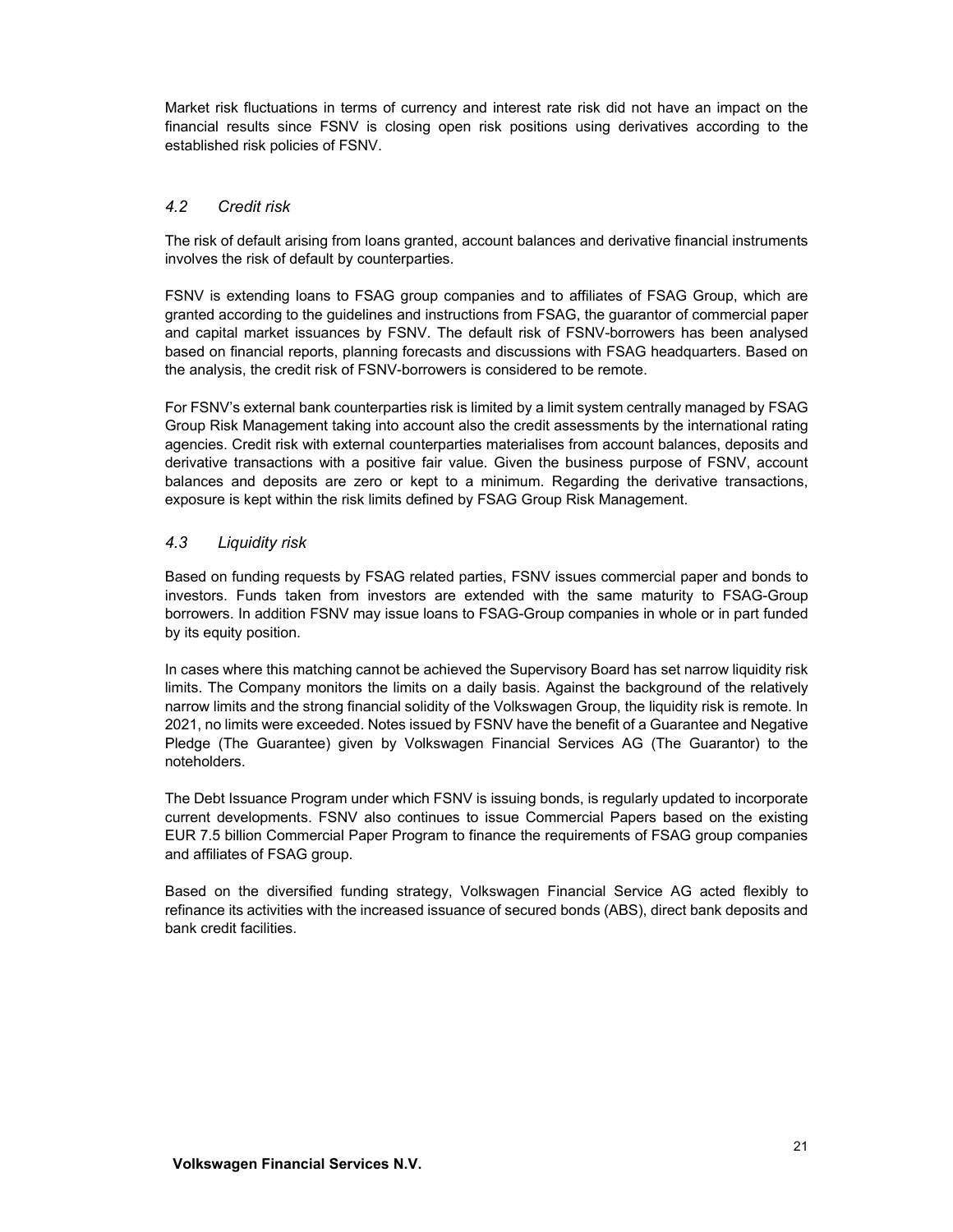## **5. Financial fixed assets**

*Loans to Volkswagen Group companies and affiliates of the Volkswagen Group included in financial fixed assets* 

The breakdown of the loans to Volkswagen Group companies and affiliates of the Volkswagen Group is as follows:

|                                                                                       | Original<br>currency | Weighted<br>average                  | 31 December 2021  |                   |
|---------------------------------------------------------------------------------------|----------------------|--------------------------------------|-------------------|-------------------|
|                                                                                       |                      | effective<br>interest<br>rate $(\%)$ | <b>Book value</b> | <b>Fair value</b> |
|                                                                                       |                      |                                      | <b>EUR'000</b>    | <b>EUR'000</b>    |
| <b>Fixed asset loans to Volkswagen</b>                                                | <b>GBP</b>           | 1.58                                 | 5,331,781         | 5,574,077         |
| <b>Group companies</b>                                                                | CZK                  | 1.05                                 | 40,106            | 37,672            |
|                                                                                       | <b>SEK</b>           | 0.79                                 | 341,314           | 341,733           |
|                                                                                       | <b>PLN</b>           | 1.80                                 | 140,000           | 136,047           |
|                                                                                       | <b>EUR</b>           | 0.05                                 | 239,812           | 238,263           |
|                                                                                       |                      |                                      | 6,093,013         | 6,327,792         |
| <b>Fixed asset loans to affiliates</b>                                                | <b>NOK</b>           | 2.52                                 | 180,105           | 184,051           |
| Of the Volkswagen Group                                                               | <b>EUR</b>           | 0.04                                 | 150,000           | 148,879           |
|                                                                                       |                      |                                      | 330,105           | 332,930           |
| <b>Total fixed asset loans to Volkswagen</b><br>Group companies and affiliates of the |                      |                                      |                   |                   |
| <b>Volkswagen Group</b>                                                               |                      |                                      | 6,423,118         | 6,660,722         |

The fair values are determined using the discounted cash flow model.

Because all loans are granted to companies and affiliates of the Volkswagen Group, the fair value calculation takes into account the credit default swap rate of the Volkswagen Group traded in the financial markets retrieved from Reuters. The country risk premium is based on the country in which the counterparty is located.

By issuing a letter of comfort to the lenders, Volkswagen Financial Services AG declares that, as the shareholder of its affliated companies, over which it has managerial control and/or in which it holds a direct or indirect majority share of the share capital, it will exert its influence to ensure that the latter meet their liabilities to lenders in the agreed manner. This is why the Company believes that the book value equals the expected value, hence no impairment has been recorded.

The weighted average effective interest rate is calculated for the outstanding loans as per year end, taking into account the duration in the current year.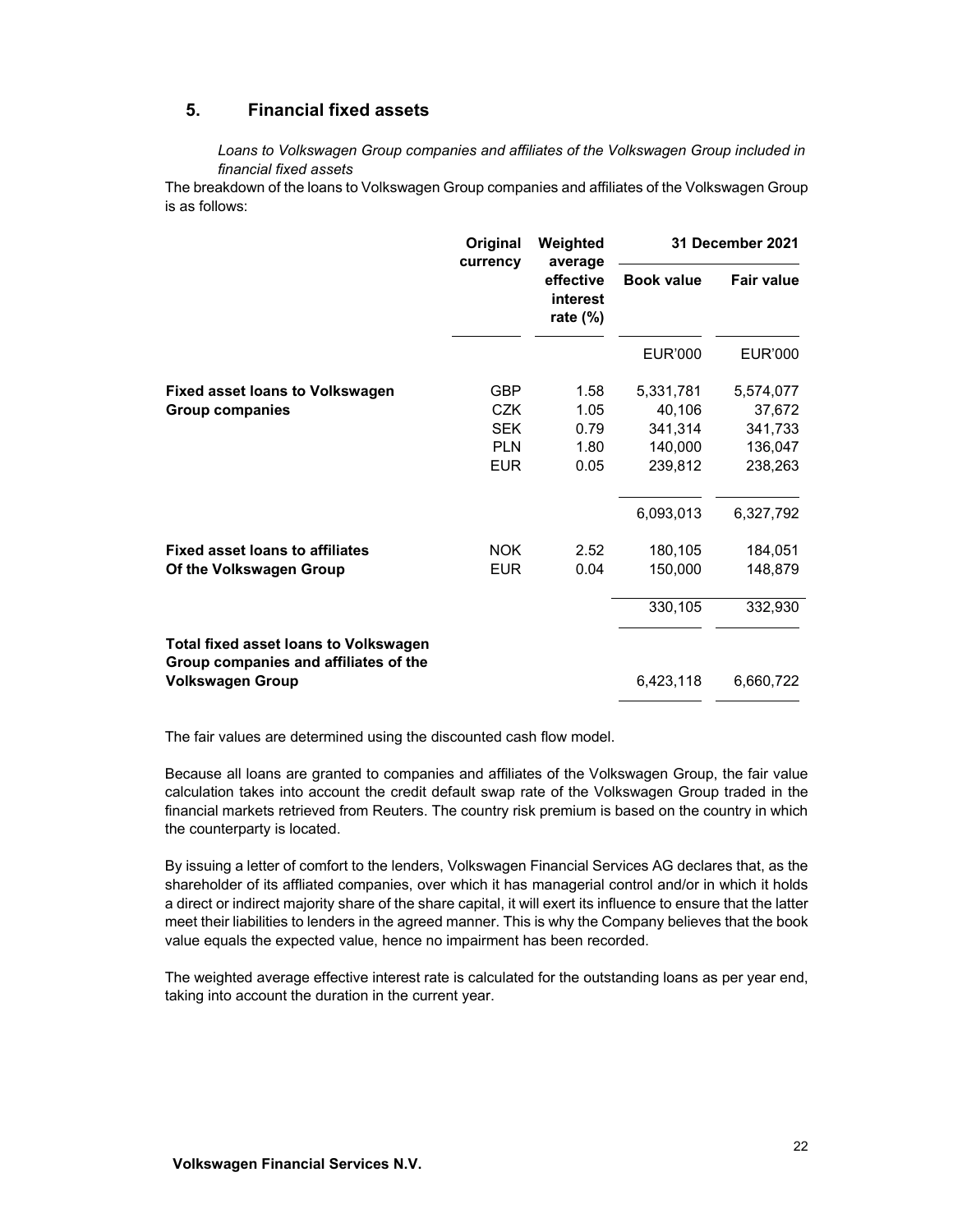For comparison, the fixed asset loans overview of 2020:

|                                                                                                                  |                                                      |                                                             | 31 December 2020                          |                                           |
|------------------------------------------------------------------------------------------------------------------|------------------------------------------------------|-------------------------------------------------------------|-------------------------------------------|-------------------------------------------|
|                                                                                                                  | Original<br>currency                                 | Weighted<br>average<br>effective<br>interest<br>rate $(\%)$ | <b>Book value</b>                         | Fair value                                |
|                                                                                                                  |                                                      |                                                             | <b>EUR'000</b>                            | <b>EUR'000</b>                            |
| <b>Fixed asset loans to Volkswagen</b><br><b>Group companies</b>                                                 | <b>GBP</b><br><b>KRW</b><br><b>SEK</b><br><b>EUR</b> | 1.31<br>2.61<br>0.73<br>0.17                                | 5,545,916<br>140,000<br>381,067<br>77,727 | 5,679,392<br>135,999<br>384,514<br>77,537 |
|                                                                                                                  |                                                      |                                                             | 6,144,710                                 | 6,277,442                                 |
| <b>Fixed asset loans to affiliates</b><br>Of the Volkswagen Group                                                | <b>NOK</b><br><b>EUR</b>                             | 1.75<br>0.44                                                | 238,969<br>150,000                        | 243,144<br>149,928                        |
|                                                                                                                  |                                                      |                                                             | 388,969                                   | 393,072                                   |
| <b>Total fixed asset loans to Volkswagen</b><br>Group companies and affiliates of the<br><b>Volkswagen Group</b> |                                                      |                                                             | 6,533,679                                 | 6,670,514                                 |
|                                                                                                                  |                                                      |                                                             |                                           |                                           |

The movement of the loans for the financial fixed assets and current receivables (note 6) due from Volkswagen Group companies and affiliates of the Volkswagen Group consists of the following:

|                          | 31 Dec 2021 31 Dec 2020 |             |
|--------------------------|-------------------------|-------------|
|                          | EUR'000                 | EUR'000     |
| Beginning of the period  | 9,634,283               | 7,595,113   |
| Loans advanced           | 13,520,544              | 7,007,963   |
| Loan repayments received | (13, 296, 012)          | (4,659,700) |
| Interest accrued         | 37,643                  | 32,241      |
| Interest received        | (32, 241)               | (23, 720)   |
| FX difference on loans   | 202,248                 | (317, 614)  |
| End of the period        | 10,066,465              | 9,634,283   |
| Long-term                | 6,423,118               | 6,533,679   |
| Short-term               | 3,643,347               | 3,100,604   |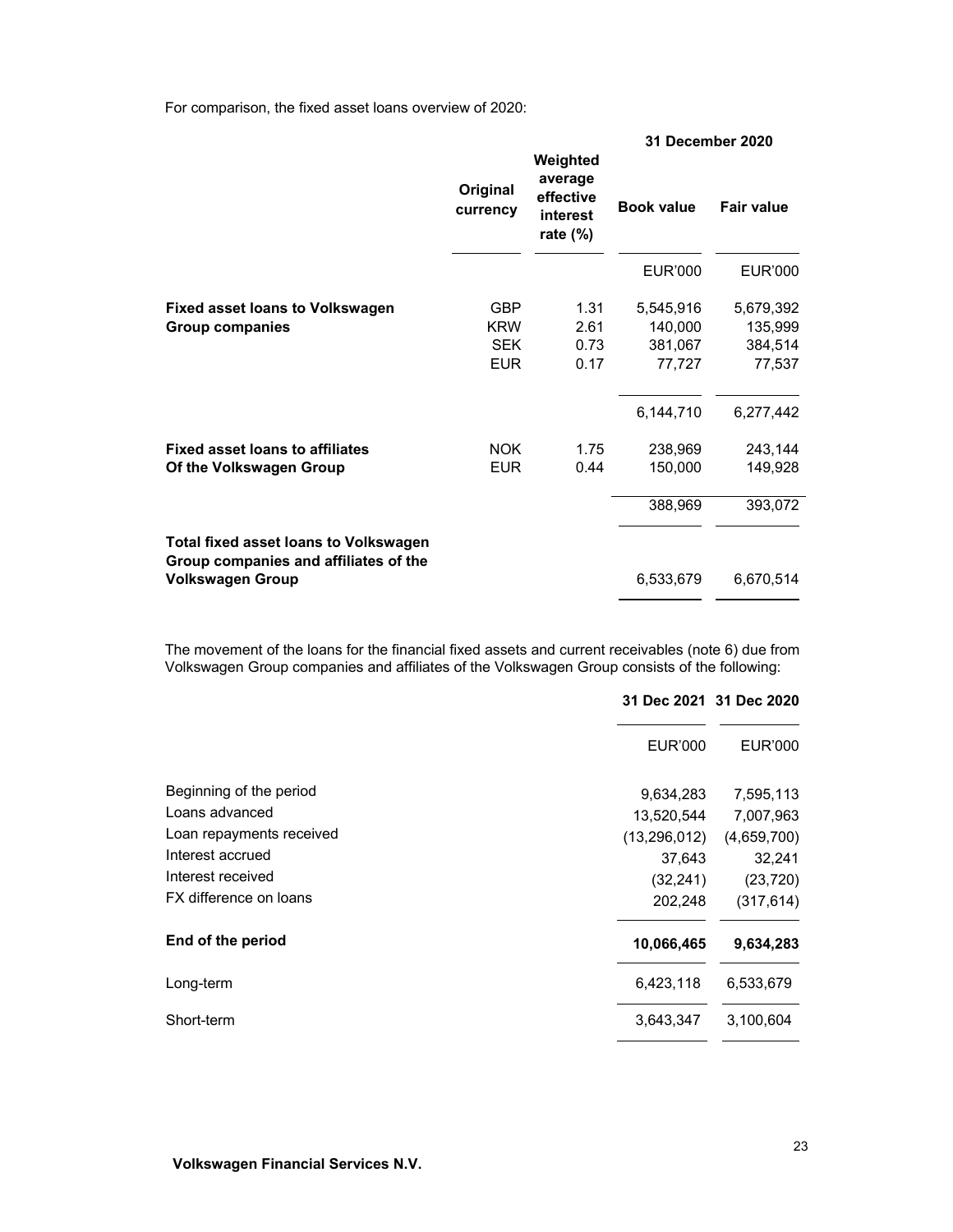# **6. Receivables due from Volkswagen Group companies and affiliates of the Volkswagen Group**

|                                                                             | Original<br>currency |                                      |                    | Weighted<br>average |  | 31 December 2021 |
|-----------------------------------------------------------------------------|----------------------|--------------------------------------|--------------------|---------------------|--|------------------|
|                                                                             |                      | effective<br>interest<br>rate $(\%)$ | <b>Book value</b>  | <b>Fair value</b>   |  |                  |
|                                                                             |                      |                                      | <b>EUR'000</b>     | <b>EUR'000</b>      |  |                  |
| Current receivables due from                                                | <b>EUR</b>           | 0.01                                 | 425,915            | 426,027             |  |                  |
| <b>Volkswagen Group companies</b>                                           | <b>GBP</b>           | 1.41                                 | 1,994,085          | 2,063,732           |  |                  |
|                                                                             | <b>PLN</b>           | 0.82                                 | 370,000            | 372,404             |  |                  |
|                                                                             | <b>KRW</b>           | 2.61                                 | 140,000            | 135,013             |  |                  |
|                                                                             | <b>SEK</b>           | 0.93                                 | 252,569            | 255,576             |  |                  |
| Accrued interest and other receivables                                      | <b>EUR</b>           |                                      | 34,330             | 34,330              |  |                  |
|                                                                             |                      |                                      | 3,216,899          | 3,287,082           |  |                  |
| <b>Current receivables due from</b>                                         | <b>EUR</b>           | 0.39                                 |                    |                     |  |                  |
| affiliates of the Volkswagen                                                | <b>NOK</b>           | 1.69                                 | 150,000<br>170,135 | 150,546<br>170,794  |  |                  |
| Group                                                                       | <b>TRY</b>           | 1.50                                 | 103,000            | 106,697             |  |                  |
| Accrued interest and other receivables                                      | <b>EUR</b>           |                                      | 3,313              | 3,313               |  |                  |
|                                                                             |                      |                                      | 426,448            | 431,350             |  |                  |
| Total current receivables due from<br><b>Volkswagen Group companies and</b> |                      |                                      |                    |                     |  |                  |
| affiliates                                                                  |                      |                                      | 3,643,347          | 3,718,432           |  |                  |

For the determination of the market values, see note 5.

As mentioned in note 2.9, the terms of all outstanding loans to Volkswagen Group companies and affiliates are to a large extend matched with the corresponding external borrowings or hedged by using derivatives to match the terms of the bonds and loans from Volkswagen Group companies. Implying that even though the Company has exposure to interest rate risk and currency risk, exposure is limited through these effective risk management strategies.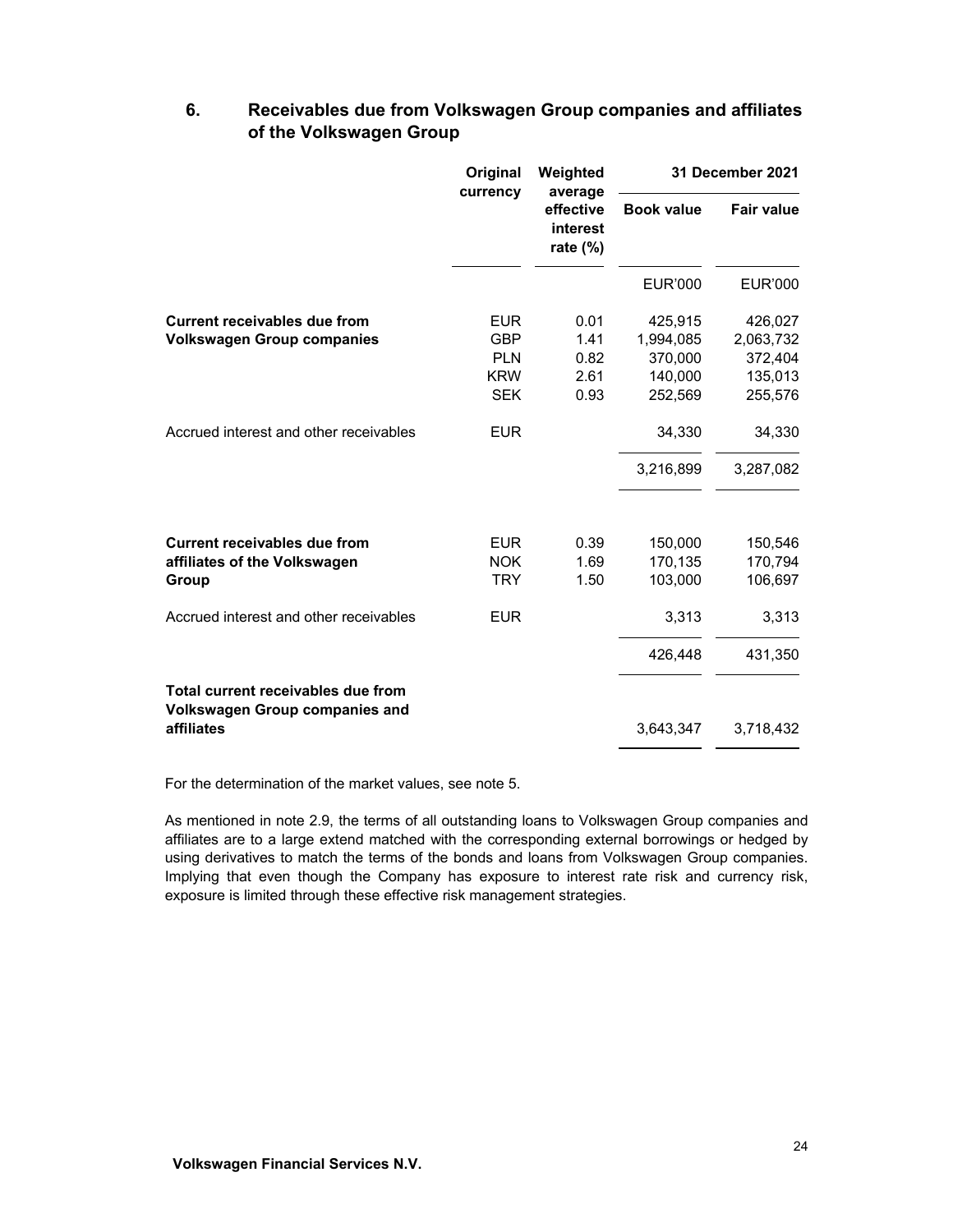For comparison, the overview of 2020:

|                                                                                           | Original<br>currency                                               | Weighted<br>average                  |                                                        | 31 December 2020                                       |
|-------------------------------------------------------------------------------------------|--------------------------------------------------------------------|--------------------------------------|--------------------------------------------------------|--------------------------------------------------------|
|                                                                                           |                                                                    |                                      | effective<br>interest<br>rate (%)                      | <b>Book value</b>                                      |
|                                                                                           |                                                                    |                                      | <b>EUR'000</b>                                         | <b>EUR'000</b>                                         |
| <b>Current receivables due from</b><br><b>Volkswagen Group companies</b>                  | <b>EUR</b><br><b>GBP</b><br><b>PLN</b><br><b>KRW</b><br><b>SEK</b> | 0.26<br>1.08<br>0.37<br>2.95<br>0.84 | 121,286<br>1,160,777<br>1,076,931<br>70,000<br>149,541 | 121,330<br>1,158,611<br>1,036,930<br>67,127<br>149,843 |
| Accrued interest and other receivables                                                    | <b>EUR</b>                                                         |                                      | 26,242                                                 | 26,242                                                 |
|                                                                                           |                                                                    |                                      | 2,604,777                                              | 2,560,083                                              |
| <b>Current receivables due from</b><br>affiliates of the Volkswagen<br>Group              | <b>EUR</b><br><b>NOK</b><br><b>TRY</b>                             | 0.45<br>1.08<br>3.64                 | 180,000<br>47,813<br>262,015                           | 180,001<br>47,854<br>269,899                           |
| Accrued interest and other receivables                                                    | <b>EUR</b>                                                         |                                      | 5,999                                                  | 5,999                                                  |
|                                                                                           |                                                                    |                                      | 495,827                                                | 503,753                                                |
| Total current receivables due from<br><b>Volkswagen Group companies and</b><br>affiliates |                                                                    |                                      | 3,100,604                                              | 3,063,836                                              |

# **7. Loans to external parties**

This balance sheet position contains loans to external parties:

| Company                                    | Original<br>currency | Interest rate | <b>Amount</b><br>In EUR | <b>Maturity</b> |
|--------------------------------------------|----------------------|---------------|-------------------------|-----------------|
| Pon Auto Import<br>Nederland B.V., Leusden | EUR.                 | 0.03          | 200,000                 | 25-05-2022      |
| Pon Automotive B.V.,<br>Leusden            | EUR.                 | 0.03          | 150,000                 | 25-05-2022      |
| Pon Holdings B.V., Almere                  | EUR                  | 0.03          | 150,000                 | 25-05-2022      |

These Dutch companies do not belong to the Volkswagen Group. The loans are not guaranteed by FSAG. The fair values of these loans approximate their carrying value.

The interest rates charged on the above loans are calculated on 1-year Euribor plus a margin based on market price margin for investment graded companies.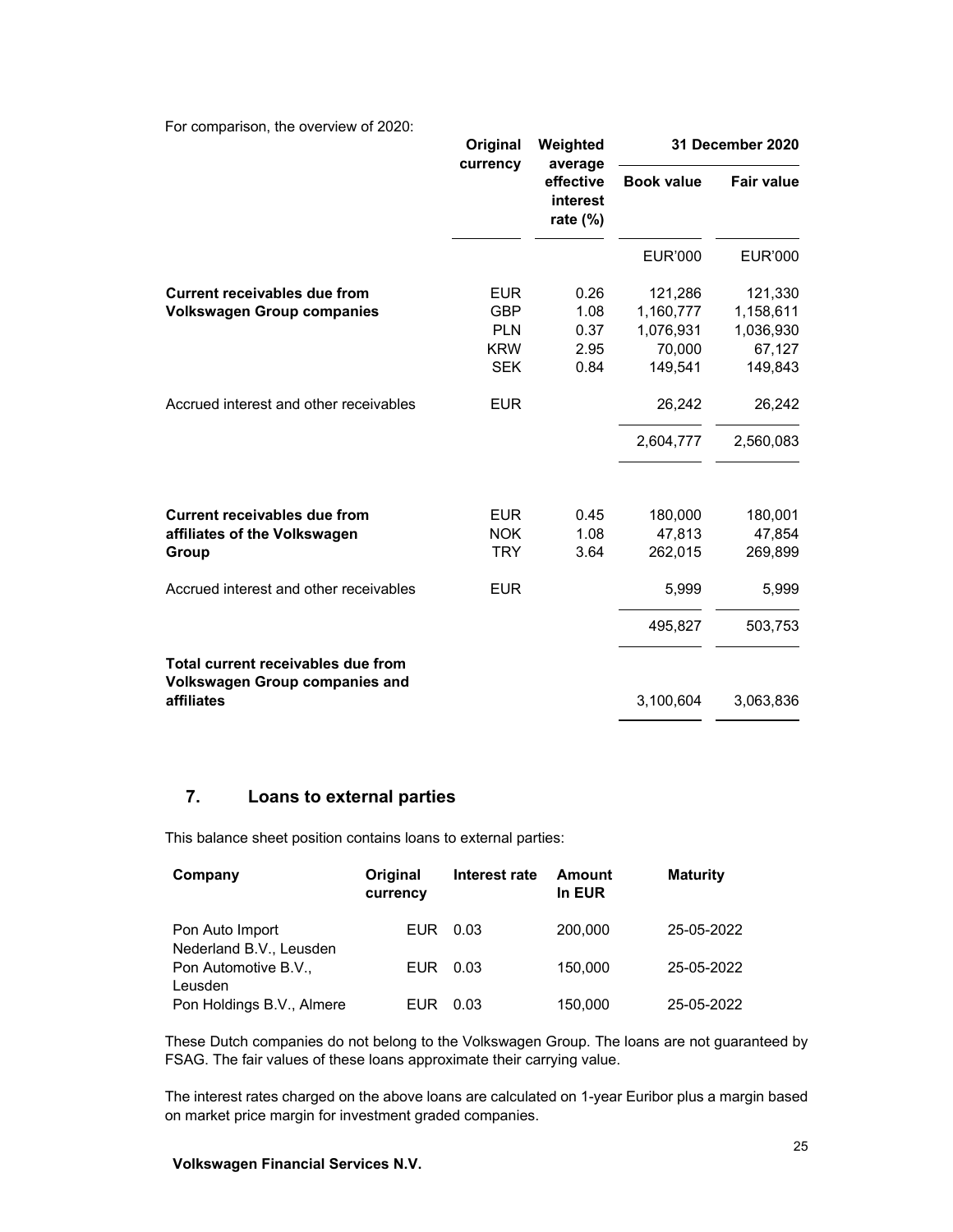For comparison, the overview of loans to external parties as at 31 December 2020:

| Company                                    | Original<br>currency | Interest rate | Amount<br>In EUR | <b>Maturity</b> |
|--------------------------------------------|----------------------|---------------|------------------|-----------------|
| Pon Auto Import<br>Nederland B.V., Leusden | EUR.                 | 1.30          | 200,000          | 25-05-2021      |
| Pon Automotive B.V.,<br>Leusden            | EUR.                 | 1.30          | 150,000          | 25-05-2021      |
| Pon Holdings B.V., Almere                  | EUR                  | 1.30          | 150,000          | 25-05-2021      |

## **8. Other assets**

| This account consists of the following:                                           | 31 Dec 2021 | 31 Dec 2020     |
|-----------------------------------------------------------------------------------|-------------|-----------------|
|                                                                                   | EUR'000     | EUR'000         |
| Interest receivables from banks arising from derivatives<br>Income tax receivable | 37,434      | 46,688<br>1.422 |
| Unrealized FX gains and losses of derivatives                                     | 110         |                 |
|                                                                                   | 37,544      | 48,110          |

The income tax receivable relates to recoverable income and withholding taxes.

# **9. Prepaid and deferred charges**

|                              |                | 31 Dec 2021 31 Dec 2020 |
|------------------------------|----------------|-------------------------|
|                              | <b>EUR'000</b> | EUR'000                 |
| Prepaid and deferred charges | 21,689         | 15,322                  |
|                              | 21,689         | 15,322                  |

The prepaid and deferred charges mainly consist of the capitalized bond discount. The bond discount arises in the difference of principal amount and net proceed at issuance. The duration for amortization is the term of the respective bond.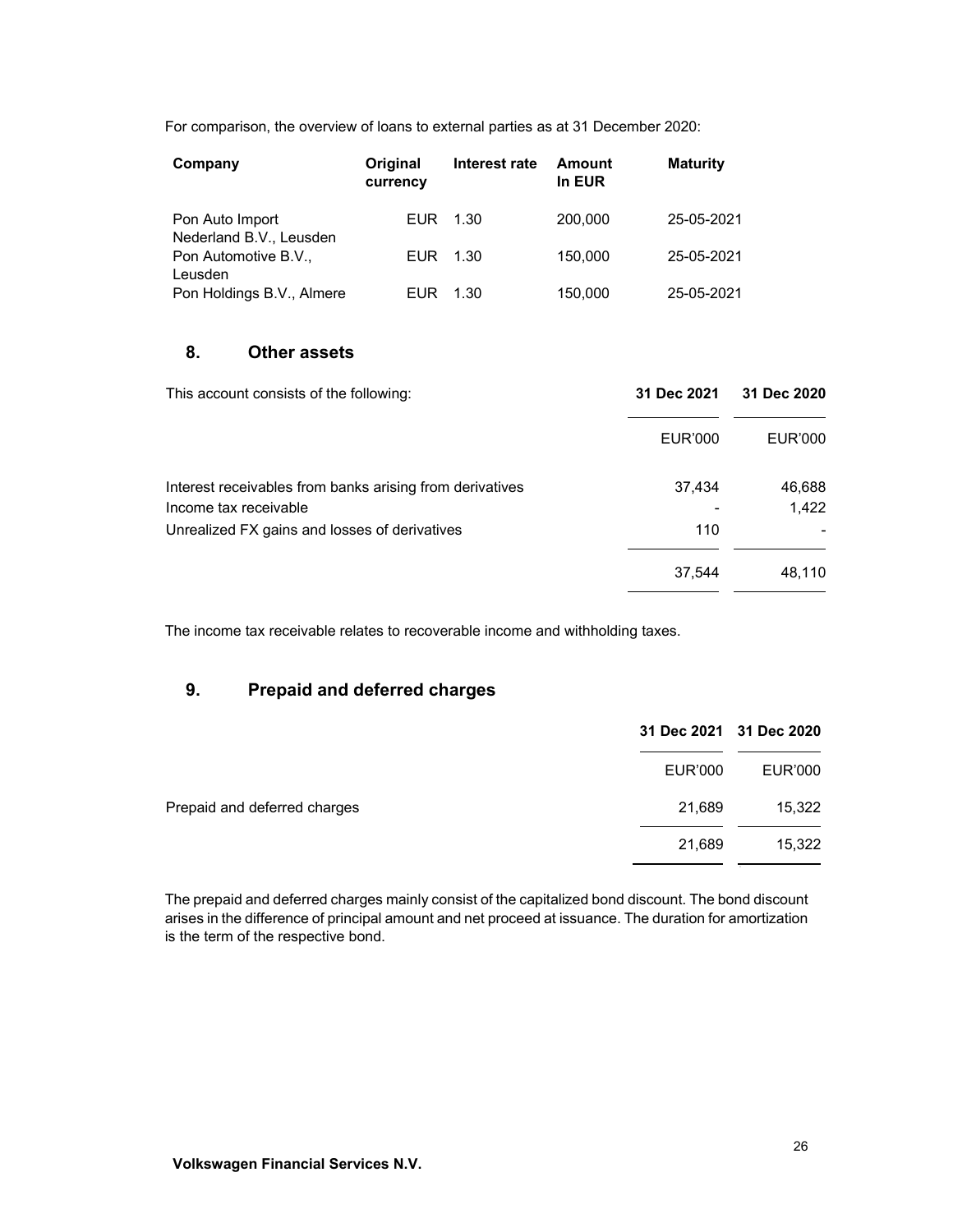## **10. Cash at banks and in hand**

|                                                        |                | 31 Dec 2021 31 Dec 2020 |
|--------------------------------------------------------|----------------|-------------------------|
|                                                        | EUR'000        | EUR'000                 |
| Cash at Volkswagen Bank account<br>Cash at Commerzbank | 6,521<br>5,517 | 2,304<br>556            |
|                                                        | 12,038         | 2,860                   |

All cash balances are at the free disposal of the Company and bear market interest rates.

In 2021, Moody's rated Volkswagen Bank, with P-1 / A1 (short term / long term) with a stable outlook while Standard & Poor's rated Volkswagen Bank with A2 / BBB+ (short term / long term) also with a stable outlook.

In 2021, Moody's rated Commerzbank, with P-1 / A1 (short term / long term) while Standard & Poor's rated Commerzbank, with A-2 / A- (short term / long term).

## **11. Shareholder's equity**

|                                                          | Issued and<br>paid-up share<br>capital | Share<br>premium<br>reserve | Retained<br>earnings | Total equity        |
|----------------------------------------------------------|----------------------------------------|-----------------------------|----------------------|---------------------|
|                                                          | <b>EUR'000</b>                         | <b>EUR'000</b>              | <b>EUR'000</b>       | <b>EUR'000</b>      |
| Balance as at 1 January 2020<br>Result for the year 2020 | 454                                    | 1,115,000                   | 149,779<br>10,172    | 1,265,233<br>10,172 |
| Balance as at 31 December 2020 /<br>1 January 2021       | 454                                    | 1,115,000                   | 159,951              | 1,275,405           |
| Dividend distributed<br>Result for the year 2021         |                                        |                             | (159,000)<br>9,729   | (159,000)<br>9,729  |
| Balance as at 31 December 2021                           | 454                                    | 1,115,000                   | 10,680               | 1,126,134           |

The shareholder's equity consists of the following:

### *Share capital*

On 31 December 2021, the authorized capital of the Company amounted to EUR 2.3 million, of which an amount of EUR 454,000 was issued and paid-up, representing 454 registered and issued shares of EUR 1,000 each. The Company has no mandatory statutory reserve.

*Share premium reserve*  There have been no changes to the share premium reserve during 2021.

#### *Retained earnings*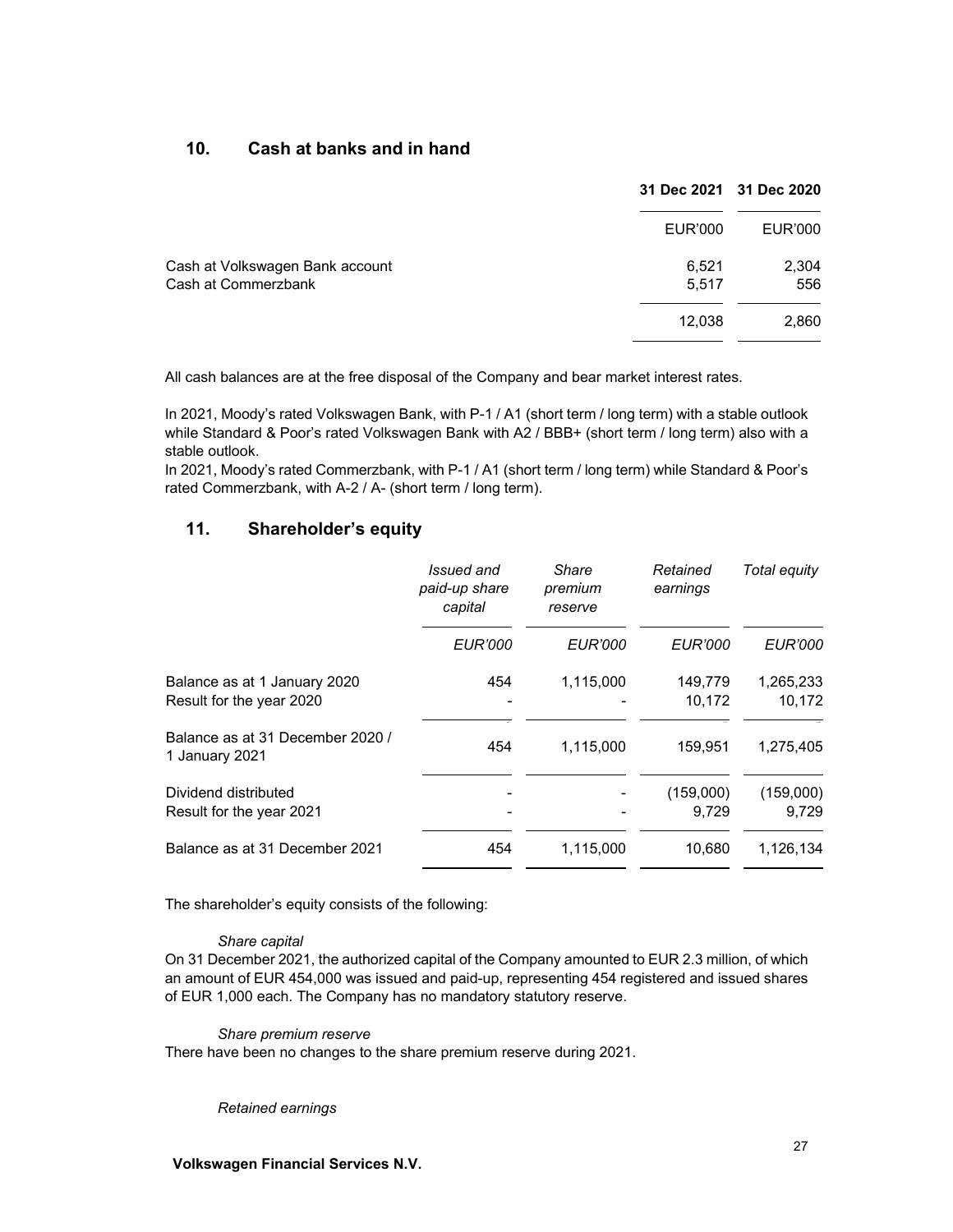At the end of 2021, the total retained earnings amounted to EUR 10,68 million (2020: EUR 160 million) and the total equity amounted to EUR 1,13 billion (2020: EUR 1,3 billion).

#### **12. Long-term liabilities**

|              |           | 31 Dec 2021 31 Dec 2020 |
|--------------|-----------|-------------------------|
|              | EUR'000   | EUR'000                 |
| Bonds listed | 5,371,421 | 5,087,921               |
|              | 5,371,421 | 5,087,921               |

The breakdown of the long-term bonds is as follows:

|                                     | Original<br>currency | Weighted<br>average<br>effective<br>interest<br>rate $(\%)$ | 31 December 2021 |                   |
|-------------------------------------|----------------------|-------------------------------------------------------------|------------------|-------------------|
|                                     |                      |                                                             |                  | <b>Book value</b> |
|                                     |                      |                                                             | <b>EUR'000</b>   | <b>EUR'000</b>    |
| <b>Maturity longer than 5 years</b> |                      |                                                             |                  |                   |
| <b>Bonds listed</b>                 | <b>GBP</b>           | 1.38                                                        | 416,667          | 392,596           |
| <b>Maturity less than 5 years</b>   |                      |                                                             |                  |                   |
| <b>Bonds listed</b>                 | <b>EUR</b>           | 0.12                                                        | 150,000          | 151,024           |
| <b>Bonds listed</b>                 | <b>GBP</b>           | 1.94                                                        | 4,017,857        | 4,042,192         |
| <b>Bonds listed</b>                 | <b>NOK</b>           | 2.61                                                        | 180,191          | 182,616           |
| <b>Bonds listed</b>                 | <b>SEK</b>           | 0.65                                                        | 341,305          | 342,357           |
| <b>Bonds listed</b>                 | <b>CZK</b>           | 1.71                                                        | 40,227           | 37,518            |
| <b>Bonds listed</b>                 | <b>JPY</b>           | 0.20                                                        | 225,174          | 231,926           |
| <b>Total long-term bonds</b>        |                      |                                                             | 5,371,421        | 5,380,229         |

The market values for the bonds are based on the prices of the Stuttgart stock exchange. In case of non-availability, the market values are determined on the basis of discounted cash flows. Credit spreads were not included in the model used to determine the market value

The weighted average effective interest rate is calculated for the outstanding loans as per year end, taking into account the duration in the current year.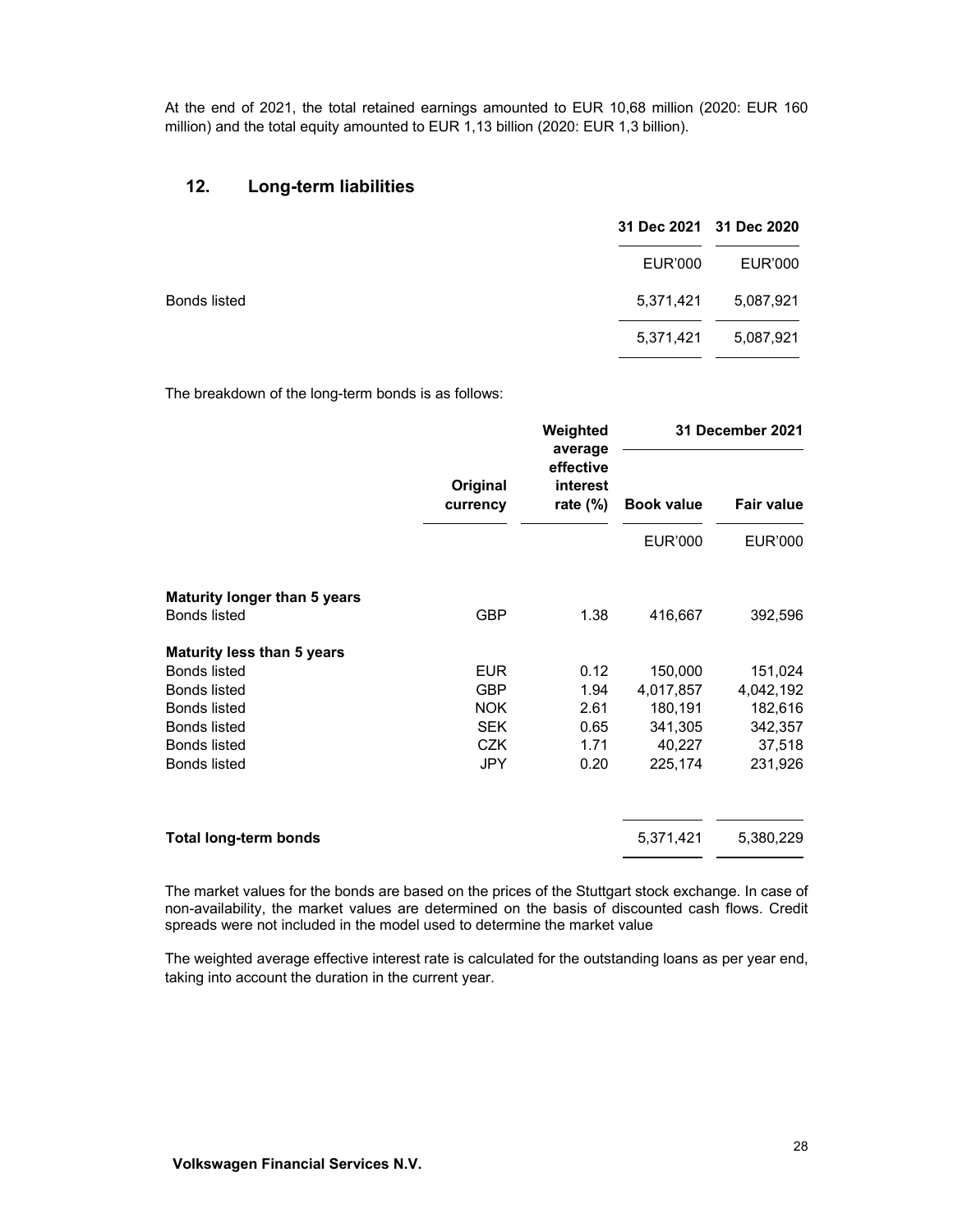For comparison purposes, the overview of long-term bonds as at 31 December 2020 is as follows:

|                                                            | Original<br>currency | Weighted<br>average<br>effective<br>interest<br>rate $(\%)$ | 31 December 2020 |                   |
|------------------------------------------------------------|----------------------|-------------------------------------------------------------|------------------|-------------------|
|                                                            |                      |                                                             |                  | <b>Book value</b> |
|                                                            |                      |                                                             | <b>EUR'000</b>   | EUR'000           |
| <b>Maturity longer than 5 years</b><br><b>Bonds listed</b> |                      |                                                             |                  |                   |
| <b>Maturity less than 5 years</b>                          |                      |                                                             |                  |                   |
| <b>Bonds listed</b>                                        | <b>EUR</b>           | 1.35                                                        | 520,000          | 524,800           |
| <b>Bonds listed</b>                                        | <b>GBP</b>           | 1.82                                                        | 3,947,734        | 4,039,006         |
| <b>Bonds listed</b>                                        | <b>NOK</b>           | 2.30                                                        | 320,926          | 360,958           |
| <b>Bonds listed</b>                                        | <b>SEK</b>           | 0.52                                                        | 299,261          | 347,603           |
| <b>Total long-term bonds</b>                               |                      |                                                             | 5,087,921        | 5,272,367         |

The bonds are issued under the existing EUR 35bn DIP Programme and rank pari passu with the existing issuance.

#### *Liabilities to Volkswagen Group companies excluding interest*

A breakdown of the long-term liabilities to Volkswagen Group companies is as follows:

|                                   |                      | 31 December 2021                                            |                   |            |
|-----------------------------------|----------------------|-------------------------------------------------------------|-------------------|------------|
|                                   | Original<br>currency | Weighted<br>average<br>effective<br>interest<br>rate $(\%)$ | <b>Book value</b> | Fair value |
|                                   |                      |                                                             | <b>EUR'000</b>    | EUR'000    |
| <b>Maturity less than 5 years</b> |                      |                                                             |                   |            |
| <b>VWGoAF</b>                     | <b>USD</b>           | 1.33                                                        | 713,348           | 738,475    |
| Volkswagen International Estonia  | <b>EUR</b>           | 0.03                                                        | 150,000           | 148,564    |
|                                   |                      |                                                             | 863,348           | 887,039    |

For comparison purposes, the overview of 2020 is as follows:

|                                                    | Original   | Weighted<br>average<br>effective<br>interest | <b>Book value</b> | 31 December 2020<br><b>Fair value</b> |
|----------------------------------------------------|------------|----------------------------------------------|-------------------|---------------------------------------|
|                                                    | currency   | rate $(\%)$                                  | EUR'000           | EUR'000                               |
| <b>Maturity less than 5 years</b><br><b>VWGoAF</b> | <b>USD</b> | 0.13                                         | 1,133,908         | 1,102,910                             |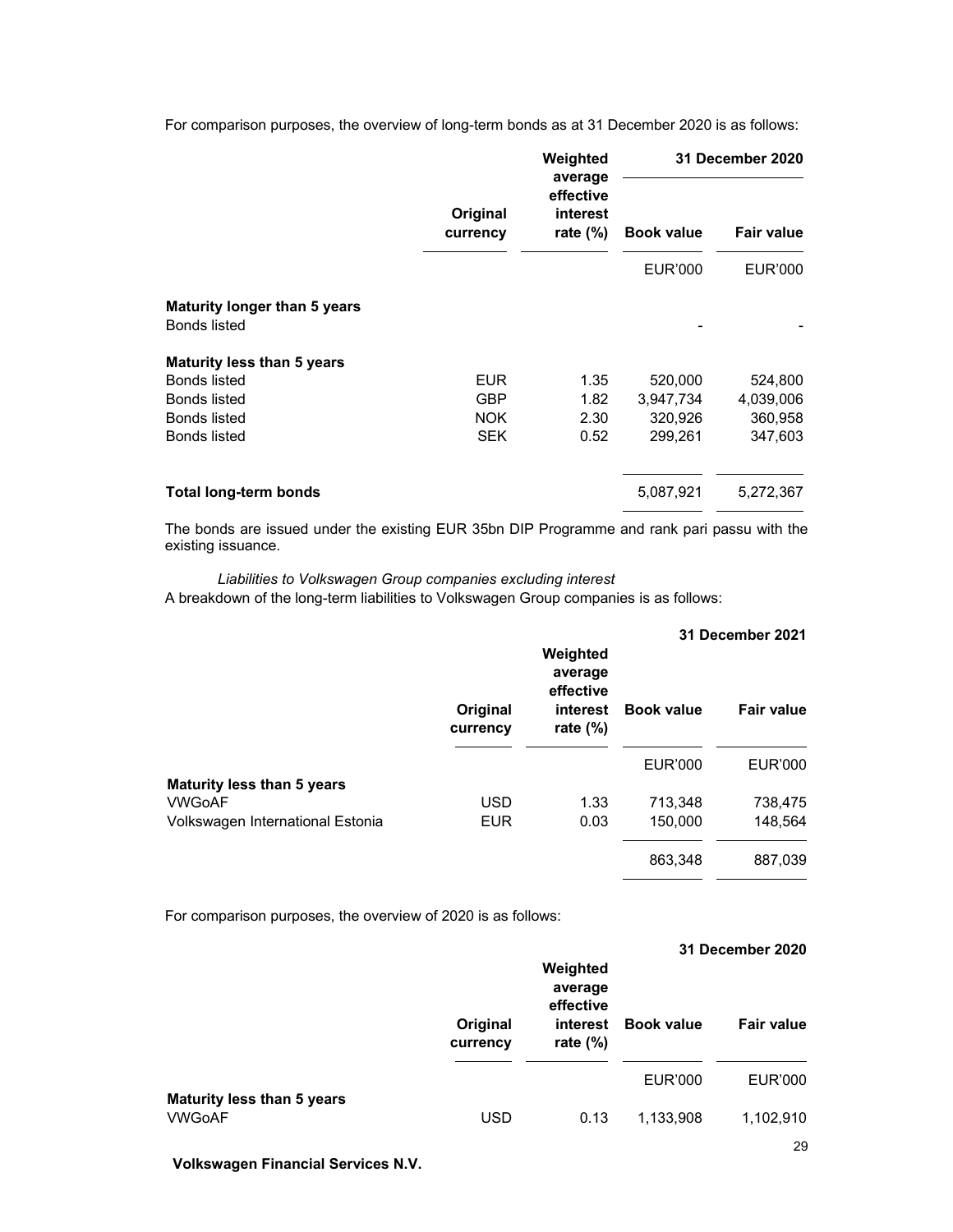| Volkswagen International Belgium | <b>EUR</b> | 0.51 | 150.000   | 150.136   |
|----------------------------------|------------|------|-----------|-----------|
|                                  |            |      | 1.283.908 | 1.253.046 |

The movement of the borrowings and bonds (long and short-term) consists of the following:

|                                        |                | 31 Dec 2021 31 Dec 2020 |
|----------------------------------------|----------------|-------------------------|
|                                        | <b>EUR'000</b> | EUR'000                 |
| Beginning of the period                | 8,342,063      | 6,317,184               |
| <b>Borrowings</b>                      | 3,437,184      | 3,248,598               |
| <b>Maturities</b>                      | (3,218,690)    | (1,010,662)             |
| Interest accrued to VW Group companies | 1,700          | 1,782                   |
| Interest paid to VW Group companies    | (1,782)        | (625)                   |
| FX difference on borrowings and bonds  | 363,675        | (214, 214)              |
| End of the period                      | 8,924,150      | 8,342,063               |
| Long-term                              | 6,234,769      | 6,371,829               |
| Short-term                             | 2,689,381      | 1,970,234               |

The credit ratings of the rating agencies are derived from FSAG's rating:

|                   | 2021       |           |                 |
|-------------------|------------|-----------|-----------------|
| Agency            | Short-term | Long term | Outlook         |
| Moody's           | Prime-2    | A3        | stable          |
| Standard & Poor's | $A-2$      | BBB+      | stable          |
|                   |            |           |                 |
|                   | 2020       |           |                 |
| Agency            | Short-term | Long term | Outlook         |
| Moody's           | Prime-2    | A3        | <b>Negative</b> |
| Standard & Poor's | $A-2$      | BBB+      | Negative        |
|                   |            |           |                 |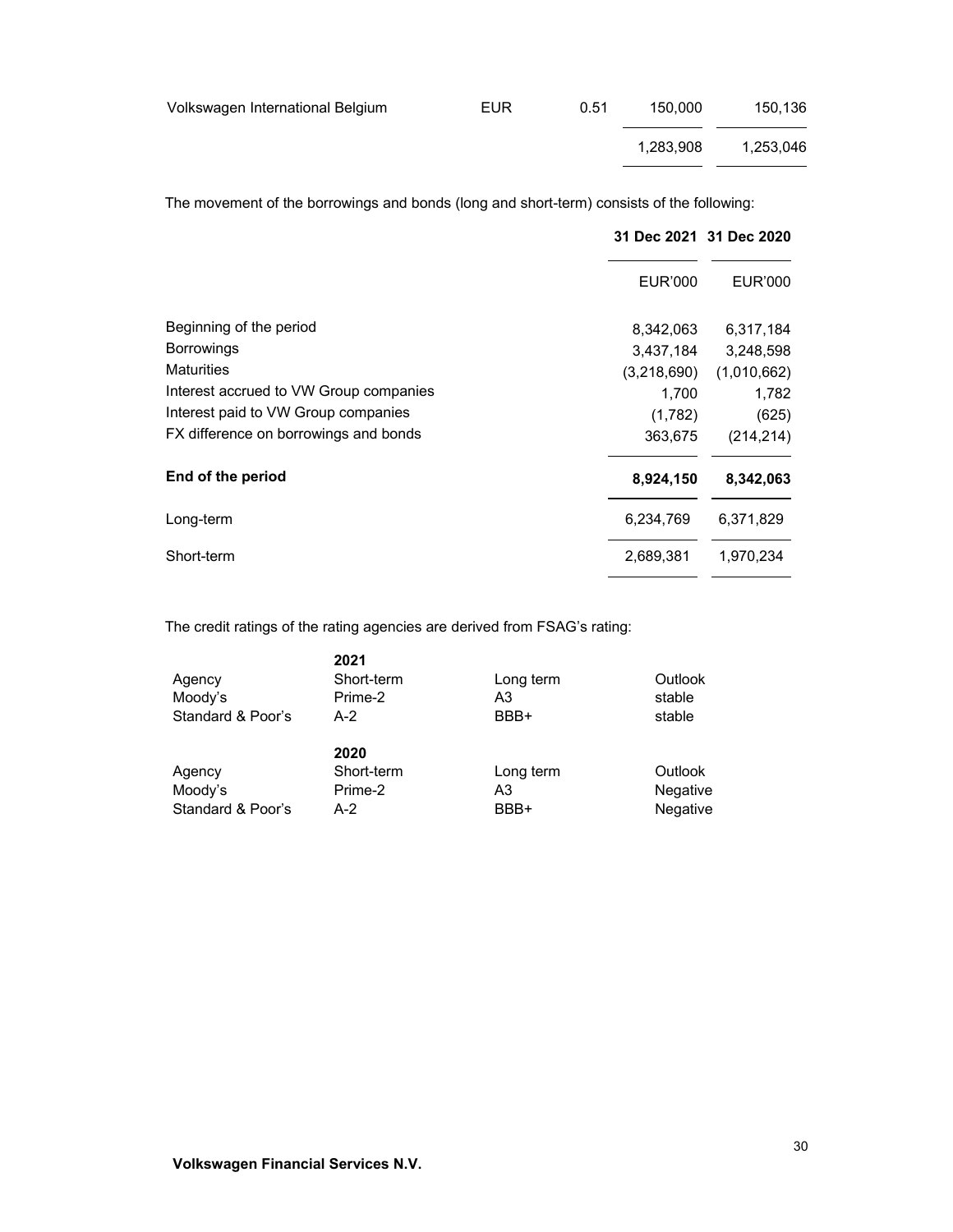# **13. Current liabilities**

|                     |           | 31 Dec 2021 31 Dec 2020 |
|---------------------|-----------|-------------------------|
|                     | EUR'000   | EUR'000                 |
| <b>Bonds listed</b> | 2,014,122 | 1,406,507               |
|                     | 2,014,122 | 1,406,507               |
|                     |           |                         |

The breakdown of the current bonds is as follows:

|                            | Original<br>currency | Weighted                                        |                   | <b>31 December 2021</b> |  |
|----------------------------|----------------------|-------------------------------------------------|-------------------|-------------------------|--|
|                            |                      | average<br>effective<br>interest<br>rate $(\%)$ | <b>Book value</b> | Fair value              |  |
|                            |                      |                                                 | <b>EUR'000</b>    | <b>EUR'000</b>          |  |
| Maturity less than 1 year  |                      |                                                 |                   |                         |  |
| <b>Bonds listed</b>        | <b>GBP</b>           | 1.67                                            | 1,071,428         | 1,076,486               |  |
| Bonds listed               | <b>NOK</b>           | 2.32                                            | 252.041           | 251,574                 |  |
| Bonds listed               | <b>SEK</b>           | 0.74                                            | 170,653           | 171,301                 |  |
| Bonds listed               | <b>EUR</b>           | 1.35                                            | 520,000           | 520,447                 |  |
| <b>Total current bonds</b> |                      |                                                 | 2,014,122         | 2,019,808               |  |

For comparison purposes, the overview of current bonds as at 31 December 2020 is as follows:

|                            | Original<br>currency | Weighted                                        | 31 December 2020  |                |
|----------------------------|----------------------|-------------------------------------------------|-------------------|----------------|
|                            |                      | average<br>effective<br>interest<br>rate $(\%)$ | <b>Book value</b> | Fair value     |
| Maturity less than 1 year  |                      |                                                 | <b>EUR'000</b>    | <b>EUR'000</b> |
| <b>Bonds listed</b>        | <b>GBP</b>           | 1.69                                            | 1,112,038         | 1,116,071      |
| <b>Bonds listed</b>        | <b>NOK</b>           | 2.00                                            | 47.813            | 47,938         |
| <b>Bonds listed</b>        | <b>SEK</b>           | 0.64                                            | 246,656           | 249,655        |
| <b>Total current bonds</b> |                      |                                                 | 1,406,507         | 1,413,664      |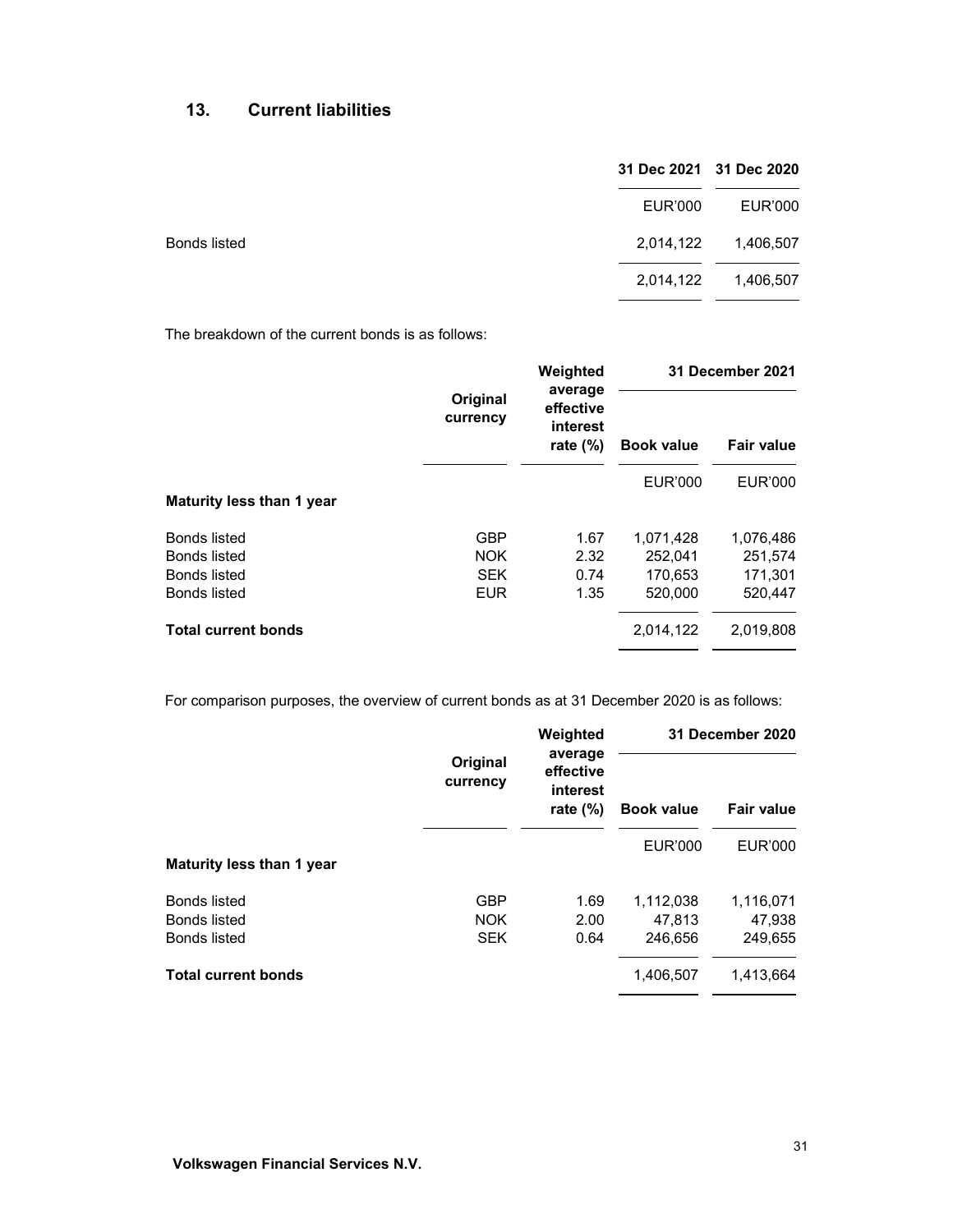#### *Liabilities to Volkswagen Group companies*

The breakdown of the current liabilities, including accrued interest to Volkswagen Group companies is as follows:

|                      | Weighted                             | 31 December 2021  |                   |
|----------------------|--------------------------------------|-------------------|-------------------|
| Original<br>currency | effective<br>interest<br>rate $(\%)$ | <b>Book value</b> | <b>Fair value</b> |
|                      |                                      | <b>EUR'000</b>    | <b>EUR'000</b>    |
| <b>EUR</b>           | 0.00                                 | 103,000           | 103,023           |
| <b>EUR</b>           | 0.30                                 | 150,000           | 150,644           |
| <b>USD</b>           | 0.98                                 | 420,559           | 441,091           |
| <b>EUR</b>           |                                      | 1,700             | 1,700             |
|                      |                                      | 675,259           | 696,458           |
|                      |                                      | average           |                   |

For comparison purposes, the overview of current liabilities, including accrued interest to Volkswagen Group companies as at 31 December 2020 is as follows:

|                                                 | Original<br>currency     | Weighted                                        |                    | 31 December 2020   |  |
|-------------------------------------------------|--------------------------|-------------------------------------------------|--------------------|--------------------|--|
|                                                 |                          | average<br>effective<br>interest<br>rate $(\%)$ | <b>Book value</b>  | Fair value         |  |
|                                                 |                          |                                                 | <b>EUR'000</b>     | <b>EUR'000</b>     |  |
| <b>FSAG</b><br>Volkswagen International Belgium | <b>EUR</b><br><b>EUR</b> | 0.06<br>0.09                                    | 381,930<br>150,000 | 383,969<br>149,954 |  |
| Accrued interest                                | <b>EUR</b>               |                                                 | 1,782              | 1,782              |  |
|                                                 |                          |                                                 | 533,712            | 535,705            |  |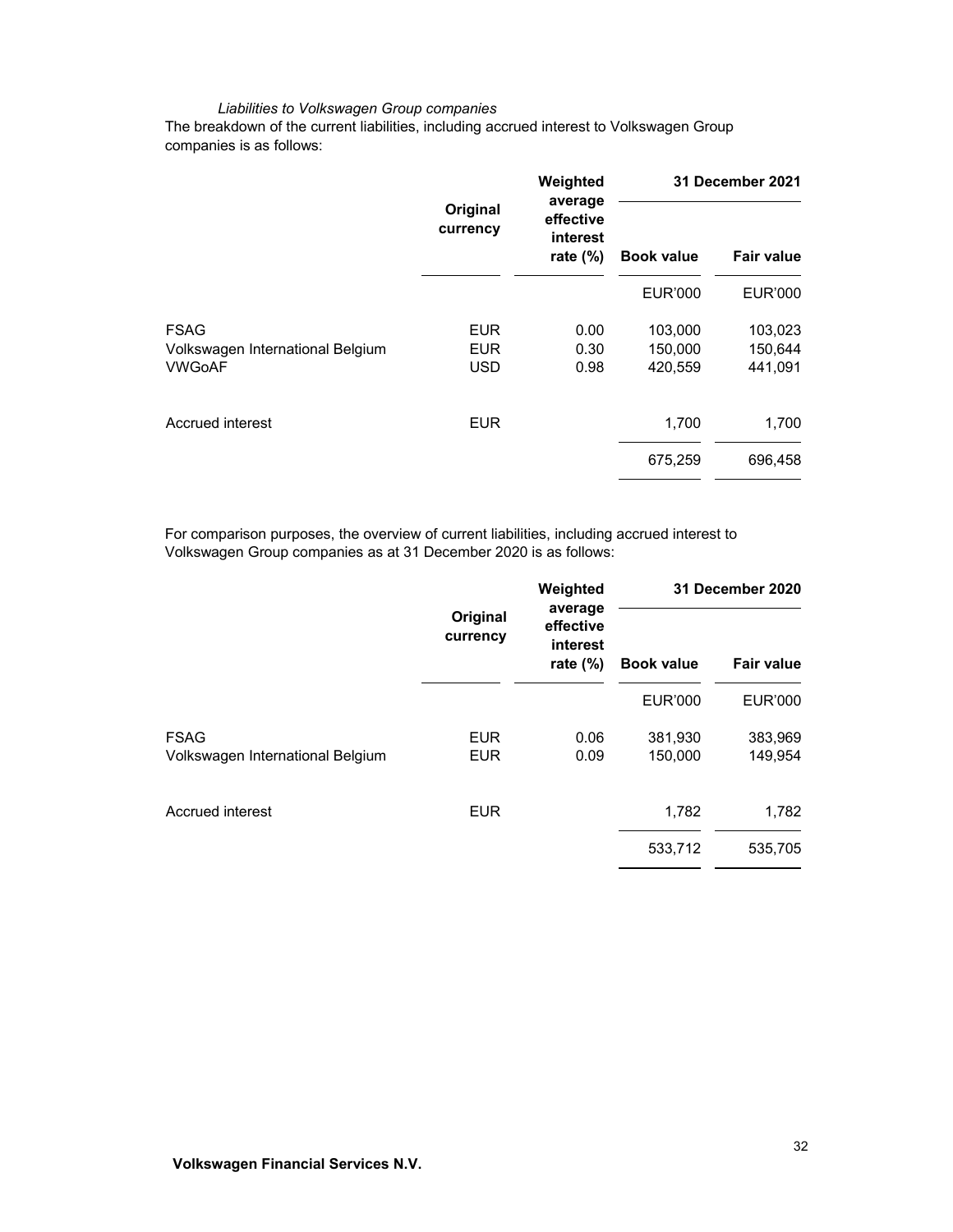### *Commercial papers*

A breakdown of the current liabilities from issued commercial paper as per 31 December 2021 is as follows:

|                                |                      | Weighted                                        |                   | 31 December 2021  |  |
|--------------------------------|----------------------|-------------------------------------------------|-------------------|-------------------|--|
|                                | Original<br>currency | average<br>effective<br>interest<br>rate $(\%)$ | <b>Book value</b> | <b>Fair value</b> |  |
| Average term 5 months          |                      |                                                 | <b>EUR'000</b>    | <b>EUR'000</b>    |  |
| <b>Commercial Papers</b>       | <b>EUR</b>           | -                                               | -                 |                   |  |
| <b>Total commercial papers</b> |                      |                                                 |                   |                   |  |

For comparison the overview of 2020:

|                                | Original<br>currency | Average                 | 31 December 2020  |                   |
|--------------------------------|----------------------|-------------------------|-------------------|-------------------|
|                                |                      | interest<br>rate $(\%)$ | <b>Book value</b> | <b>Fair value</b> |
| Average term 5 months          |                      |                         | <b>EUR'000</b>    | EUR'000           |
| <b>Commercial Papers</b>       | <b>EUR</b>           | (0.05)                  | 30,015            | 30,005            |
| <b>Total commercial papers</b> |                      |                         | 30,015            | 30,005            |

# **14. Other liabilities**

|                                                     |         | 31 Dec 2021 31 Dec 2020 |
|-----------------------------------------------------|---------|-------------------------|
| This account consists of the following:             | EUR'000 | EUR'000                 |
| Interest payables on bonds                          | 54,079  | 53,421                  |
| Interest payables to banks arising from derivatives | 14,837  | 13,937                  |
| Current income tax                                  | 252     |                         |
| Withholding tax payable                             | 155     | 262                     |
| <b>Accrued liabilities</b>                          | 274     | 854                     |
|                                                     | 69,597  | 68,474                  |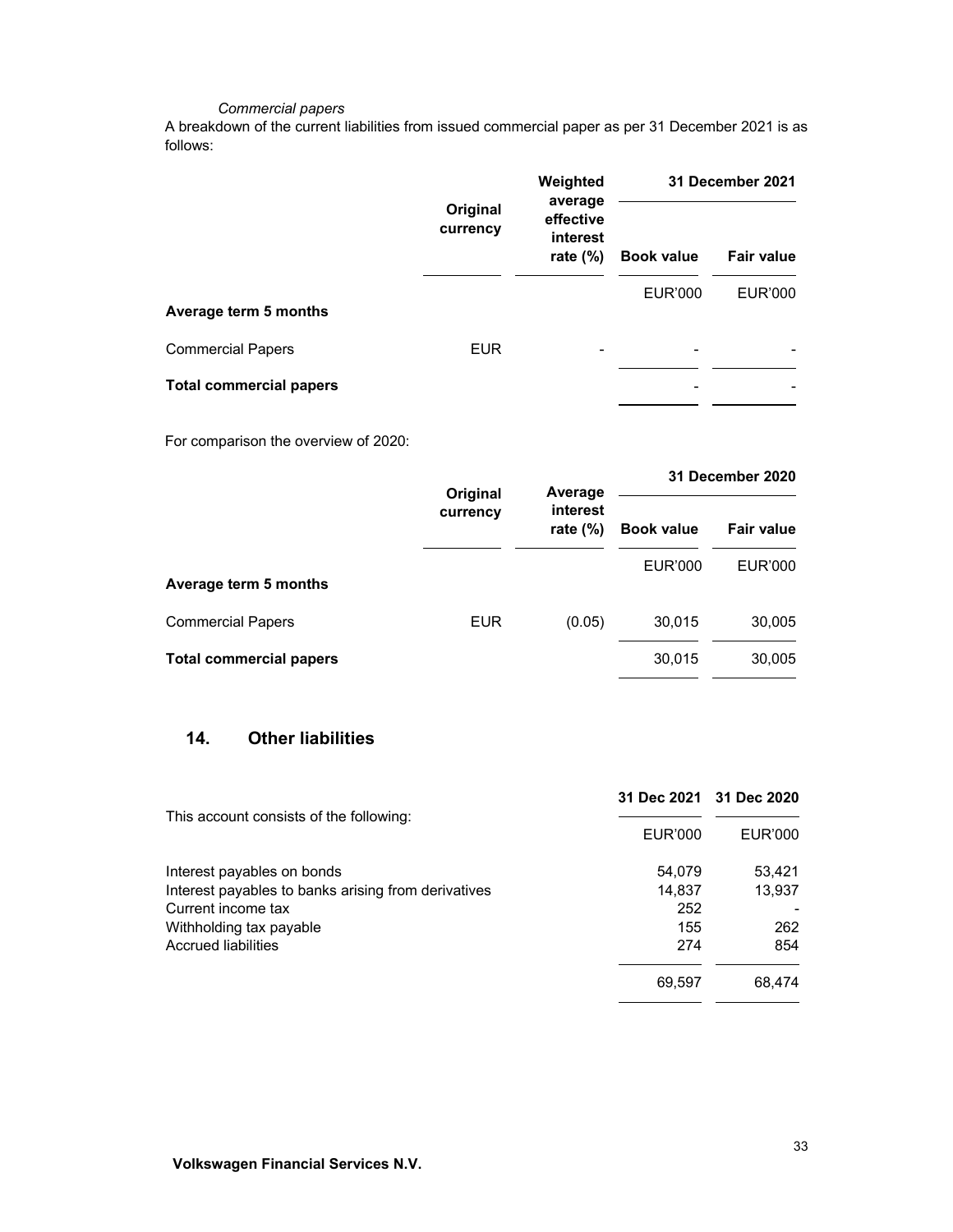## **15. Deferred income**

|                          |         | 31 Dec 2021 31 Dec 2020 |
|--------------------------|---------|-------------------------|
|                          | EUR'000 | EUR'000                 |
| Capitalised issue income | 18,353  | 15,133                  |
|                          | 18,353  | 15,133                  |

Capitalised issue income relates to received up-front payments from cross-currency interest rate swaps, compensating the bond discount. The duration for amortization is the term of the regarding swap and bond, see note 9.

# **16. Commitments not included in the balance sheet**

The following revolving credit facilities are currently outstanding in 2021:

| <b>Borrower</b>               | Currency   | Amount    | Effective  | <b>Termination date</b> |
|-------------------------------|------------|-----------|------------|-------------------------|
|                               |            | in '000   | date       |                         |
| SkoFIN s.r.o.                 | CZK        | 4.000.000 | 03.09.2012 | Open                    |
| OOOVolkswagen Group Finanz    | <b>RUB</b> | 3.000.000 | 07.02.2015 | Open                    |
| OOO VW Financial Services RUS | <b>RUB</b> | 8.000.000 | 07.02.2015 | Open                    |

For comparison, the overview of outstanding revolving credit facilities as at 31 December 2020:

| Borrower                             | Currency   | Amount    | Effective  | Termination date |
|--------------------------------------|------------|-----------|------------|------------------|
|                                      |            | in '000   | date       |                  |
| SkoFIN s.r.o.                        | CZK        | 4.000.000 | 03.09.2012 | Open             |
| OOO Volkswagen Group Finanz          | <b>RUB</b> | 3.000.000 | 07.02.2015 | Open             |
| <b>OOO VW Financial Services RUS</b> | <b>RUB</b> | 8.000.000 | 07.02.2015 | Open             |

## **17. Financial income and expenses**

|                                                              | 2021                  | 2020                  |
|--------------------------------------------------------------|-----------------------|-----------------------|
|                                                              | <b>EUR'000</b>        | EUR'000               |
| Interest and similar income<br>Interest and similar expenses | 194,624<br>(179, 731) | 149,888<br>(134, 426) |
|                                                              | 14,893                | 15,462                |
|                                                              |                       |                       |

The Interest and similar income includes the net exchange rate difference TEUR 802. The net exchange rate difference in 2020 is included in Interest and similar expenses TEUR 173).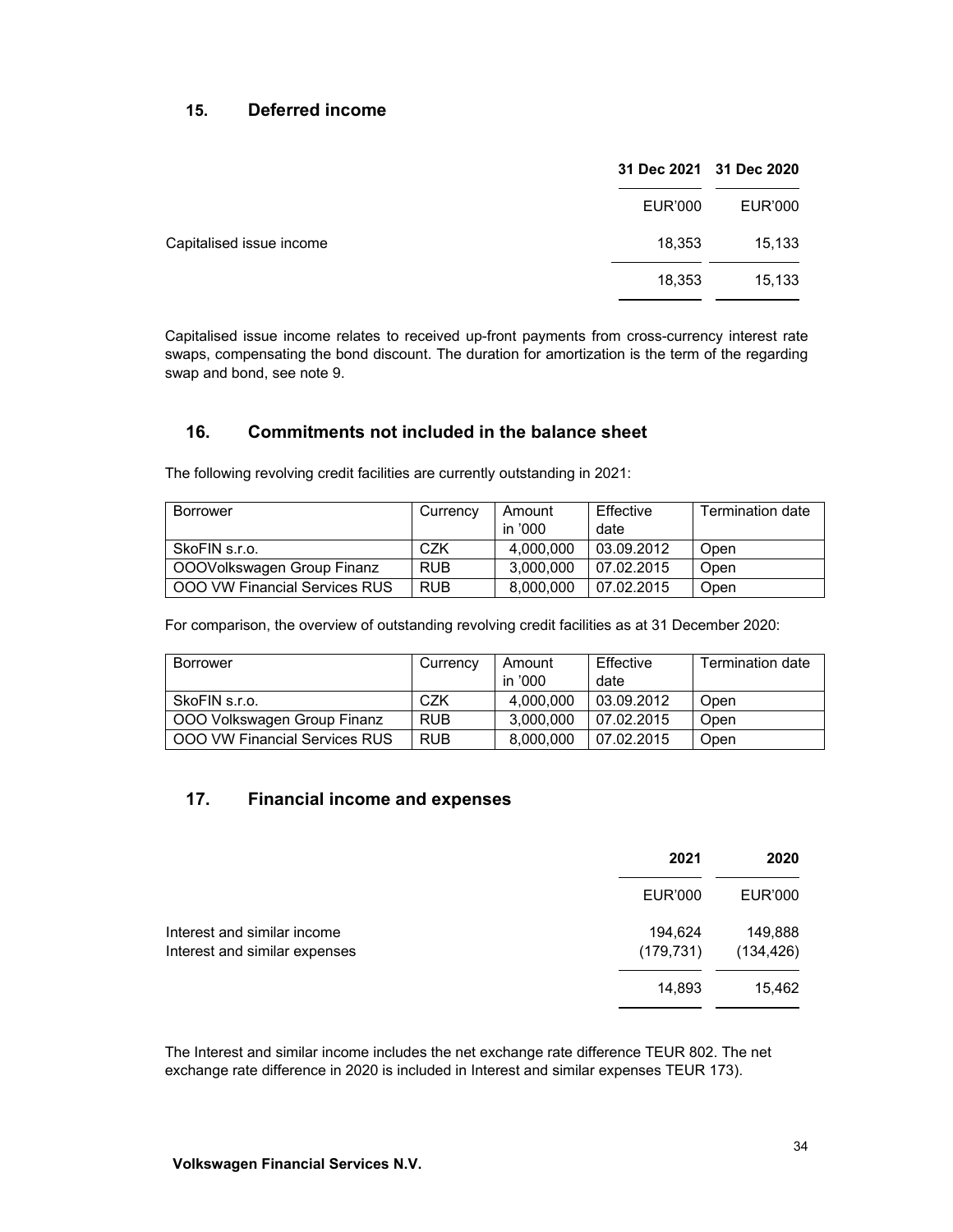## **18. Other operating income**

|                      | 2021    | 2020    |
|----------------------|---------|---------|
|                      | EUR'000 | EUR'000 |
| Miscellaneous income | 189     | 136     |
|                      | 189     | 136     |

The miscellaneous income relates to refunds by Volkswagen Digital Solutions for IT services related to the previous period (TEUR 189).

## **19. Other operating expenses**

|                          | 2021           | 2020           |
|--------------------------|----------------|----------------|
|                          | <b>EUR'000</b> | <b>EUR'000</b> |
| Miscellaneous expenses   | 2              | 20             |
| Bank charges             | 19             | 22             |
| Deposit facility charges | 28             |                |
|                          | 49             | 42             |

## **20. General and administrative expenses**

|                                              | 2021    | 2020    |
|----------------------------------------------|---------|---------|
|                                              | EUR'000 | EUR'000 |
| Personnel and other third party costs        | 1,350   | 1,200   |
| Auditors fees                                | 71      | 85      |
| Information technology expenses              | 425     | 448     |
| Group treasury deal processing fee           | 220     | 217     |
| General office expenses                      | 160     | 154     |
| Directors' and Officers' liability insurance |         | 4       |
|                                              | 2,233   | 2,108   |

The personnel and other third party costs is a charge from VIF for services rendered to FSNV. Due to a re-negotiation of the Service Level Agreement in January 2015, the amount charged for these services will fluctuate on a year-to-year basis. The remuneration of the members of Management Board in 2021 was approximately EUR 231,000 (2020: EUR 217,000) and is included in the personnel and other third party costs from VIF.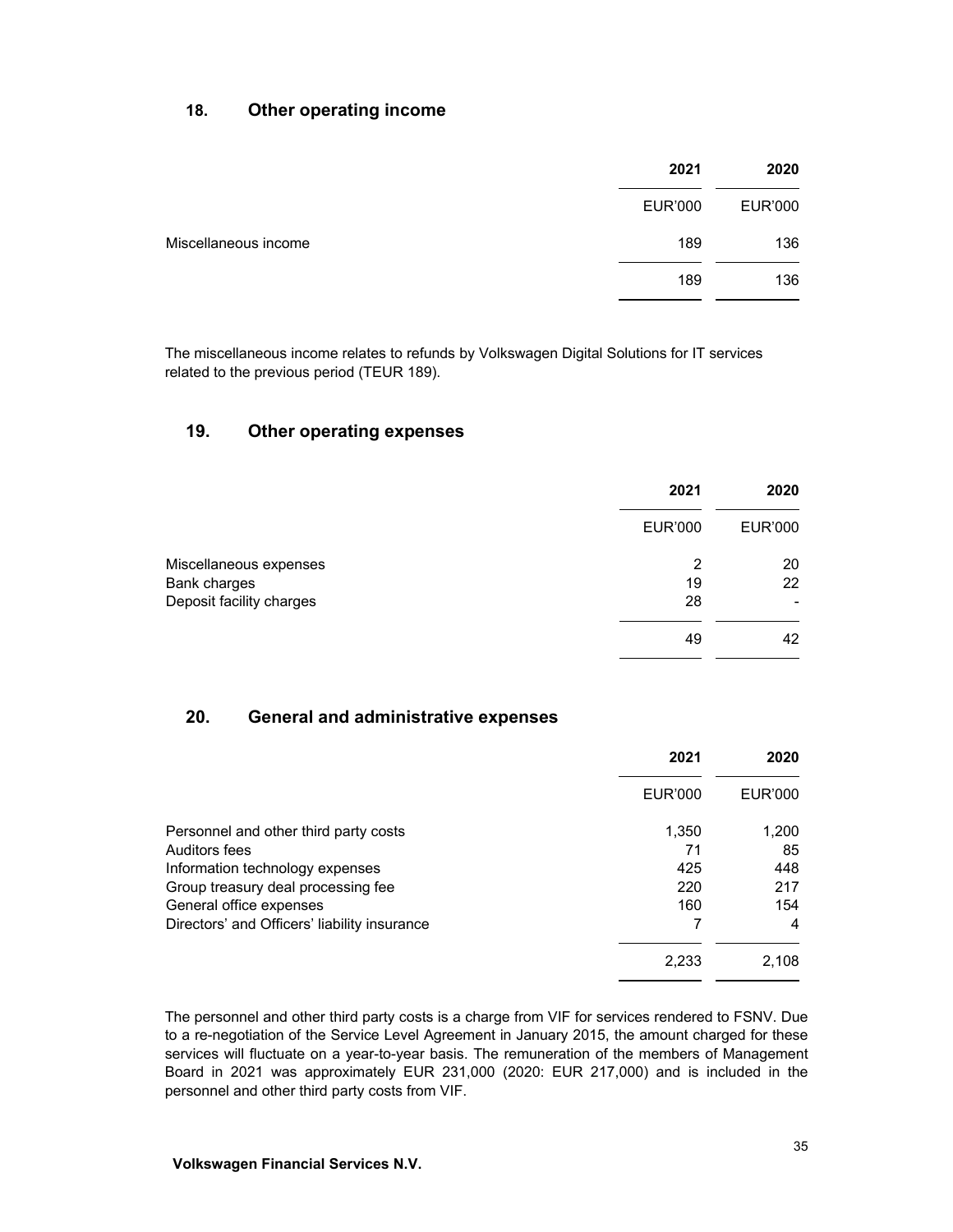## **21. Independent auditor's fees**

The following fees based on invoices and estimated work orders for assurance services incurred in the reporting year:

|                                                         | 2021           | 2020    |
|---------------------------------------------------------|----------------|---------|
|                                                         | <b>EUR'000</b> | EUR'000 |
| Audit of the financial statements<br>Audit-related fees | 36<br>35       | 36<br>7 |
|                                                         | 71             | 43      |

The audit of the statutory accounts in 2021 and 2020 was performed by Ernst & Young Accountants LLP.

The audit-related fees in 2021 were services on consent letters issued by Ernst & Young Accountants LLP and BDO Audit & Assurance B.V. The audit-related fees in 2020 are related to services on consent letters issued by BDO Audit & Assurance B.V. only.

Neither tax services nor other non-audit services were rendered by Ernst & Young Accountants LLP.

## **22. Average number of employees**

The employees are supplied by VIF. The costs regarding the work performed for FSNV are included in the service charges of EUR 1,35 million, which are included in the general and administrative expenses.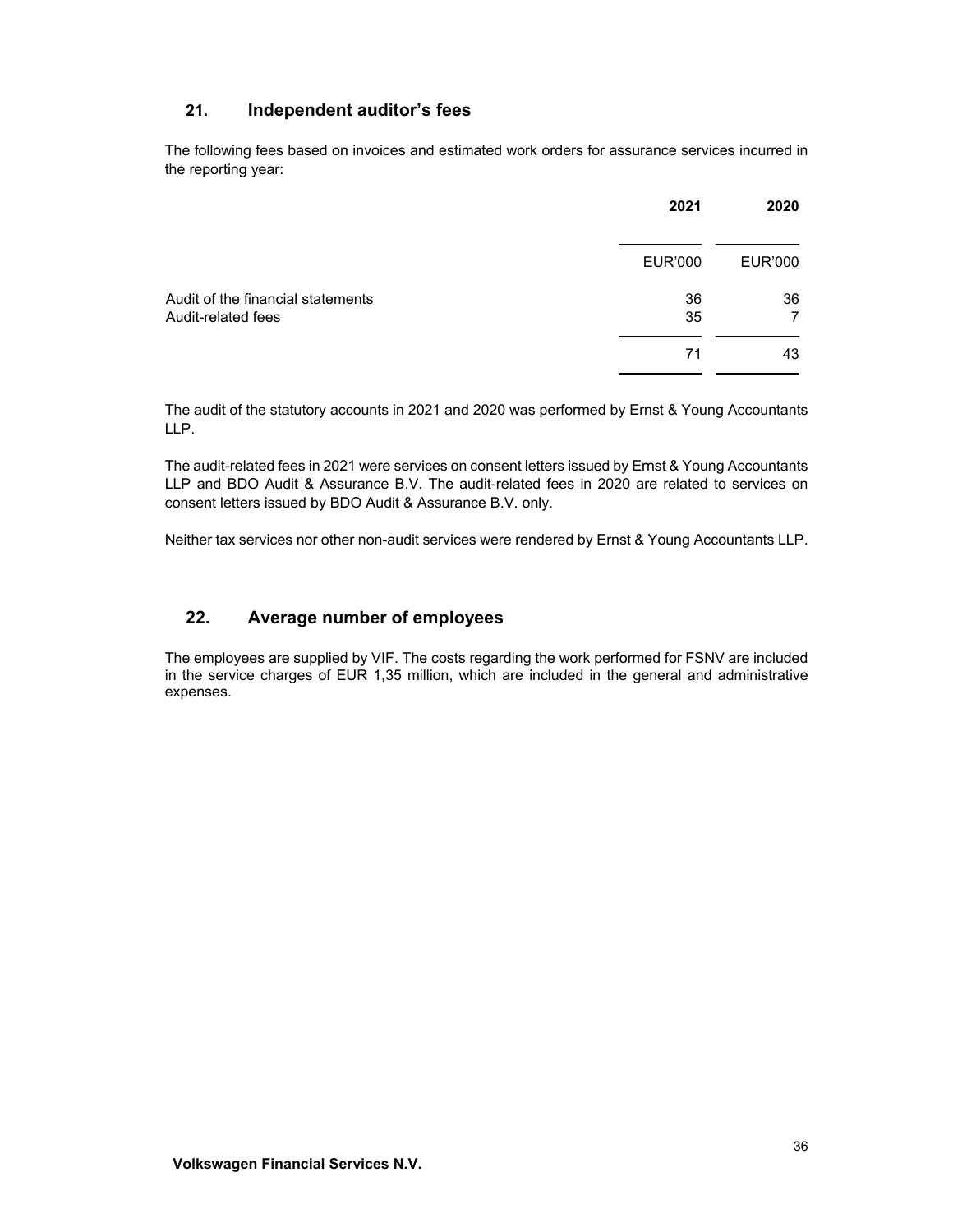## **23. Financial instruments**

The company uses derivatives to manage interest and FX exposures that arise as result of mismatches between the loans issued in the capital markets and loans issued to VWAG Group companies and affiliated. On this basis the fair value changes in derivatives are primarily driven by changes in the applicable currencies and related interest curves. The main currencies and interest zones applicabe are GBP and USD as well as NOK, SEK, USD, PLN, KRW, TRY and JPY.

The company applies hedge accounting for all derivatives except for short-term FX forwards relating to interest positions. The current hedges are all 100% effective during the year.

The financial instruments of the Company had the following notional amounts:

|                                    |           | Up to 1 year 1 to 5 years More than 5 | vears   | Total     |
|------------------------------------|-----------|---------------------------------------|---------|-----------|
|                                    | EUR'000   | EUR'000                               | EUR'000 | EUR'000   |
| 31 December 2021                   |           |                                       |         |           |
| Interest rate swaps                | 984,413   | 2,581,005                             | 416,667 | 3,982,085 |
| Cross currency Interest rate swaps | 1,317,331 | 1,124,508                             |         | 2,441,839 |
| Foreign exchange contracts         | 392,091   | 6,025                                 |         | 398,116   |
| Total notional amounts             | 2,693,835 | 3,711,538                             | 416,667 | 6,822,040 |
| 31 December 2020                   |           |                                       |         |           |
| Interest rate swaps                | 1,309,851 | 2,878,040                             |         | 4,187,891 |
| Cross currency Interest rate swaps | 520,881   | 1,867,064                             |         | 2,387,945 |
| Foreign exchange contracts         | 964,653   | 5,267                                 |         | 969,920   |
| Total notional amounts             | 2,795,385 | 4,750,371                             |         | 7,545,756 |
|                                    |           |                                       |         |           |

The financial instruments of the Company had the following positive or negative fair values. The values are shown as Dirty Prices, i.e. including accrued interest.

|                     | Interest rate<br>swaps | <b>Cross</b><br>currency<br>Interest rate<br>swaps | Foreign<br>exchange<br>contracts | Total          |
|---------------------|------------------------|----------------------------------------------------|----------------------------------|----------------|
|                     | <b>EUR'000</b>         | <b>EUR'000</b>                                     | EUR'000                          | <b>EUR'000</b> |
| 31 December 2021    |                        |                                                    |                                  |                |
| Positive fair value | 10,912                 | 13,307                                             | 274                              | 24,493         |
| Negative fair value | (50,498)               | (76, 346)                                          | (11, 143)                        | (137, 987)     |
| Total market value  | (39, 586)              | (63,039)                                           | (10, 869)                        | (113, 494)     |
| 31 December 2020    |                        |                                                    |                                  |                |
| Positive fair value | 85,034                 | 49,502                                             | 13,026                           | 147,562        |
| Negative fair value |                        | (39,453)                                           | (12, 527)                        | (51,981)       |
| Total fair value    | 85,034                 | 10,049                                             | 499                              | 95,581         |

**Volkswagen Financial Services N.V.**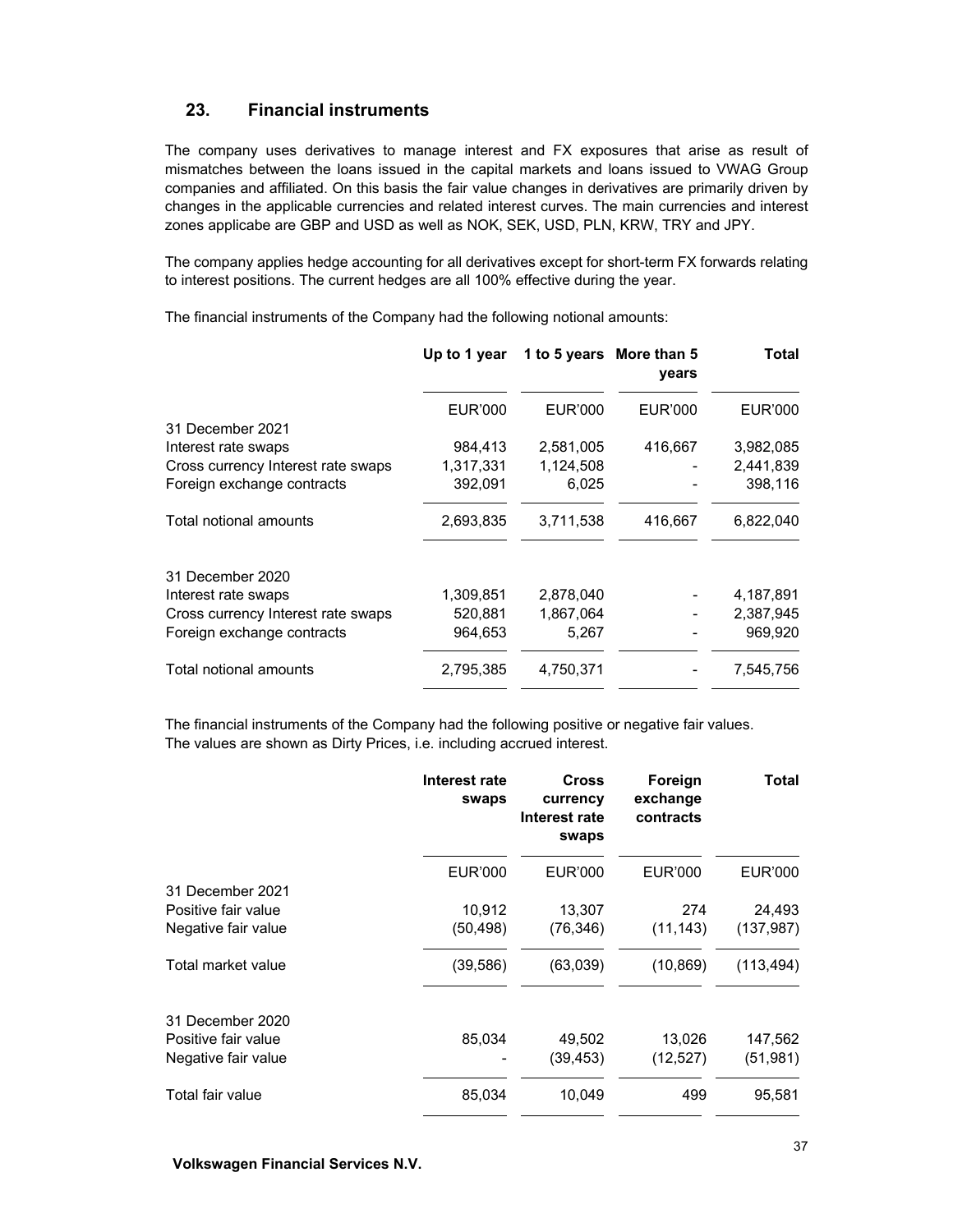## **24. Taxation**

The taxation on the result on ordinary activities can be specified as follows:

|                        | 2021    | 2020    |
|------------------------|---------|---------|
|                        | EUR'000 | EUR'000 |
| Result before taxation | 12,800  | 13,448  |
| Taxation on result     | 3,071   | 3,276   |
| Effective tax rate     | 24.0%   | 24.4%   |
| Applicable tax rate    | 25.0%   | 25.0%   |

The difference between the effective and applicable tax rate is caused by withholding taxes from previous years.

## **25. Profit distribution**

Management proposes to retain the 2021 profit of EUR 9.728.735,79.

## **26. Post balance sheet events**

#### *Russia-Ukraine conflict*

At the time of preparing this report, there is a risk that the latest developments in the Russia-Ukraine conflict will have a negative impact on the Volkswagen Group's business. This may also result from bottlenecks in the supply chain. At the present time, it is not yet possible to conclusively assess the specific effects. Nor it is possible at this stage to predict with sufficient certainty to what extent further escalation of the Russia-Ukraine conflict will impact on the global economy and growth in the industry in fiscal year 2022.

The Volkswagen Group does not have any material subsidiaries and equity instruments in Ukraine. In Russia, the Volkswagen Group has in particular the production company at the Kaluga site, as well as sales units and financing companies. These companies could be adversely affected by the sanctions already resolved, and also by new sanctions and general developments in Russia. In relation to the net assets, financial positions and result of operations of the Volkswagen Group, the business activities of the Volkswagen Group in these two countries are insignificant.

FSNV has no direct business relation with entities in Ukraine. Credit facilties are granted to OOO Volkswagen Group Finanz, Moscow and OOO Volkswagen Financial Services RUS, Moscow. - both undrawn. The entities are funded mainly on the local capital and financial markets.

Therefore the impact of this conflict for FSNV can only be indirect due to corporate integration within the Volkswagen Group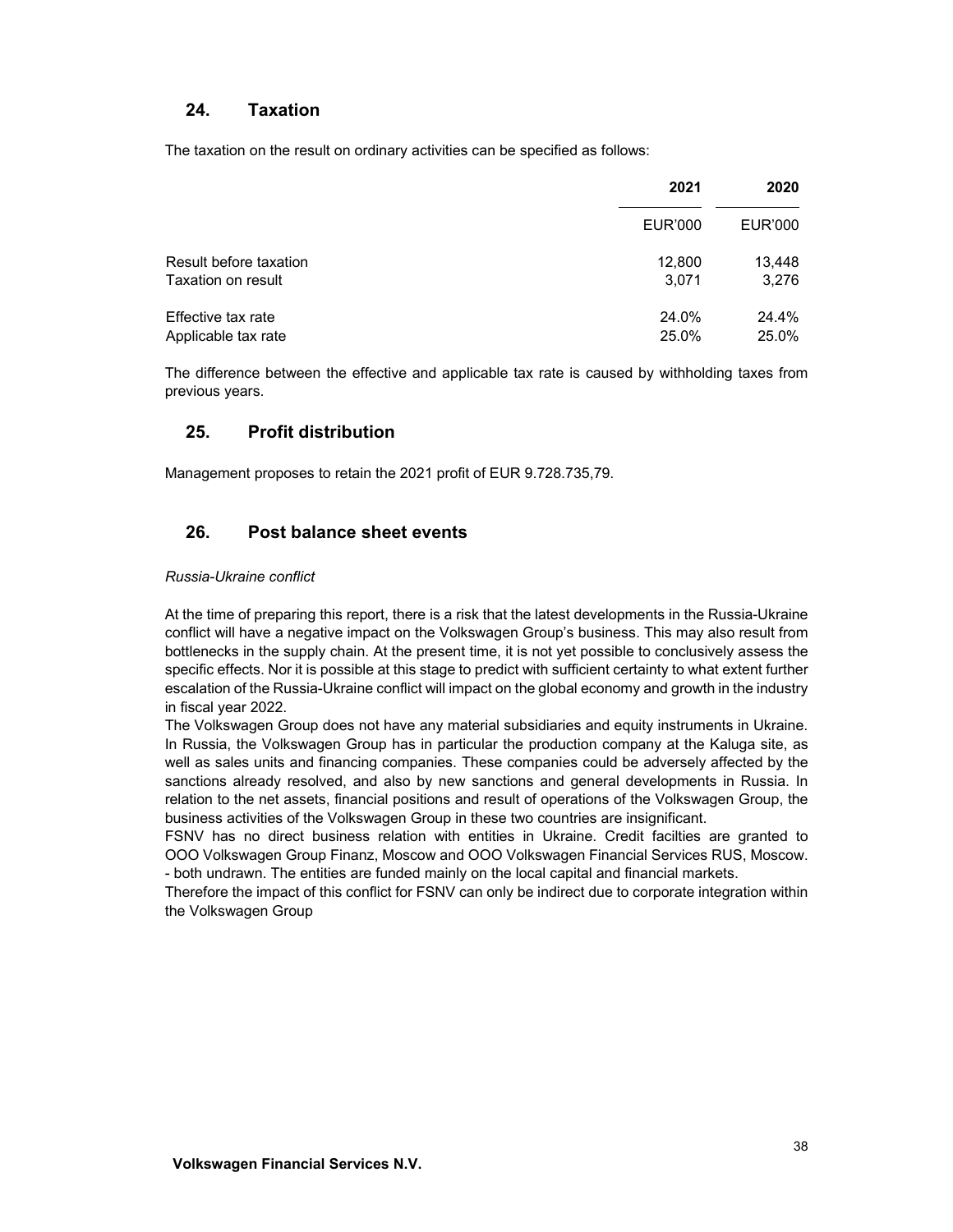# **27. Going Goncern**

The Managing Director has made an assessment of the Company's ability to continue as a going concern and is satisfied that the Company has the resources and activities to continue in business for the foreseeable future. Furthermore, the Managing Director is not aware of any material uncertainties that may cast significant doubt upon the Company's ability to continue as a going concern. Therefore, the financial statements continue to be prepared on the going concern basis. Whilst the worldwide outbreak of the COVID-19 virus generally increases a number of the risk factors, no direct impact on the company's operations can be observed, as the Company has a sound financial position (with equity reserves in place) and committed loan agreements which is expected to keep the Company in a profitable position for the foreseeable future

## **28. Members of Management Board and Supervisory Board**

Management Board:

- Chris Norrod, Amsterdam (since 1 August 2021)
- Inez de Rijk, Amsterdam (1 July to 31 July 2021)
- Thomas Fries, Amsterdam (until 12 June 2020)

The member of the Management Board located in Amsterdam received a remuneration for 2021 in his capacity as Director of the Company of approximately EUR 240,000 (2020: 217,000) by Volkswagen International Finance N.V., see note 20.

Supervisory Board:

- Frank Fiedler, Braunschweig (Chairman)
- Bernd Bode, Hannover (until 1 June 2021)
- Roman Rosenberg, Magdeburg (since 28 June 2021)

The members of the Supervisory Board receive a fixed fee for all their supervisory board mandates within the Volkswagen Group from FSAG.

Amsterdam, 22 March 2022

Management Board, Supervisory Board, Supervisory Board,

Original has been signed by Original has been signed by C. Norrod F. Fiedler

 Original has been signed by R. Rosenberg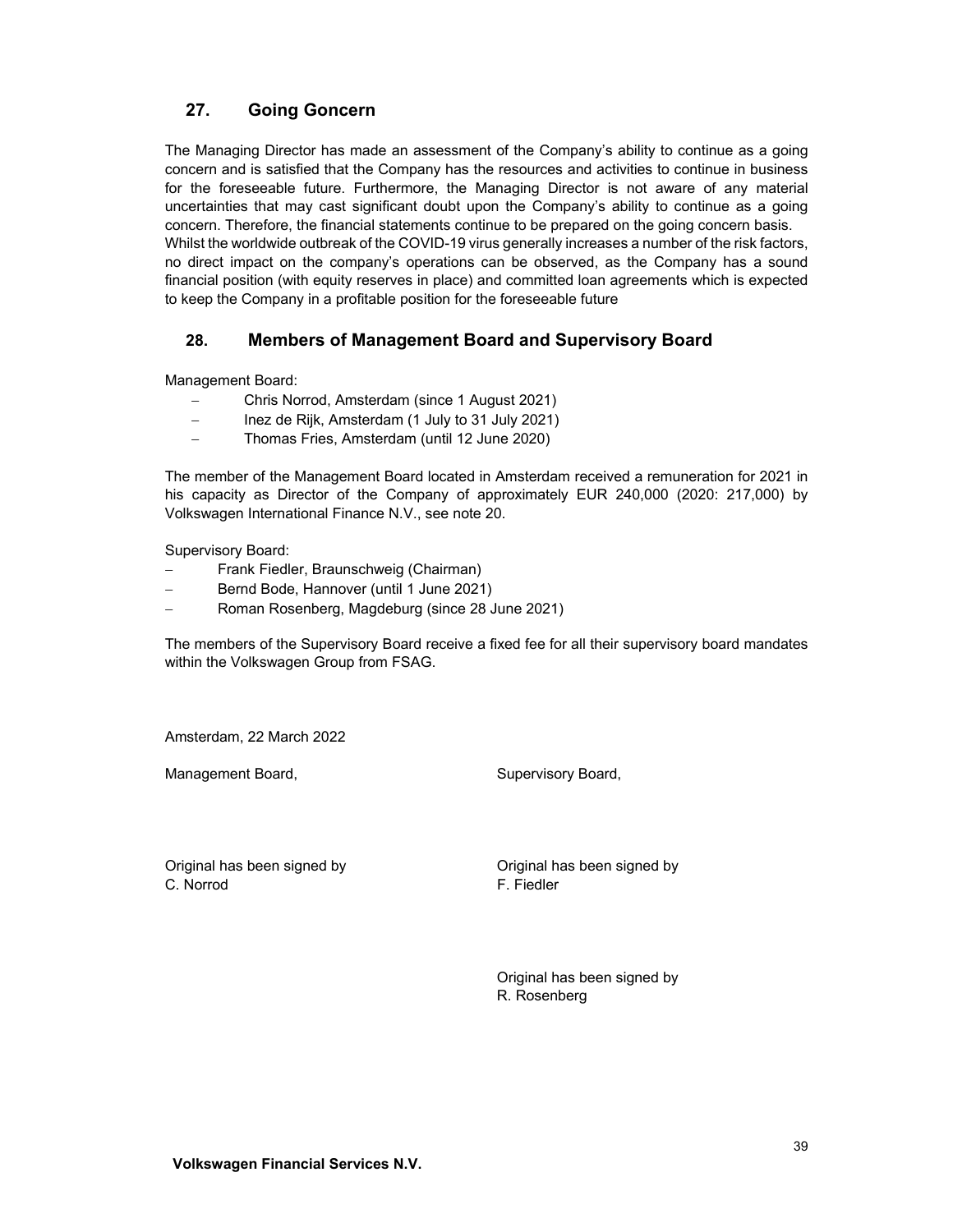# **Other information**

## **Profit appropriation according to the Articles of Association**

The Company's Articles of Association provide that appropriation of accrued profit is subject to the decision of the shareholders at the general meeting of shareholders. The Company can only make distributions to the shareholders and other persons entitled up to an amount, which does not exceed the amount of the distributable reserves. The general meeting may resolve to pay dividends from legally distributable reserves.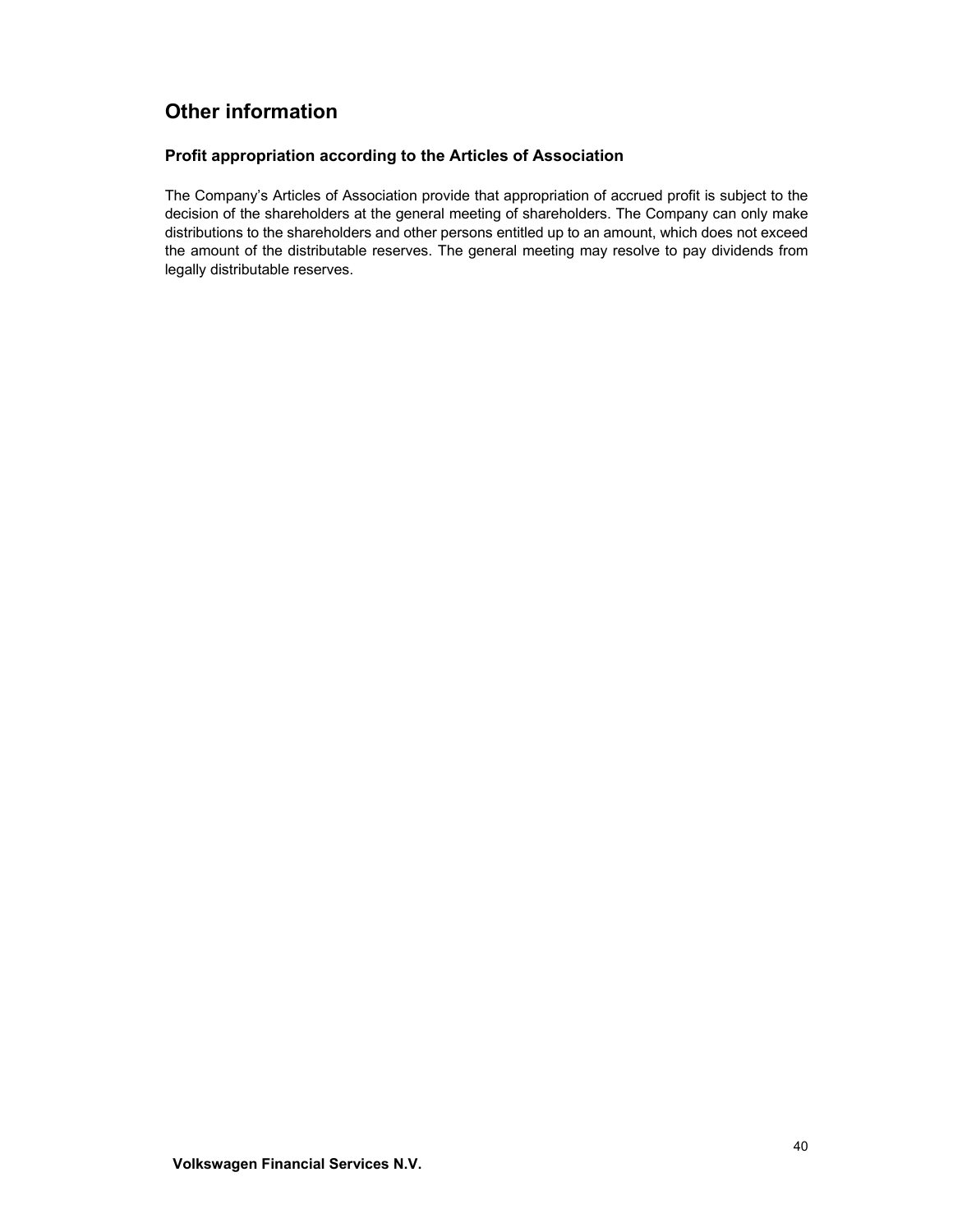

# **Independent auditor's report**

To: the shareholders and supervisory board of Volkswagen Financial Services N.V.

# **Report on the audit of the financial statements 2021 included in the financial report**

## Our opinion

We have audited the financial statements 2021 of Volkswagen Financial Services N.V. based in Amsterdam.

In our opinion the accompanying financial statements give a true and fair view of the financial position of Volkswagen Financial Services N.V. as at 31 December 2021, and of its result and its cash flows for year ended 31 December 2021 in accordance with Part 9 of Book 2 of the Dutch Civil Code.

The financial statements comprise:

- **•** The balance sheet as at 31 December 2021
- **•** The income statement for the year ended 31 December 2021
- **•** The notes comprising a summary of the accounting policies and other explanatory information

## Basis for our opinion

We conducted our audit in accordance with Dutch law, including the Dutch Standards on Auditing. Our responsibilities under those standards are further described in the Our responsibilities for the audit of the financial statements section of our report.

We are independent of Volkswagen Financial Services N.V. in accordance with the EU Regulation on specific requirements regarding statutory audit of public-interest entities, the "Wet toezicht accountantsorganisaties" (Wta, Audit firms supervision act), the "Verordening inzake de onafhankelijkheid van accountants bij assurance-opdrachten" (ViO, Code of Ethics for Professional Accountants, a regulation with respect to independence) and other relevant independence regulations in the Netherlands. Furthermore, we have complied with the "Verordening gedrags- en beroepsregels accountants" (VGBA, Dutch Code of Ethics).

We believe the audit evidence we have obtained is sufficient and appropriate to provide a basis for our opinion.

# **Information in support of our opinion**

We designed our audit procedures in the context of our audit of the financial statements as a whole and in forming our opinion thereon. The following information in support of our opinion and any findings were addressed in this context, and we do not provide a separate opinion or conclusion on these matters.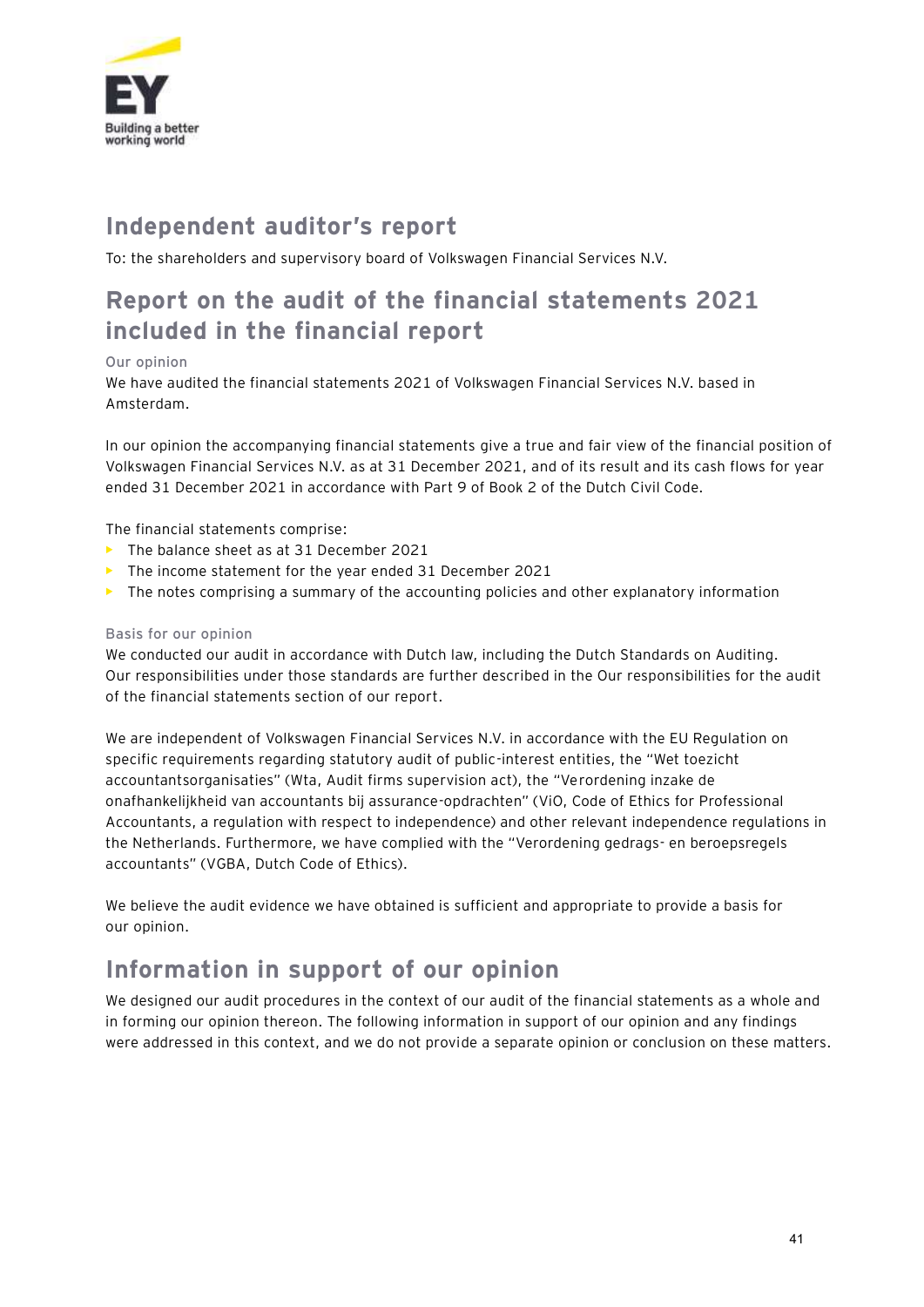

## Our understanding of the business

Volkswagen Financial Services N.V. is a 100% subsidiary of Volkswagen Finance Overseas BV, who in turn is a 100% subsidiary of Financial Services AG (FSAG). The ultimate parent company is Volkswagen AG (VWAG). The main purpose of the Company is the financing of and participation in VWAG Group companies. The Company has access to several funding sources such as bonds and commercial paper, as well as inter-company loans. All external issuances of financial instruments are guaranteed by FSAG in case the Company does not meet its obligations towards the holders of these instruments. The Company has lent more than 95% of the proceeds of these borrowings to VWAG group companies and its affiliates.

We start by determining materiality and identifying and assessing the risks of material misstatement of the financial statements, whether due to fraud or error in order to design audit procedures responsive to those risks and to obtain audit evidence that is sufficient and appropriate to provide a basis for our opinion. The risk of not detecting a material misstatement resulting from fraud is higher than for one resulting from error, as fraud may involve collusion, forgery, intentional omissions, misrepresentations, or the override of internal control.

#### Materiality

| Materiality       | €81 million (2020: €77 million)                                                                                                                                                                                                                                                                                                                          |
|-------------------|----------------------------------------------------------------------------------------------------------------------------------------------------------------------------------------------------------------------------------------------------------------------------------------------------------------------------------------------------------|
| Benchmark applied | 0.8% of total assets                                                                                                                                                                                                                                                                                                                                     |
| Explanation       | We have used total assets as a benchmark as we believe that this<br>benchmark is the most appropriate metric for the financial position of<br>the Company. In our opinion, the holders of the debt issued by the<br>Company are most interested in the receivables of the loans issued to<br>related parties, which is best represented by total assets. |

We have also taken into account misstatements and/or possible misstatements that in our opinion are material for the users of the financial statements for qualitative reasons.

We agreed with the supervisory board that misstatements in excess of  $\epsilon$ 4.1 million, which are identified during the audit, would be reported to them, as well as smaller misstatements that in our view must be reported on qualitative grounds.

#### Teaming

We ensured that the audit team included the appropriate skills and competences which are needed for the audit of a listed client in the automotive and financial services industry.

# **Our focus on fraud and non-compliance with laws and regulations**

#### Our responsibility

Although we are not responsible for preventing fraud or non-compliance and we cannot be expected to detect non-compliance with all laws and regulations, it is our responsibility to obtain reasonable assurance that the financial statements, taken as a whole, are free from material misstatement, whether caused by fraud or error.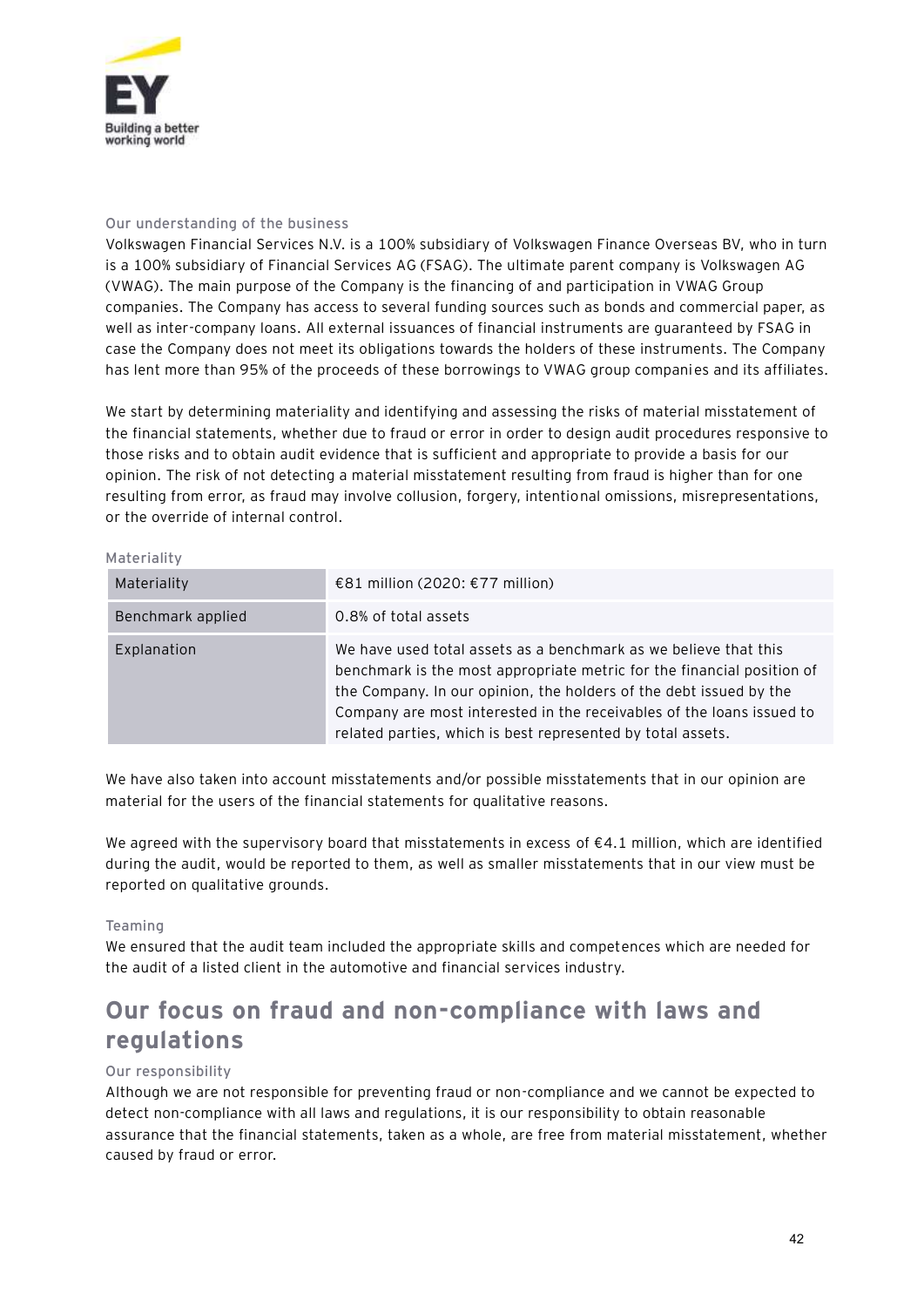

### Our audit response related to fraud risks

We identify and assess the risks of material misstatements of the financial statements due to fraud. During our audit we obtained an understanding of Volkswagen Financial Services N.V. and its environment and the components of the system of internal control, including the risk assessment process and management's process for responding to the risks of fraud and monitoring the system of internal control and how the supervisory board exercises oversight, as well as the outcomes.

We evaluated the design and relevant aspects of the system of internal control and in particular the fraud risk assessment, as well as the code of conduct, whistle blower procedures and incident registration. We evaluated the design and the implementation and, where considered appropriate, tested the operating effectiveness, of internal controls designed to mitigate fraud risks.

As part of our process of identifying fraud risks, we evaluated fraud risk factors with respect to financial reporting fraud, misappropriation of assets and bribery and corruption. We evaluated whether these factors indicate that a risk of material misstatement due to fraud is present.

We incorporated elements of unpredictability in our audit. We also considered the outcome of our other audit procedures and evaluated whether any findings were indicative of fraud or non-compliance.

As in all of our audits, we addressed the risks related to management override of controls. These risks did however not require significant auditor's attention during our audit.

We identified a risk on fraud as part of our risk assessment related to the existence of the loan. This has been further explained below in our key audit matter paragraph.

#### Our audit response related to risks of non-compliance with laws and regulations

We assessed factors related to the risks of non-compliance with laws and regulations that could reasonably be expected to have a material effect on the financial statements from our general industry experience, through discussions with the management board, reading minutes, inspection of internal audit and compliance reports and performing substantive tests of details of classes of transactions, account balances or disclosures. We also inspected lawyers' letters and correspondence with regulatory authorities and remained alert to any indication of (suspected) non-compliance throughout the audit.

#### Our audit response related to going concern

As disclosed in section "Going concern" in Note 27 to the financial statements, management made a specific assessment of the company's ability to continue as a going concern and to continue its operations for at least the next 12 months.

We discussed and evaluated the specific assessment with management exercising professional judgment and maintaining professional skepticism.

We considered whether management's going concern assessment, based on our knowledge and understanding obtained through our audit of the financial statements or otherwise, contains all events or conditions that may cast significant doubt on the company's ability to continue as a going concern. If we conclude that a material uncertainty exists, we are required to draw attention in our auditor's report to the related disclosures in the financial statements or, if such disclosures are inadequate, to modify our opinion.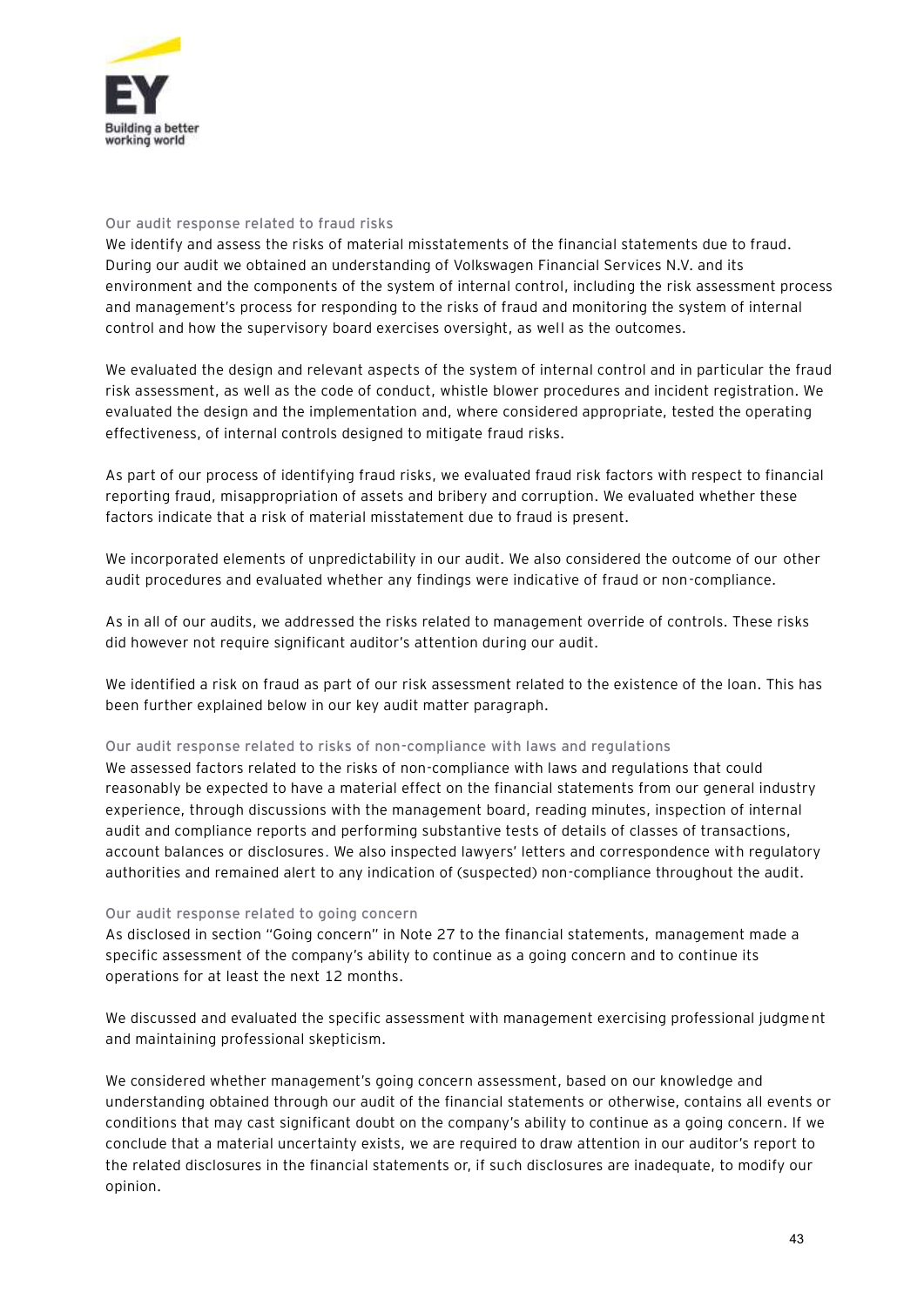

Based on our procedures performed, we did not identify serious doubts on the Company's ability to continue as a going concern for the next twelve months.

Our conclusions are based on the audit evidence obtained up to the date of our auditor's report. However, future events or conditions may cause a Company to cease to continue as a going concern.

### Our key audit matter

Key audit matters are those matters that, in our professional judgment, were of most significance in our audit of the financial statements. We have communicated the key audit matters to the supervisory board. The key audit matters are not a comprehensive reflection of all matters discussed. In comparison with previous year, our key audit matter has become more concentrated on the existence of the loans issued to related parties. Which is deemed the area with the highest potential impact on the financial statements.

| Existence of the loans issued to related parties<br>Note 5 and Note 6 |                                                                                                                                                                                                                                                                                                                                                                                                                                                                                                                                                                                                                                                                                                                                         |  |
|-----------------------------------------------------------------------|-----------------------------------------------------------------------------------------------------------------------------------------------------------------------------------------------------------------------------------------------------------------------------------------------------------------------------------------------------------------------------------------------------------------------------------------------------------------------------------------------------------------------------------------------------------------------------------------------------------------------------------------------------------------------------------------------------------------------------------------|--|
| <b>Risk</b>                                                           | Volkswagen Financial Services N.V is a financing entity entering into financing<br>agreements with Volkswagen AG group companies and its affiliates. Volkswagen<br>Financial Services N.V has no significant assets other than loans and interest<br>receivable from Volkswagen AG group companies and its affiliates to meet its<br>financial obligations. We consider the existence of the loans receivable a key audit<br>matter due to the size of the loans in relation to the financial statements as a whole<br>and the loan portfolio balance of the Company being the main Key Performance<br>Indicator of the financial statements for the Company's bond holders.                                                            |  |
| Our audit<br>approach                                                 | We have applied mainly substantive audit procedures on the balances of loans issued<br>to related parties. These procedures included, amongst others:<br>Obtaining an understanding of the process for entering into loans with related<br>▶<br>parties<br>Inspecting loan agreements for the loans issued to the related parties<br>▶<br>Obtaining loan confirmations to verify the existence of the loans issued to related<br>▶<br>parties<br>Evaluating the appropriateness of accounting policies applied related to<br>▶<br>recognition of loans issued to related parties.<br>In addition to the steps above we assessed the adequacy of the disclosures which are<br>included in note 5 and note 6 to the financial statements. |  |
| Key<br>observations                                                   | Based on the results of our work, we did not identify evidence of material<br>misstatement in the existence of loans issued to related parties. We concur with the<br>related disclosures in the financial statements.                                                                                                                                                                                                                                                                                                                                                                                                                                                                                                                  |  |

# **Report on other information included in the financial report**

In addition to the financial statements and our auditor's report thereon, the financial report contains other information as required by Part 9 of Book 2 of the Dutch Civil Code.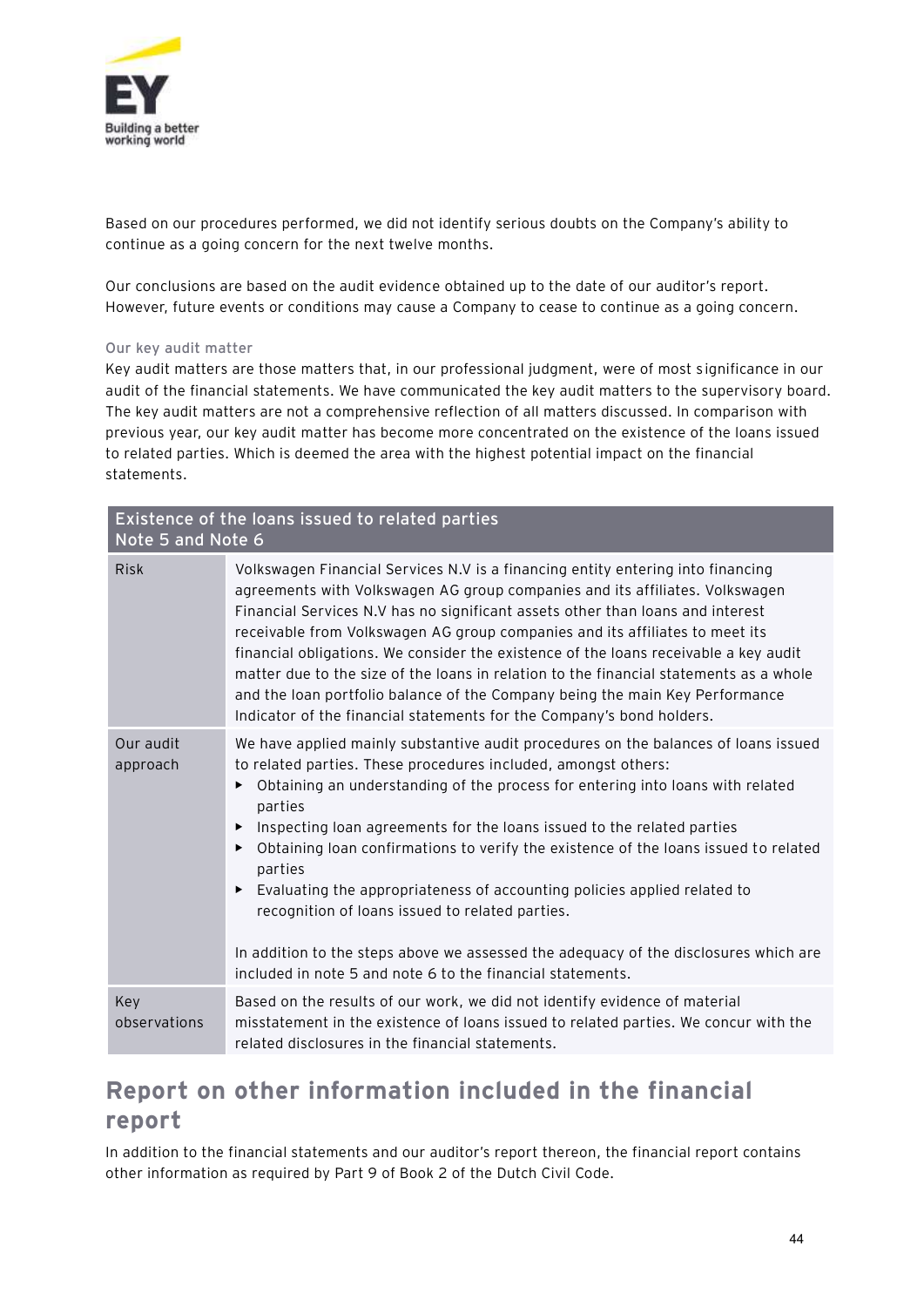

Based on the following procedures performed, we conclude that the other information:

- **•** Is consistent with the financial statements and does not contain material misstatements
- **•** Contains the information as required by Part 9 of Book 2 of the Dutch Civil Code for the management board report and the other information as required by Part 9 of Book 2 of the Dutch Civil Code.

We have read the other information. Based on our knowledge and understanding obtained through our audit of the financial statements or otherwise, we have considered whether the other information contains material misstatements. By performing these procedures, we comply with the requirements of Part 9 of Book 2 of the Dutch Civil Code and the Dutch Standard 720. The scope of the procedures performed is substantially less than the scope of those performed in our audit of the financial statements.

Management is responsible for the preparation of the other information, including the Management Board Report in accordance with Part 9 of Book 2 of the Dutch Civil Code, other information required by Part 9 of Book 2 of the Dutch Civil Code.

# **Report on other legal and regulatory requirements and ESEF**

## Engagement

We were engaged by supervisory board as auditor of Volkswagen Financial Services N.V. on 16 November 2020, as of the audit for the year 2020 and have operated as statutory auditor ever since that date.

## No prohibited non-audit services

We have not provided prohibited non-audit services as referred to in Article 5(1) of the EU Regulation on specific requirements regarding statutory audit of public-interest entities.

## European Single Electronic Reporting Format (ESEF)

Volkswagen Financial Services N.V. has prepared the financial report in ESEF. The requirements for this are set out in the Delegated Regulation (EU) 2019/815 with regard to regulatory technical standards on the specification of a single electronic reporting format (hereinafter: the RTS on ESEF).

In our opinion, the financial report, including the financial statements, prepared in the XHTML format by Volkswagen Financial Services N.V., complies in all material respects with the RTS on ESEF.

Management is responsible for preparing the financial report, including the financial statements, in accordance with the RTS on ESEF.

Our responsibility is to obtain reasonable assurance for our opinion whether the financial report complies with the RTS on ESEF.

Our procedures, taking into account Alert 43 of the NBA (the Netherlands Institute of Chartered Accountants), included amongst others:

- **•** Obtaining an understanding of the Volkswagen Financial Services N.V.'s financial reporting process, including the financial report in XHTML format
- **•** Obtaining the financial report in XHTML format and performing validations to determine whether the financial report in XHTML format has been prepared in accordance with the technical specifications as included in the RTS on ESEF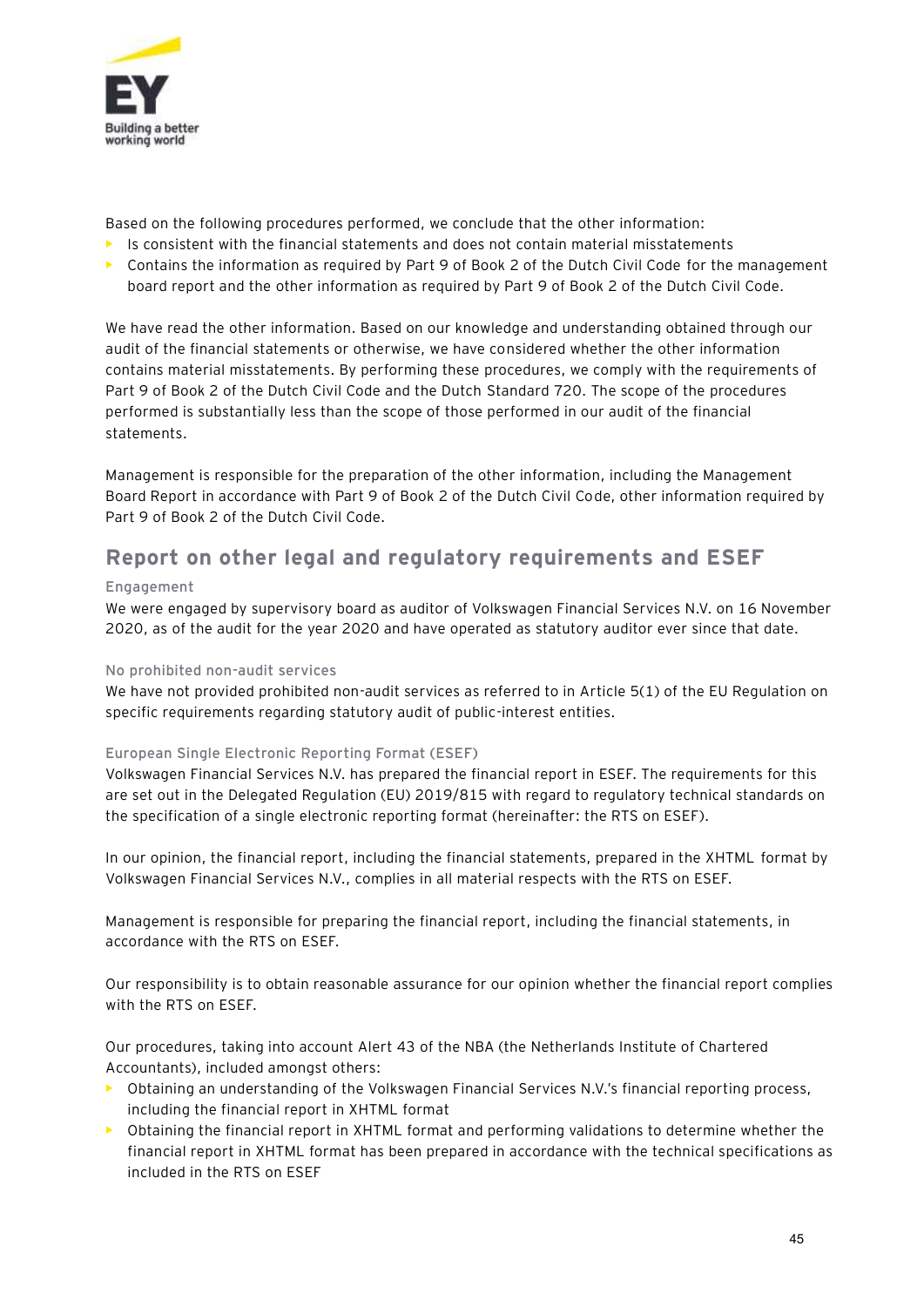

# **Description of responsibilities regarding the financial statements**

Responsibilities of management and the supervisory board for the financial statements Management is responsible for the preparation and fair presentation of the financial statements in accordance with Part 9 of Book 2 of the Dutch Civil Code. Furthermore, management is responsible for such internal control as management determines is necessary to enable the preparation of the financial statements that are free from material misstatement, whether due to fraud or error.

As part of the preparation of the financial statements, management is responsible for assessing the company's ability to continue as a going concern. Based on the financial reporting framework mentioned, management should prepare the financial statements using the going concern basis of accounting unless management either intends to liquidate the company or to cease operations, or has no realistic alternative but to do so. Management should disclose events and circumstances that may cast significant doubt on the company's ability to continue as a going concern in the financial statements.

The supervisory board is responsible for overseeing the company's financial reporting process.

## Our responsibilities for the audit of the financial statements

Our objective is to plan and perform the audit engagement in a manner that allows us to obtain sufficient and appropriate audit evidence for our opinion.

Our audit has been performed with a high, but not absolute, level of assurance, which means we may not detect all material errors and fraud during our audit.

Misstatements can arise from fraud or error and are considered material if, individually or in the aggregate, they could reasonably be expected to influence the economic decisions of users taken on the basis of these financial statements. The materiality affects the nature, timing and extent of our audit procedures and the evaluation of the effect of identified misstatements on our opinion.

We have exercised professional judgment and have maintained professional skepticism throughout the audit, in accordance with Dutch Standards on Auditing, ethical requirements and independence requirements. The "Information in support of our opinion" section above includes an informative summary of our responsibilities and the work performed as the basis for our opinion. Our audit included among others:

- **•** Performing audit procedures responsive to the risks identified, and obtaining audit evidence that is sufficient and appropriate to provide a basis for our opinion
- **•** Obtaining an understanding of internal control relevant to the audit in order to design audit procedures that are appropriate in the circumstances, but not for the purpose of expressing an opinion on the effectiveness of the company's internal control
- **•** Evaluating the appropriateness of accounting policies used and the reasonableness of accounting estimates and related disclosures made by management
- **•** Evaluating the overall presentation, structure and content of the financial statements, including the disclosures
- **•** Evaluating whether the financial statements represent the underlying transactions and events in a manner that achieves fair presentation